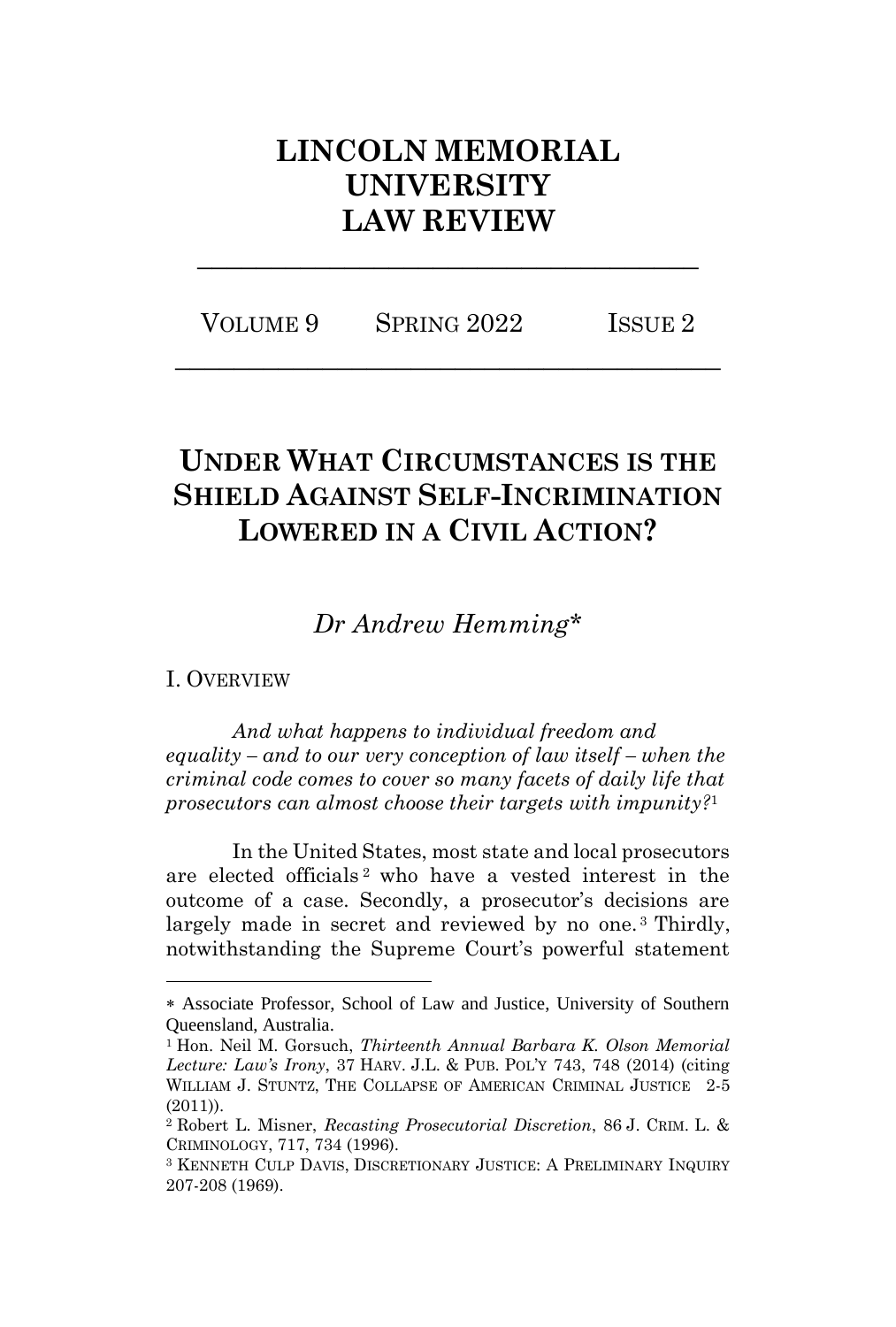that the United States Attorney's interest in a criminal prosecution is not that he "shall win a case, but that justice shall be done", <sup>4</sup> which is reflected in the American Bar Association's Model Code of Professional Responsibility, <sup>5</sup> "the vagueness of this standard and the prosecutor's unfettered discretion permit her to define justice as she sees fit, and many equate justice with convictions and incarceration, regardless of the circumstances of the case."<sup>6</sup>

Lafave has explained the nature of the American prosecutor's discretion.

> One of the most striking features of the American system of criminal justice is the broad range of largely uncontrolled discretion exercised by the prosecutor. Particularly noteworthy are these kinds of discretionary decisions: (1) the decision not to prosecute an individual notwithstanding sufficient evidence to meet the legal requirements for commencing a prosecution; and (2) the decision to tender concessions to a charged individual on the condition that he plead guilty rather than stand trial.<sup>7</sup>

Davis has commented to similar effect.

Prosecutors are the most powerful officials in the American criminal justice system. They control the direction and outcome of all criminal cases, particularly through their charging and plea-bargaining decisions. These decisions have greater impact and more serious consequences than those of any other criminal justice official. The prosecutor's charging and plea-bargaining decisions are totally discretionary and

<sup>4</sup> Berger v. United States, 295 U.S. 78, 88 (1935).

<sup>5</sup> ABA MODEL CODE OF PRO. RESP. EC 7-13 (AM. BARR ASS'N 1980) 'The responsibility of a public prosecutor differs from that of the usual advocate; his duty is to seek justice, not merely to convict.'

<sup>6</sup> Angela J. Davis, *The Power and Discretion of the American Prosecutor*, 49 DROIT ET CULTURES 55, 60 **¶** 17 (2005).

<sup>7</sup> Wayne R. Lafave, *The Prosecutor's Discretion in The United States*, 18 THE AM. J. OF COMPAR. L., 532, 532 (1970).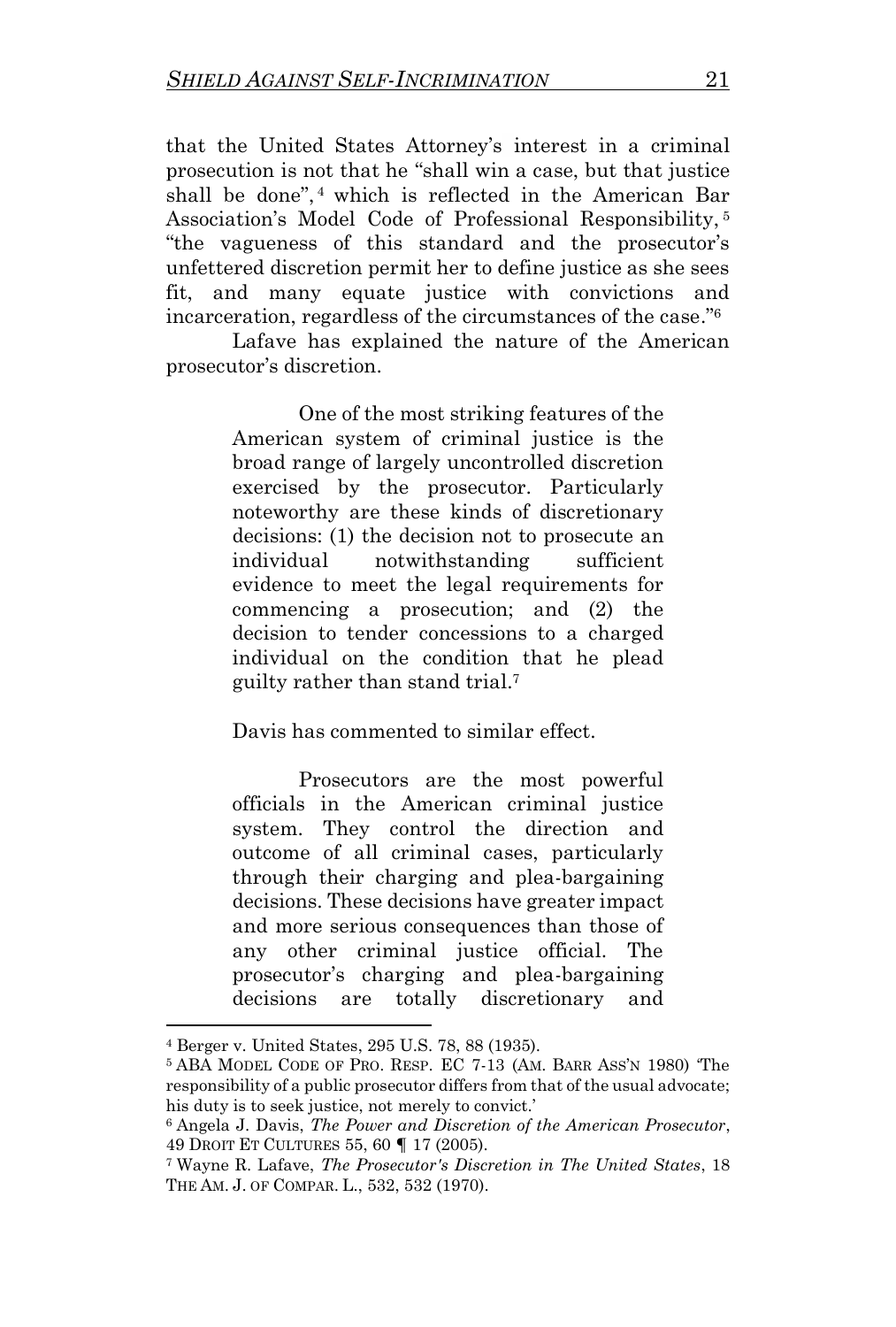virtually unreviewable. Although most American prosecutors are elected officials, the democratic process does not effectively serve as a check on prosecutorial power because the charging and plea-bargaining decisions are made behind closed doors, shielded from public view.<sup>8</sup>

The outcome has been succinctly summarised by Pfaff: "Nearly everyone in prison ended up there by signing a piece of paper in a dingy conference room in a county office building." 9

An alternative perspective to the unfettered power of the American prosecutor has been provided by Bellin, who considers the widespread view that American prosecutors rule the criminal justice system to be flawed, because it overlooks other powerful players in the system such as legislators, judges, and police.

> Prosecutors are one of the many important actors who populate the criminal justice ecosystem. Police, legislators, judges, governors, and parole boards are important too. The cacophonic rhetoric of prosecutorial dominance, however, ignores the agency of these other actors, fostering a rhetorically pleasing, but hopelessly flawed understanding of the criminal justice system. This blinkered approach overlooks the powerful forces that can and do constrain prosecutors and diverts attention from the most promising sources of lasting reform, like legislators, judges, and police, to the least.<sup>10</sup>

For present purposes, the most important source of lasting reform is the legislature. While coming from a different angle to Bellin, Davis has also argued that the prosecution function is in great need of reform.

<sup>8</sup> Davis *supra* note 6, at 55.

<sup>9</sup> JOHN F. PFAFF, LOCKED IN: THE TRUE CAUSES OF MASS INCARCERATION, 132 (2017).

<sup>10</sup> Jeffrey Bellin, *The Power of Prosecutors*, 94 N.Y.U. L. REV., 171, 212 (2019).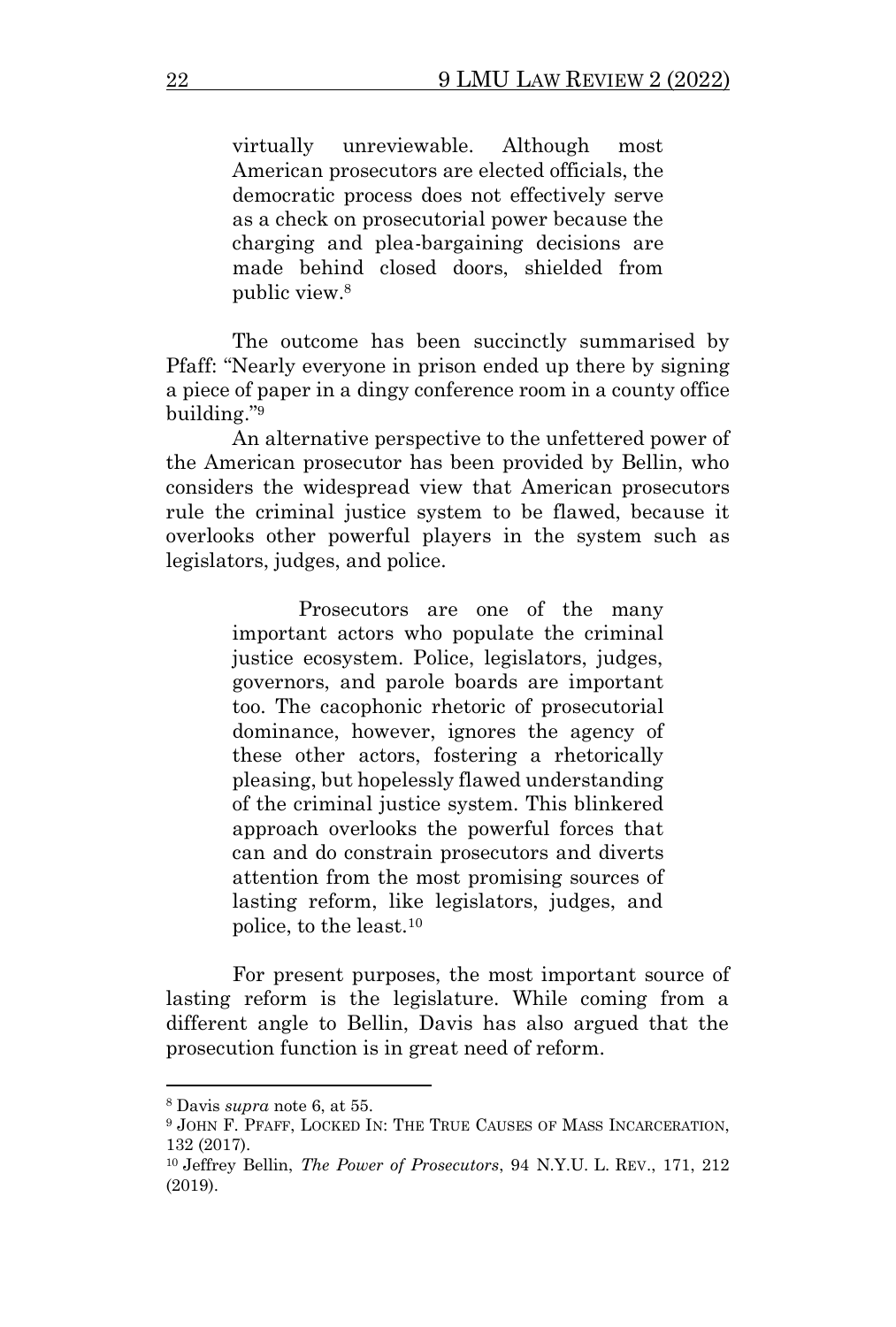By creating more transparency in the charging and plea-bargaining processes, informing their constituents of their practices and policies, and taking steps to eliminate race and class inequities, prosecutors would go a long way towards restoring fairness and the balance of power in the American criminal justice system.<sup>11</sup>

The Supreme Court of the United States has also weighed into the argument of the importance of pleabargaining in the context of the Sixth Amendment right to effective assistance of counsel. In *Missouri v Frye* <sup>12</sup> the Supreme Court held that the Sixth Amendment right extended to the consideration of plea offers that lapse or are rejected. The majority opinion of the Court was given by Justice Kennedy who endorsed an analogy between plea bargaining and horse-trading, going on to cite academic authority for the proposition that the longer sentences in the statute books existed for bargaining purposes.

> "To a large extent . . . horse trading [between prosecutor and defense counsel] determines who goes to jail and for how long. That is what plea bargaining is. It is not some adjunct to the criminal justice system; it is the criminal justice system." Scott & Stuntz, Plea Bargaining as Contract, 101 Yale L. J. 1909, 1912 (1992). See also Barkow, Separation of Powers and the Criminal Law, 58 Stan. L. Rev. 989, 1034 (2006) ("[Defendants] who do take their case to trial and lose receive longer sentences than even Congress or the prosecutor might think appropriate, because the longer sentences exist on the books largely for bargaining purposes. This often results in individuals who accept a plea bargain receiving shorter sentences than other individuals who are less morally culpable but

<sup>11</sup> Davis, *supra* note 6, at 66.

<sup>12</sup> Missouri v. Frye, 566 U.S. 134 (2012).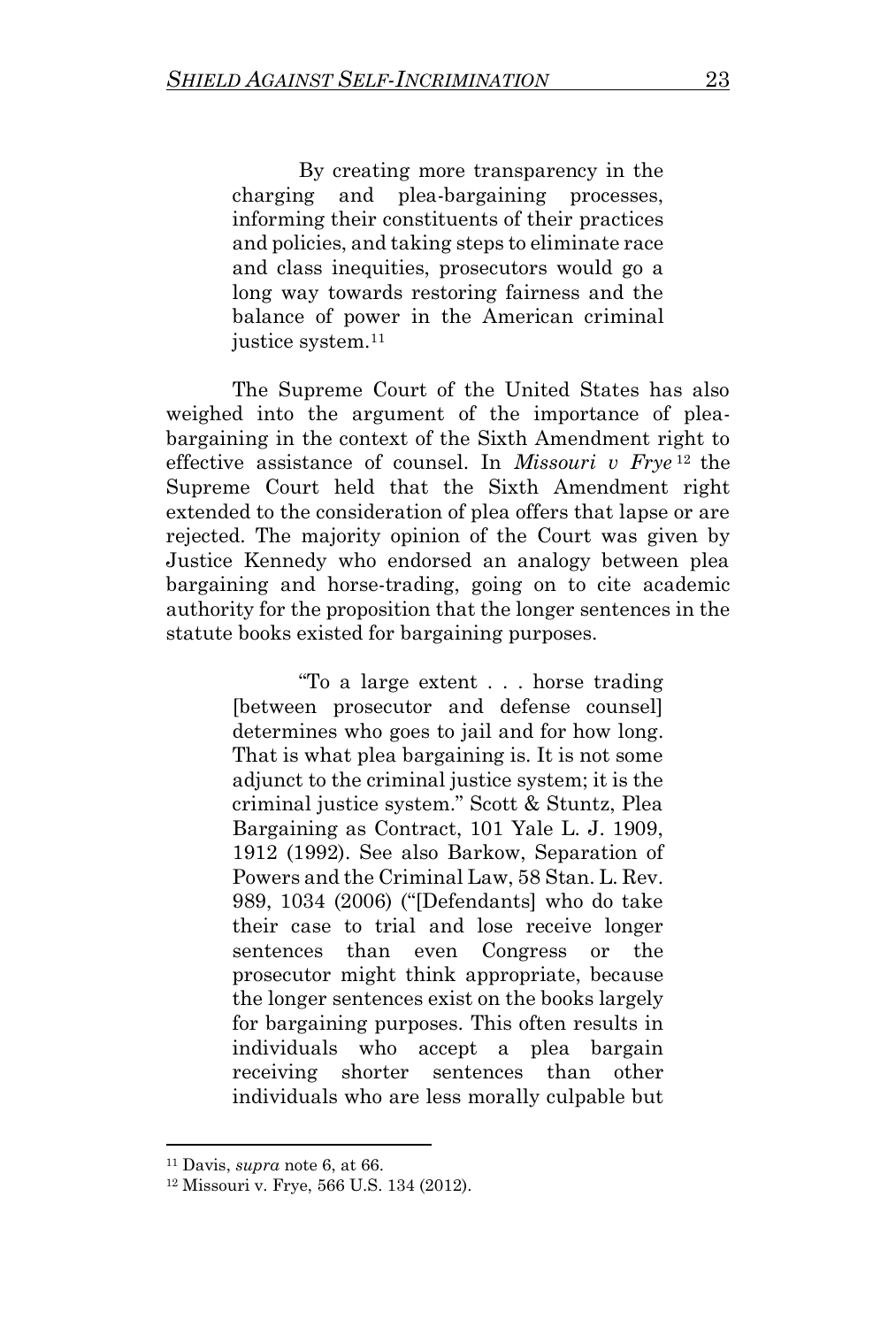take a chance and go to trial" (footnote omitted)). In today's criminal justice system, therefore, the negotiation of a plea bargain, rather than the unfolding of a trial, is almost always the critical point for a defendant.<sup>13</sup>

In the above passage, Kennedy is making three important points: (1) plea bargaining is not some adjunct to the criminal justice system but rather personifies the criminal justice system; (2) defendants face an unpalatable choice between pleading guilty or facing a longer sentence if found guilty at trial; and (3) the critical point for the defendant is the plea bargain rather than the trial.

However, Kennedy also acknowledged that there were positive benefits to plea bargaining.

> To note the prevalence of plea bargaining is not to criticize it. The potential to conserve valuable prosecutorial resources and for defendants to admit their crimes and receive more favorable terms at sentencing means that a plea agreement can benefit both parties. In order that these benefits can be realized, however, criminal defendants require effective counsel during plea negotiations.<sup>14</sup>

The recognition that criminal defendants require effective counsel in order for plea bargaining to operate in an even-handed manner is a point championed by Dripps, who has categorized the 1990s as "a steroid era in criminal justice … [i]n effect, the system splurged on crime control and scrimped on due process." <sup>15</sup> In marked contrast to Bellin's view that prosecutors are just one group of important players in the criminal justice system, Dripps claims the criminal justice system's "overriding evil is the concentration of power in executive hands." <sup>16</sup> For Dripps, the adoption by Congress of Sentencing Guidelines and mandatory minimum

<sup>13</sup> *Id.* at 144.

<sup>14</sup> *Id.*

<sup>15</sup> Donald A. Dripps, *Guilt, Innocence and Due Process of Plea Bargaining*, 57 WM. & MARY L. REV. 1343, 1350 (2016).

<sup>16</sup> *Id*. at 1356.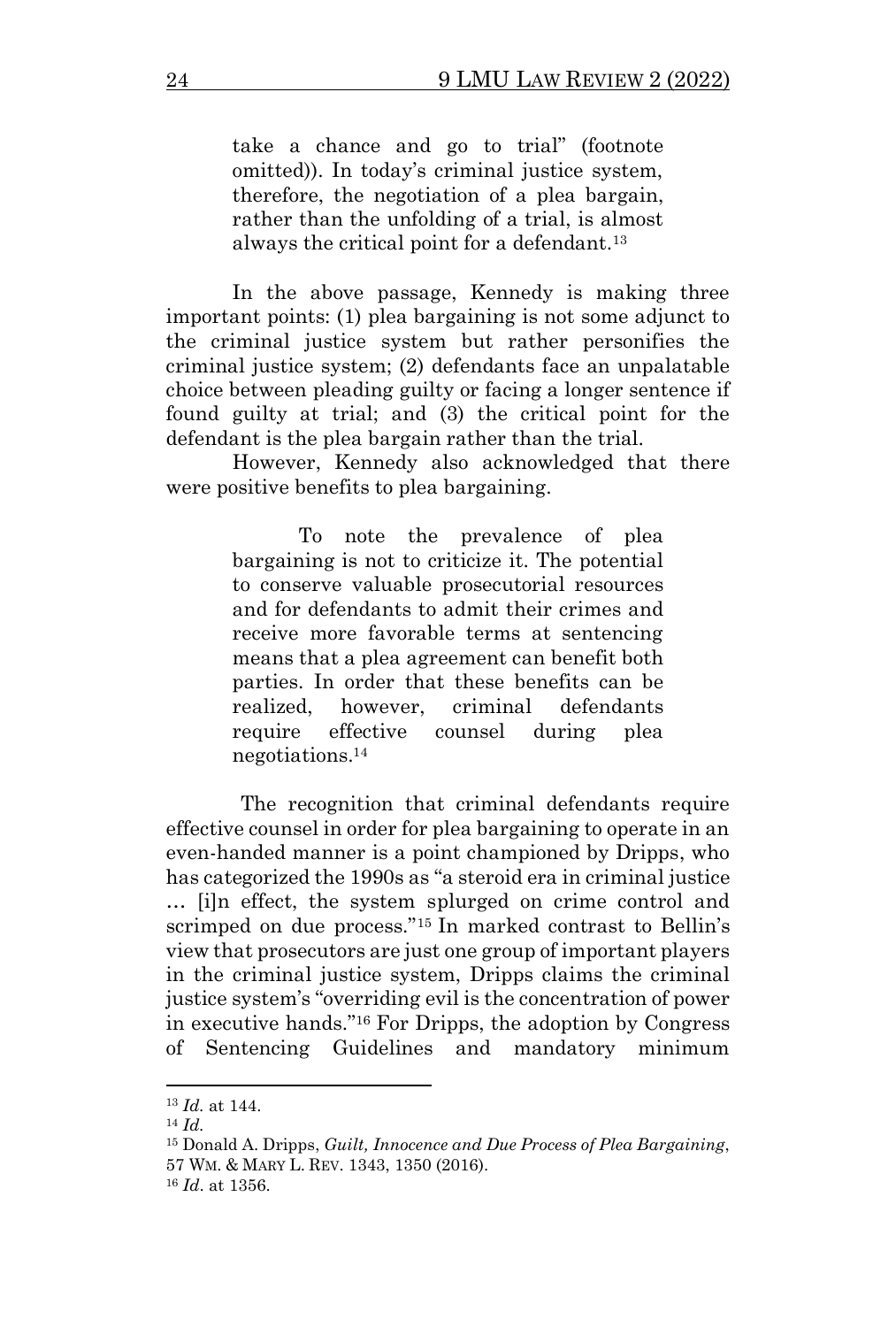sentences had the effect of "dramatically *augmenting* prosecutorial power." <sup>17</sup> Dripps views the guilty plea system as undermining the principles of liberal democracy, with two significant negative impacts flowing from prosecutorial hegemony.

> First, the system prosecutors have dominated for the last thirty years has become the most punitive in the world and indeed, if we leave aside police states with camp systems, perhaps in history. Second, the arbitrary power to threaten catastrophic conviction consequences endangers the innocent - not only by confronting them with irrational risks if they stand trial but also by creating incentives to offer substantial assistance to prosecutors even if the grounds of cooperation need to be invented.<sup>18</sup>

In sum, Dripps concludes "plea incentives that would make an innocent person likely to plead guilty violate due process." <sup>19</sup> Dripps likens the plea process to a coerced confession in devising a standard as to whether the coerced plea is unconstitutional.

> Adapting the confessions test to the plea process yields the following standard: if the defense can show that in the totality of the circumstances the potential trial sentence threatens catastrophic consequences, such that the risk of conviction at trial might induce a reasonable, innocent person to plead guilty,

<sup>17</sup> *Id*.

<sup>18</sup> *Id*. at 1357 (citing Ronald F. Wright, *Trial Distortion and the End of Innocence in Federal Criminal Justice*, 154 U. PA. L. REV. 79, 85-86 (2005)) ("The federal system over the last three decades has featured increasingly severe sentences, and the adoption of federal sentencing guidelines in the late 1980s enhanced the power of prosecutors and judges to reward cooperation from defendants. In those districts where prosecutors took full advantage of the tools available to them under the sentencing laws, it became more expensive than ever for a federal defendant to insist on a trial; fewer paid the price each year.").

<sup>19</sup> *Id.* at 1347.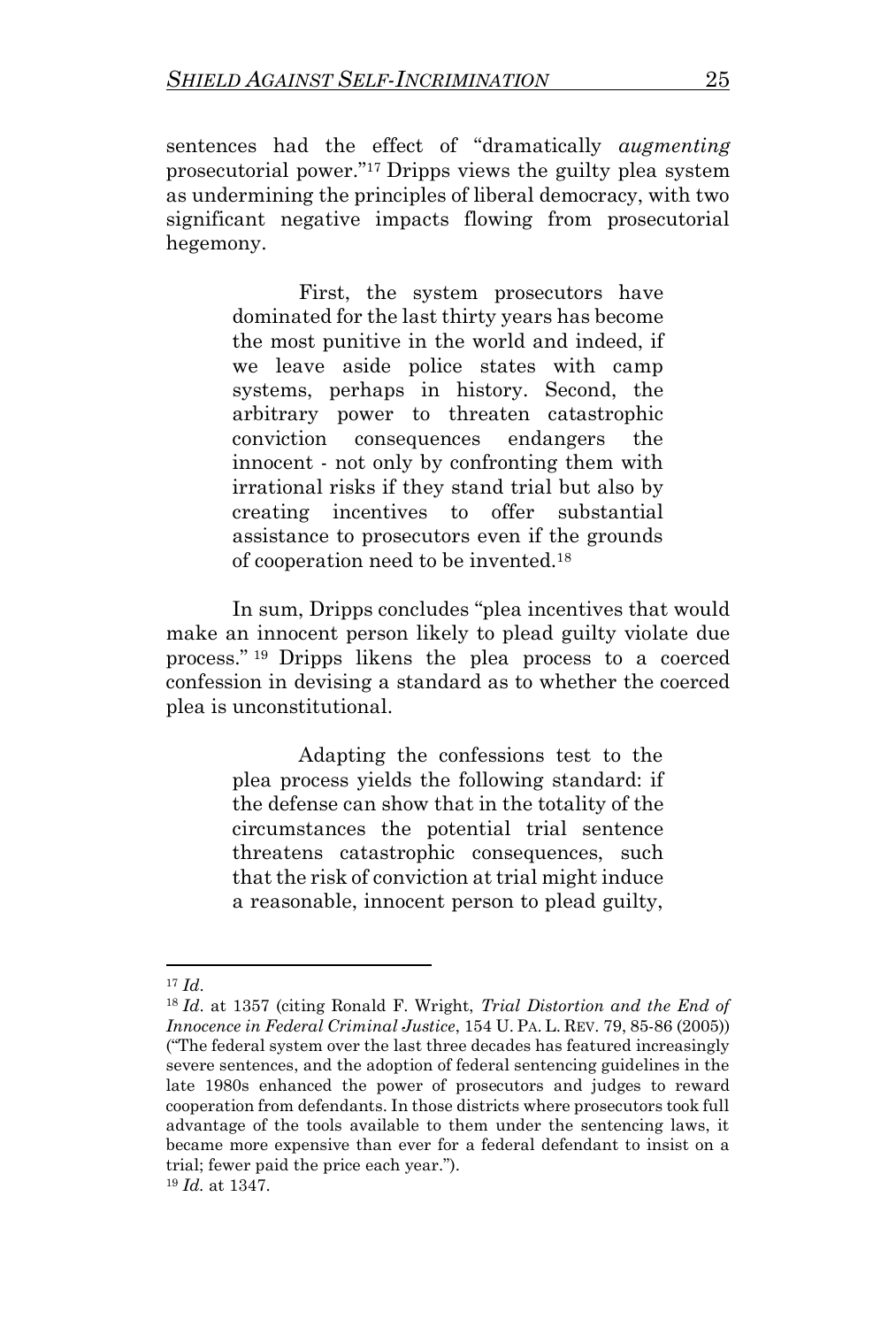the plea has been coerced in violation of due process.<sup>20</sup>

This begs the following question: does coercion by a prosecutor which forces a defendant to give a full disclosure undertaking in a civil action in exchange for criminal charges being dropped offend the Fourteenth Amendment due process clause? It would appear to be at least arguable that there is a *prima facie* conflict between lowering the shield of the constitutionally enshrined Fifth Amendment right against self-incrimination in a civil action by virtue of termination of criminal prosecution on the same facts, and *a priori* offending against the Fourteenth Amendment due process clause given the defendant has been coerced into giving a full disclosure undertaking on pain of the criminal charges being re-instated.

#### II. PENNSYLVANIA V. COSBY

#### *Promises and pie-crust are made to be broken.*<sup>21</sup>

In *Pennsylvania v Cosby,* <sup>22</sup> the Supreme Court of Pennsylvania considered Cosby's appeal on the issue of whether given (a) District Attorney Castor's agreement that Cosby would not be prosecuted in order to force Cosby's testimony at a deposition in Constand's civil action; (b) D. A. Castor's issuing a formal public statement reflecting that agreement; and (c) Cosby's reasonable reliance upon those oral and written statements by providing deposition testimony in the civil action, thus forfeiting his constitutional right against self-incrimination, did the Superior Court<sup>23</sup> err in affirming the trial court's decision to allow not only the prosecution of Cosby but the admission of Cosby's civil deposition testimony?<sup>24</sup>

In sum, the legal question is "whether, and under what circumstances, a prosecutor's exercise of his or her charging discretion binds future prosecutors' exercise of the

<sup>20</sup> *Id.* at 1388.

<sup>21</sup> JONATHAN SWIFT, POLITE CONVERSATION (1738).

<sup>22</sup> Pennsylvania v. Cosby, 236 A.3d 1045 (Pa. 2020) (per curiam).. <sup>23</sup> *Id*.

<sup>24</sup> Pennsylvania v. Cosby, 252 A.3d 1092, 1128 (Pa. 2021).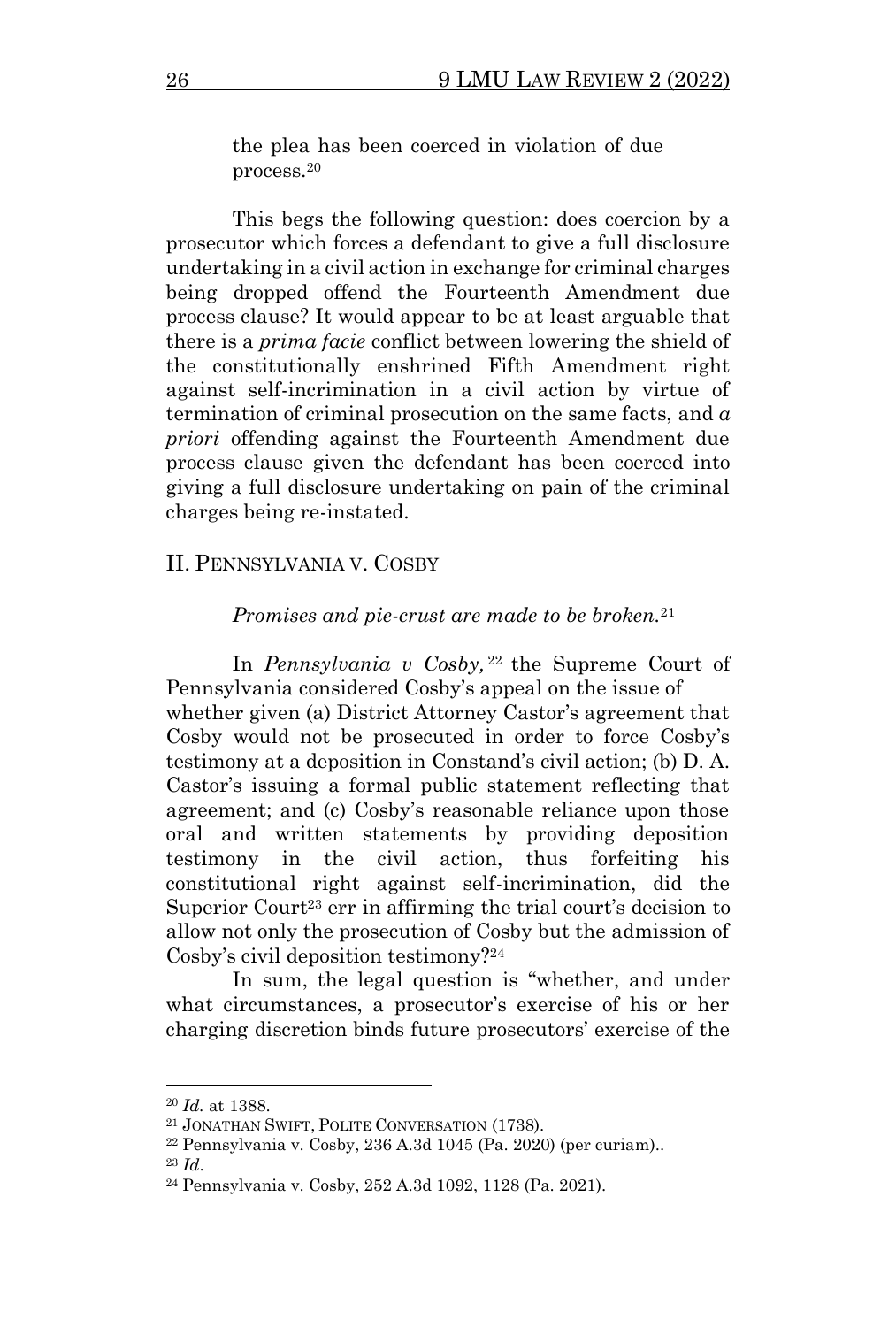same discretion." <sup>25</sup> For reasons that will be discussed below, the majority <sup>26</sup> held that the answer to the above legal question is as follows:

> [W]hen a prosecutor makes an unconditional promise of non-prosecution, and when the defendant relies upon that guarantee to the detriment of his constitutional right not to testify, the principle of fundamental fairness that undergirds due process of law in our criminal justice system demands that the promise be enforced.<sup>27</sup>

In order to fully understand the reasons behind the finding of the Supreme Court of Pennsylvania, it is first necessary to set out the factual background.

In 2005, District Attorney Castor investigated Andrea Constand's claim that William Cosby had sexually assaulted her in 2004 at his home. D.A. Castor determined there would be difficulties in proceeding with a criminal prosecution for five reasons: (1) Constand's one year delay in filing a complaint and inconsistencies in her various statements to investigators which reflected on her credibility as a witness; (2) the recurring interactions between Constand and Cosby in the form of phone calls and meetings after the alleged incident were atypical of behavior between a complainant and alleged perpetrator; (3) Constand's contact with civil attorneys prior to filing the police complaint in pursuit of financial compensation in a civil action against Cosby, evidenced by Constand's illegal recording of telephone conversations with Cosby for the likely purpose of securing payment in exchange for not contacting the authorities; (4) the lack of corroborating forensic evidence; and (5) the inadmissibility of evidence from other potential claimants against Cosby. "The totality of these circumstances led D.A. Castor to conclude that 'there was insufficient credible and admissible evidence upon

<sup>25</sup> *Id.* at 1130.

<sup>26</sup> Baer, C.J., Todd, Donohue, Dougherty, Wecht, Mundy, JJ. Saylor J dissented on the ground D.A. Castor's decision was not binding on his successors.

<sup>27</sup> *Cosby*, 252 A.3d at 1121.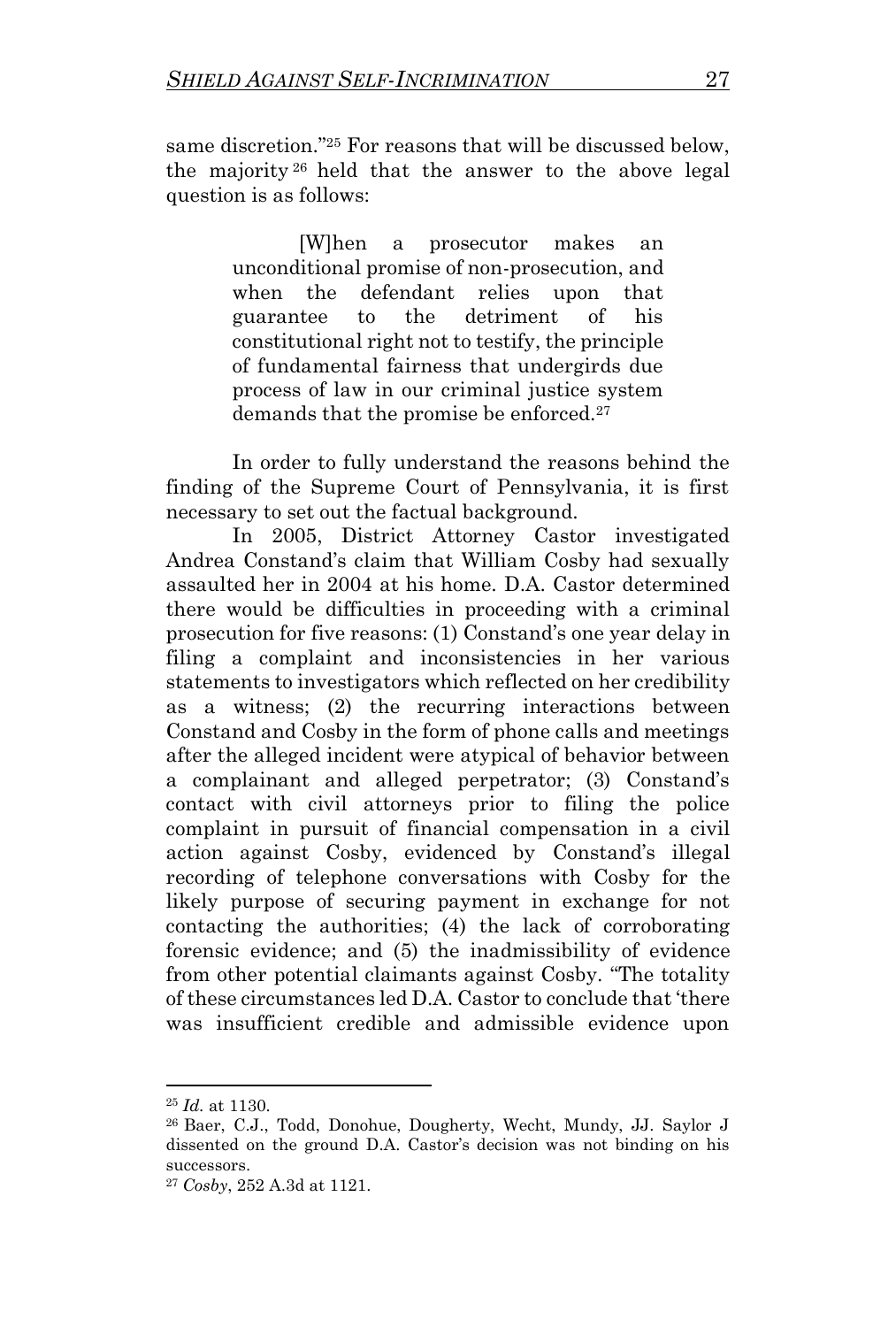which any charge against Mr. Cosby related to the Constand incident could be proven beyond a reasonable doubt.'" 28

This left D.A. Castor in a dilemma because on the one hand he believed the case against Cosby would fail, while on the other hand he wanted some measure of justice for Constand. D.A. Castor's solution was to issue a press release, having first told Cosby's attorney Walter Phillips he was going to make a public statement that he was not going to charge Cosby, for the purpose of ensuring that "Mr. Cosby would not be allowed to take the Fifth Amendment in the subsequent civil suit that Andrea Constand's lawyers had told us they wanted to bring." <sup>29</sup> In the press release, D.A. Castor stated he had concluded "that a conviction under the circumstances of this case would be unattainable" <sup>30</sup> and consequently declined to authorize the filing of charges. However, for present purposes, it is the last paragraph of D.A. Castor's press release that warrants the closest attention because it contains an implied threat to Cosby, given D.A. Castor's discussion with Attorney Phillips regarding Cosby not being allowed to take the Fifth Amendment in any subsequent civil action.

> Because a civil action with a much lower standard for proof is possible, the District Attorney renders no opinion concerning the credibility of any party involved so as to not contribute to the publicity and taint prospective jurors. The District Attorney does not intend to expound publicly on the details of his decision for fear that his opinions and analysis might be given undue weight by jurors in any contemplated civil action. *District Attorney Castor cautions all parties to this matter that he will reconsider this decision should the need arise*. Much exists in this investigation that could be used (by others) to portray persons on both sides of the issue in a less than flattering light. The

<sup>28</sup> *Id.* at 1104 (citing Notes of Testimony Habeas Corpus Hearing, at 60 (Feb. 2, 2016).

<sup>29</sup> *Id.* at 1104.

<sup>30</sup> *Id.* at 1128 (citing Press Release, Feb. 17, 2005; N.T., Feb. 2, 2016, Exh. D-4).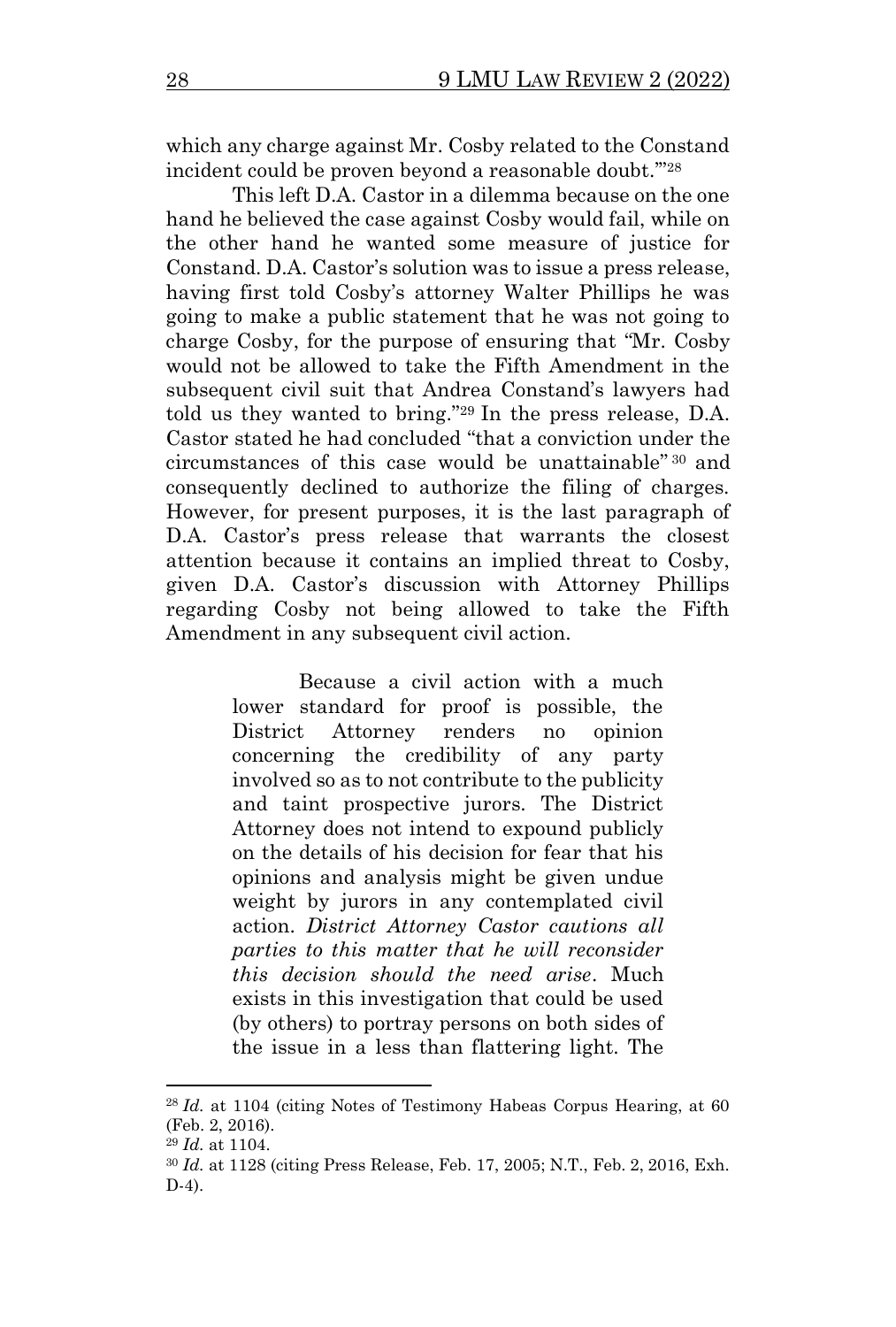District Attorney encourages the parties to resolve their dispute from this point forward with a minimum of rhetoric.<sup>31</sup>

The author has emphasized the sentence containing the caution that the decision not to prosecute may be reconsidered if the need arose, because it is contended D.A. Castor intended to fire a warning shot across Cosby's bows that failure to testify and a decision to take the Fifth Amendment would trigger a review of the evidence potentially leading to a prosecution. The whole tone of the paragraph above was to encourage the parties to quietly resolve their dispute. In this, D.A. Castor clearly saw himself as a 'Minister of Justice.'

> "He decided that a civil lawsuit for money damages was her best option. To aid Constand in that pursuit, 'as the sovereign,' the district attorney 'decided that [his office] would not prosecute Mr Cosby,' believing that his decision ultimately "would then set off the chain of events that [he] thought as a Minister of Justice would gain some justice for Andrea Constand.'" 32

Shortly after D.A. Castor issued his press release, Constand filed a lawsuit against Cosby.<sup>33</sup> During discovery, Cosby gave four dispositions and "not once during the four depositions did Cosby invoke the Fifth Amendment or even mention it … no one involved with either side of the civil suit indicated on the record a belief that Cosby could be prosecuted in the future." <sup>34</sup> The outcome of the civil case, as D.A. Castor had foreshadowed, was that "Constand settled her civil suit with Cosby for \$3.38 million." 35

However, the outcome of the civil case might have been considerably different if Cosby had called D.A. Castor's

<sup>31</sup> *Id.* at 1138 (citing Press Release, Feb. 17, 2005; N.T., Feb. 2, 2016, Exh. D-4 (Author's emphasis)).

<sup>32</sup> *Id.* at 1104 (citing Notes of Testimony ("N.T."), Habeas Corpus Hearing, 2/2/2016, at 63-64)).

<sup>33</sup> Constand v. Cosby, 229 F.R.D. 472 (E.D. Pa. 2005),

<sup>34</sup> *Cosby*, 252 A.3d at 1106.

<sup>35</sup> *Id.* at 1107.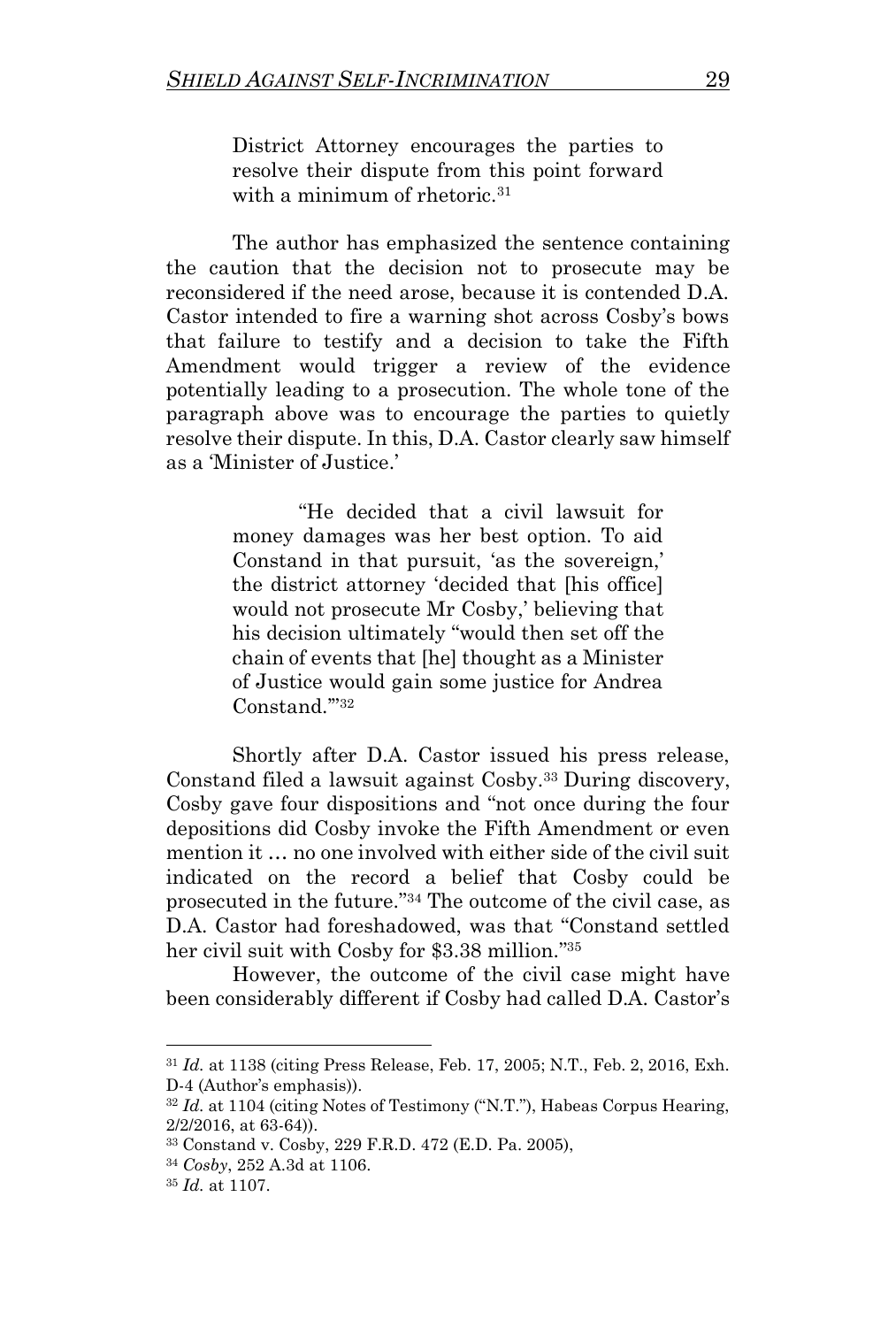bluff to reconsider a criminal prosecution should Cosby have failed to co-operate in the civil case without further assurances, bearing in mind the weaknesses in the evidence against Cosby. At the very least, such intransigence from Cosby would have forced one of two results: either D.A. Castor would have been required to produce a written guarantee of immunity against prosecution binding on the Commonwealth of Pennsylvania, or a court would have been requested to issue an immunity order<sup>36</sup> to similar effect by holding D.A. Castor's press release bound the Commonwealth of Pennsylvania to honor the promise not to prosecute, which is further discussed in Part IV. In either event,<sup>37</sup> Cosby would have been able to rely on immunity under the written guarantee or binding promise not to prosecute, thereby minimizing (see discussion in Part IV as to why the risk is not completely removed) any risk to Cosby in testifying in Constand's civil action. But, at the time, there was every reason to believe, from Cosby's perspective, that the \$3.38 million settlement was the end of the matter, especially as Constand had specifically agreed not to cooperate with any future efforts to prosecute Cosby as part of the civil settlement.<sup>38</sup>

There matters stood for nearly ten years when "following a media request, the federal judge who presided over the civil suit unsealed the records in 2015" <sup>39</sup> which included Cosby's depositions. Nothing may have turned on this development but for D.A. Castor having been succeeded by D.A. Ferman, his former first assistant, who decided to reopen the criminal investigation of Constand's allegations. Upon learning of D.A. Ferman's intentions, former D.A. Castor sent her an email attaching his press release.

The essence of the email to D.A. Ferman was to explain that former D.A. Castor's whole purpose back in 2005 was to force Cosby's hand in a civil action with the agreement of all parties.

> [W]ith the agreement of the defense lawyer and [Constand's] lawyers, I

<sup>36</sup> Pennsylvania's immunity statute is codified at 42 Pa.C.S. § 5947.

<sup>&</sup>lt;sup>37</sup> On one view, only an immunity order would have sufficed to bind the Commonwealth of Pennsylvania.

<sup>38</sup> *Cosby*, 252 A.3d at 1110.

<sup>39</sup> *Id.* at 1107.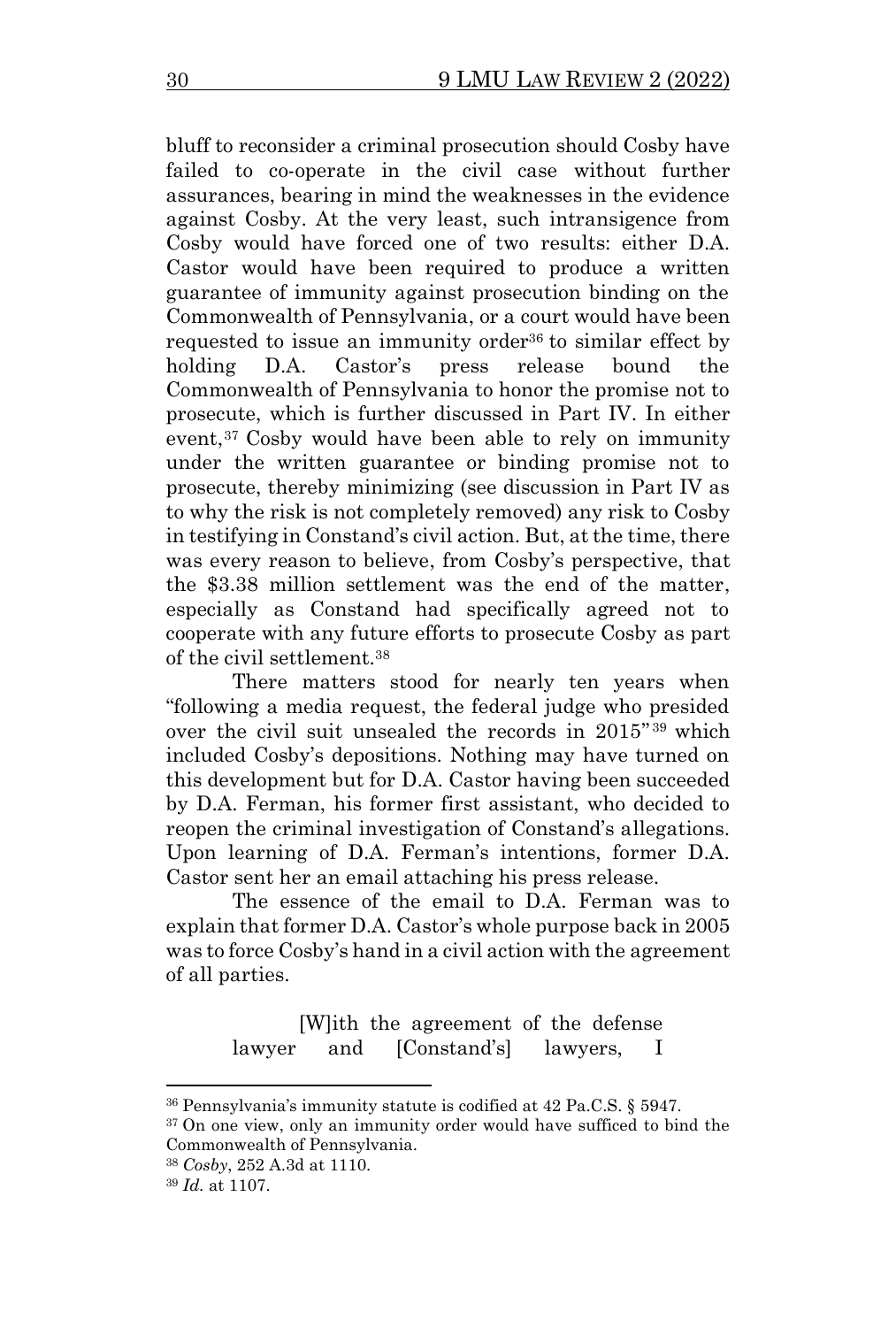intentionally and specifically bound the Commonwealth that there would be no state prosecution of Cosby in order to remove from him the ability to claim his Fifth Amendment protection against self-incrimination, thus forcing him to sit for a deposition under oath.<sup>40</sup>

The above passage from the email clearly sets out the plea-bargaining deal to which all parties agreed. In effect, D.A. Castor put a prosecutorial gun to Cosby's head by promising to bind the Commonwealth in exchange for his civil testimony. However, there are two other important points made by former D.A. Castor in his email. First, he pointed out that "I never made an important decision without discussing it with you during your tenure as First Assistant." <sup>41</sup> The implication is not only did D.A. Firman already know of the substance of the email but also that she had been fully consulted at the time.

Secondly, former D.A. Castor did not rule out any other possible prosecutions against Cosby, just those based on Cosby's depositions in his civil action with Constand, going as far as to state that 'unless you can make out a case without that deposition and without anything the deposition led you to, I think Cosby would have an action against the County and maybe even against you personally.'<sup>42</sup>

One may have thought such a warning might have given D.A. Firman pause for thought, but she had her own political agenda <sup>43</sup> and "asserted that, despite the public press release, this was the first she had learned about a binding understanding between the Commonwealth and Cosby" <sup>44</sup> and 'requested a copy of any written agreement not to prosecute Cosby.'<sup>45</sup> Former D.A. Castor replied by email which is set out in full below because it is central to all the subsequent legal history of the case.

<sup>40</sup> *Id.* at 1108 (citing N.T., Feb. 2, 2016, Exh. D-5 being an email sent on September 23, 2015 from former D.A. Castor to D.A. Ferman and attaching his February 17, 2005 press release).

<sup>41</sup> *Id.*

<sup>42</sup> *Id.* at 1109.

<sup>43</sup> D.A. Firman is now Judge Firman, having subsequently been elected to a seat on the Court of Common Pleas of Montgomery County.

<sup>44</sup> *Cosby*, 252 A.3d at 1109.

<sup>45</sup> *Id.*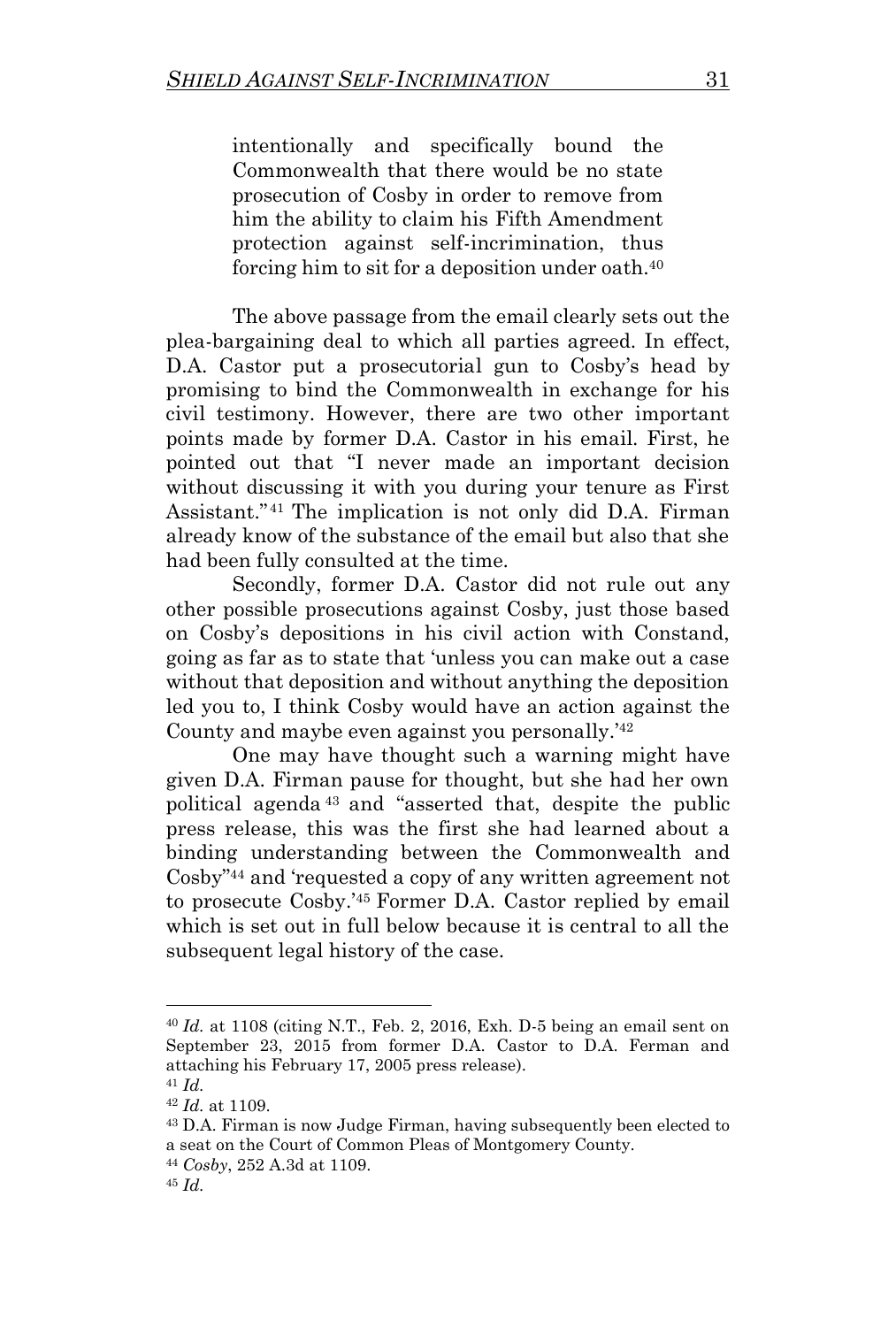The attached Press Release is the written determination that we would not prosecute Cosby. That was what the lawyers for [Constand] wanted and I agreed. The reason I agreed and the plaintiff's lawyers wanted it in writing is so that Cosby could not take the 5th Amendment to avoid being deposed or testifying. A sound strategy to employ. That meant to all involved, including Cosby's lawyer at the time, Mr. Phillips, that what Cosby said in the civil litigation could not be used against him in a criminal prosecution for the event we had him under investigation for in early 2005. I signed the press release for precisely this reason, at the request of [Constand's] counsel, and with the acquiescence of Cosby's counsel, with full and complete intent to bind the Commonwealth that anything Cosby said in the civil case could not be used against him, thereby forcing him to be deposed and perhaps testify in a civil trial without him having the ability to "take the 5th." I decided to create the best possible environment for [Constand] to prevail and be compensated. By signing my name as District Attorney and issuing the attached, I was "signing off" on the Commonwealth not being able to use anything Cosby said in the civil case against him in a criminal prosecution, because I was stating the Commonwealth will not bring a case against Cosby for this incident based upon then-available evidence in order to help [Constand] prevail in her civil action. Evidently, that strategy worked.

The attached, which was on letterhead and signed by me as District Attorney, the concept approved by [Constand's] lawyers was a "written declaration" from the Attorney for the Commonwealth there would be no prosecution based on anything Cosby said in the civil action. Naturally, if a prosecution could be made out without using what Cosby said, or anything derived from what Cosby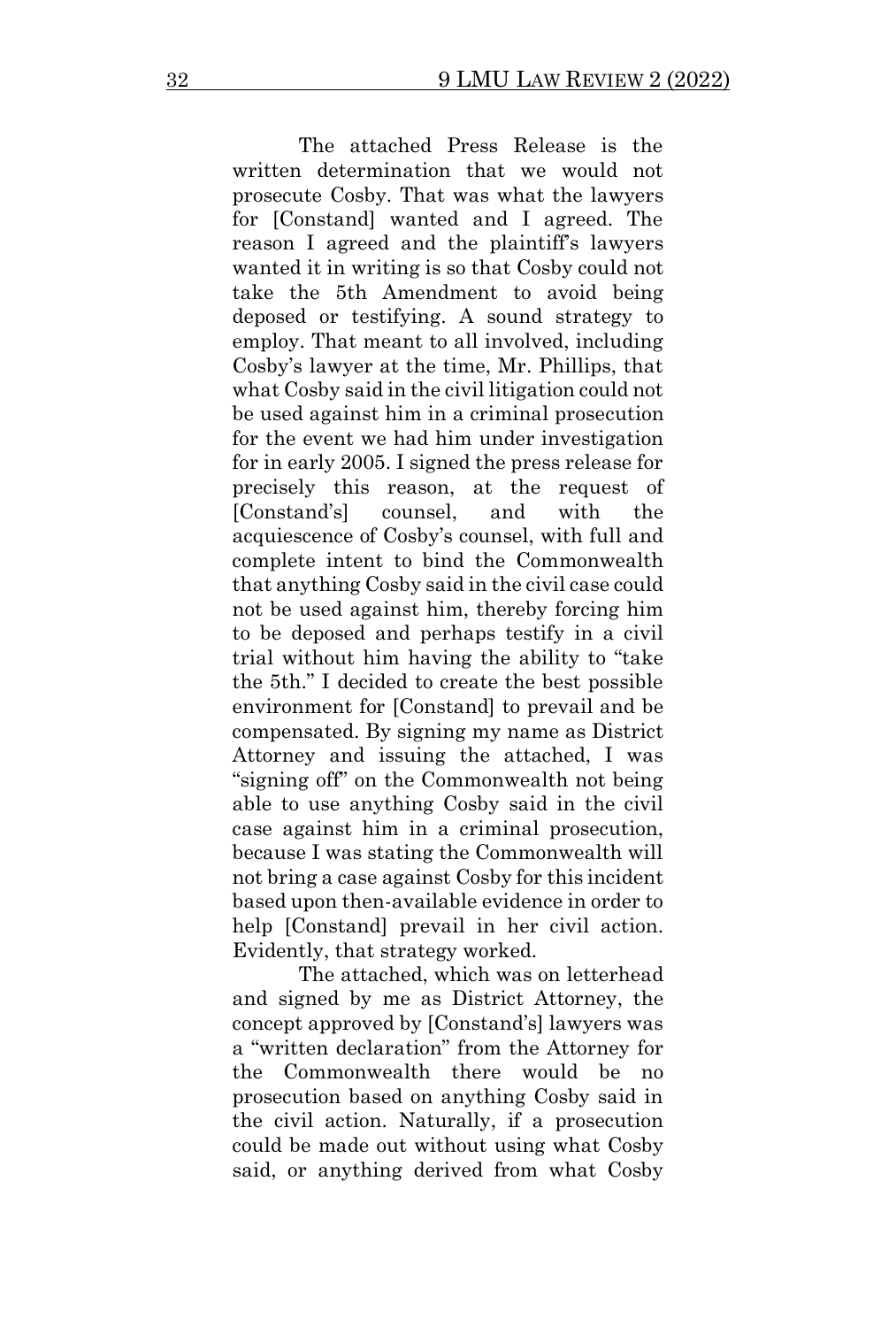said, I believed then and continue to believe that a prosecution is not precluded.<sup>46</sup>

Thus, the scene was set. Former D.A. Castor fully explained his intentions in the matter and the fact that all parties were agreed on the 'deal'. However, D.A. Firman did not consider she was bound by her predecessor's press release and along with her investigators 'pressed forward, reopening the criminal case against Cosby.'<sup>47</sup> In December 2015, the Commonwealth charged Cosby with three counts of aggravated indecent assault based on the January 2004 incident with Constand in Cosby's home.<sup>48</sup> In January 2016, Cosby filed a petition for a writ of *habeas corpus* seeking to have the charges dismissed on the basis of former D.A. Castor's purported promise not to prosecute Cosby. The trial court denied Cosby's petition because the only conclusion to be drawn from the record "was that no agreement or promise not to prosecute ever existed, only the exercise of prosecutorial discretion." 49

The trial court identified a variety of reasons to justify its finding that no agreement ever existed:

> 1. Any agreement between then D.A. Castor and Cosby was an incomplete and unauthorized contemplation of transactional immunity.<sup>50</sup>

> 2. Immunity can be conferred only upon strict compliance with Pennsylvania's immunity statute, which is codified at 42 Pa.C.S. § 5947, and because former D.A. Castor did not seek the court's permission under the immunity statute it followed that any purported

<sup>46</sup> *Id.* (citing N.T., Feb. 2, 2016, Exh. D-7).

<sup>47</sup> *Id.* at 1110.

<sup>48</sup> By this time, First Assistant District Attorney Kevin R. Steele had replaced Judge Ferman as District Attorney.

<sup>49</sup> *Cosby*, 252 A.3d at 1110 (citing Tr. Ct. Op. ("T.C.O"), May 14, 2019, at 62).

<sup>50</sup> With respect, the trial court appears to have misunderstood Pennsylvania's immunity statute which is based on use and derivative use immunity rather than transactional immunity, as discussed in Part IV.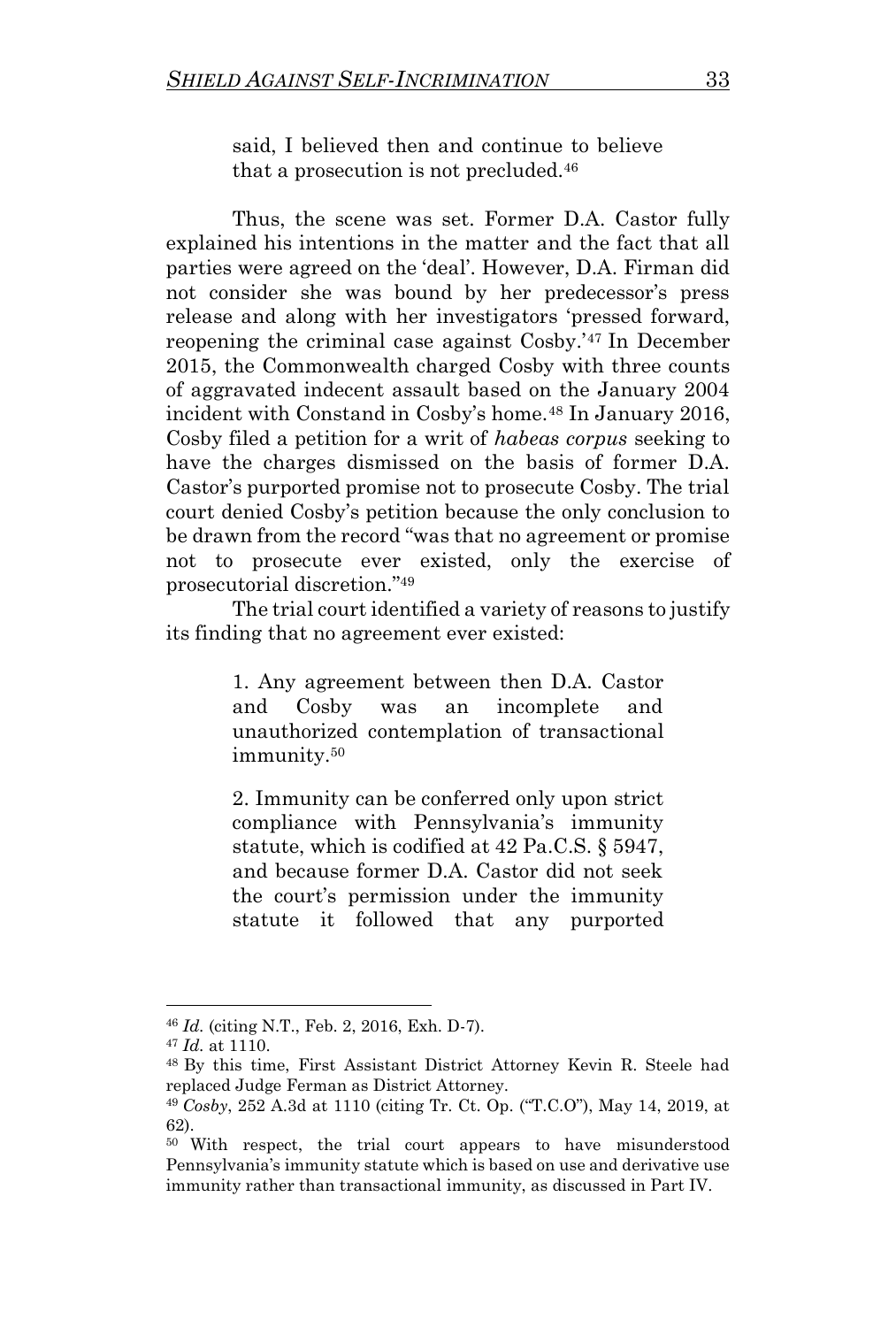immunity offer through the press release was defective, and thus invalid.

3. Former D.A. Castor's testimony was equivocal at best, and Attorney Troiani who acted for Constand neither requested nor agreed to an offer of immunity.

4. As Cosby maintained he had a consensual sexual encounter with Constand, it was unnecessary for former D.A. Castor to issue the press release in anticipation of civil litigation.

5. The Commonwealth was not estopped from prosecuting Cosby because there was no written documentation to evidence that an offer not to prosecute had ever been extended.

Consequently, in May 2016 all of Cosby's charges were held for trial, <sup>51</sup> and "at the conclusion of a second jury trial, Cosby was convicted on all three counts of aggravated indecent assault."<sup>52</sup> The Superior Court<sup>53</sup> affirmed the trial court's decision to allow not only the prosecution of Cosby but the admission of Cosby's civil deposition testimony, which formed the central plank for Cosby's petition for allowance of appeal granted by the Supreme Court of Pennsylvania in 2020.<sup>54</sup>

In undertaking the review of the appeal, the Supreme Court of Pennsylvania commenced by ascertaining the legal relationship between D.A. Castor and Cosby, and found the record supported the conclusion that D.A. Castor's actions amounted only to a unilateral exercise of prosecutorial discretion. Consequently, the Supreme Court characterized what occurred between D.A. Castor and Cosby as being "not an agreement, a contract, or any kind of quid pro quo exchange." <sup>55</sup> As a result, the legal question became "whether, and under what circumstances, a prosecutor's exercise of his

<sup>51</sup> *Cosby*, 252 A.3d at 1118.

<sup>52</sup> *Id.* at 1123,

<sup>53</sup> *Constand*, 236 A.3d at 1045.

<sup>54</sup> *Cosby*, 252 A.3d at 100.

<sup>55</sup> *Id.* at 1130.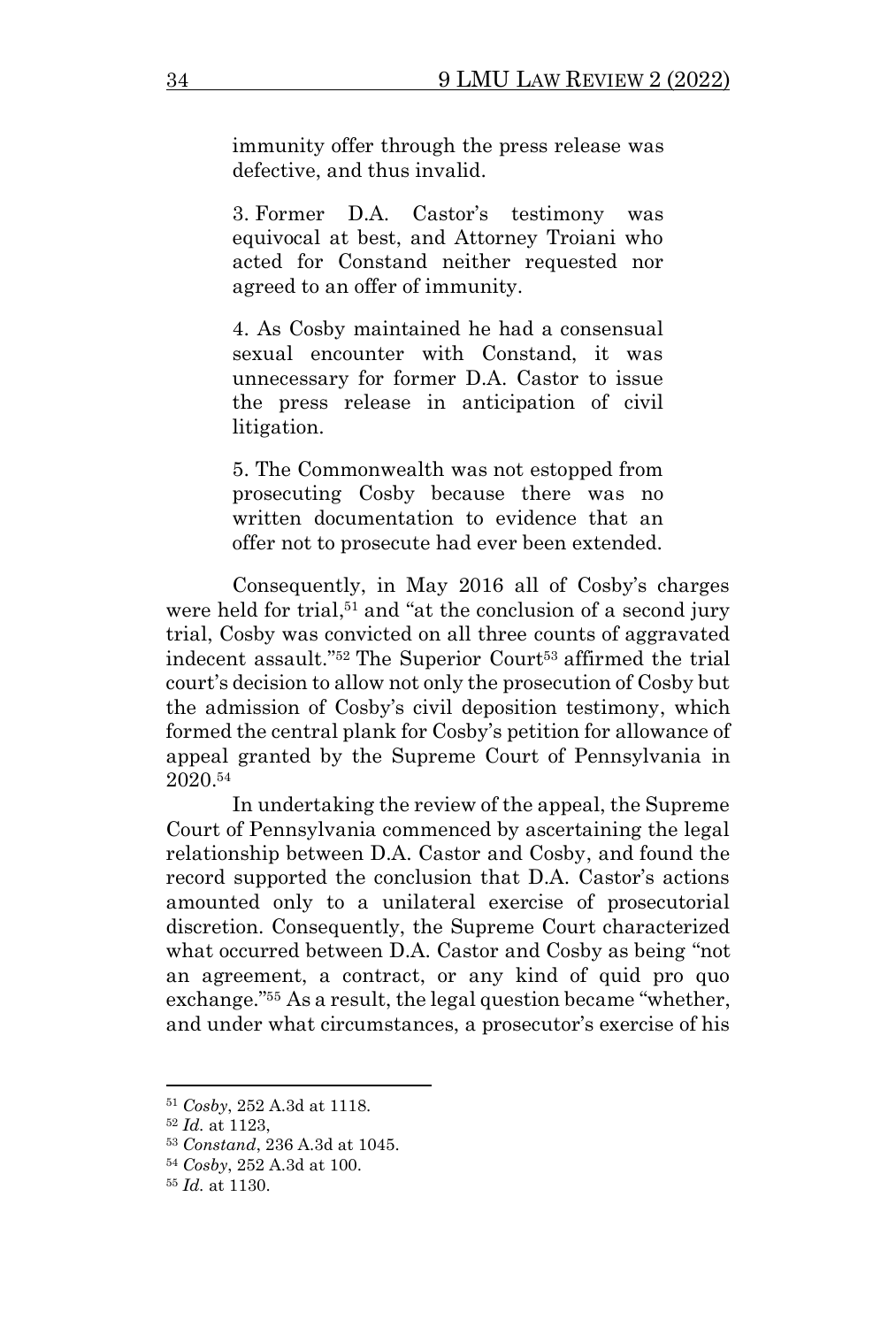or her charging discretion binds future prosecutors' exercise of the same discretion." 56

In answering this question, the Supreme Court of Pennsylvania began its analysis of the relevant authorities by noting the various roles prosecutors inhabit in the criminal justice system.

> Prosecutors are more than mere participants in our criminal justice system. As we explained in *Commonwealth v. Clancy*, 192 A.3d 44 (Pa. 2018), prosecutors inhabit three distinct and equally critical roles: they are officers of the court, advocates for victims, and administrators of justice. Id. at 52. As the Commonwealth's representatives, prosecutors are duty-bound to pursue "equal and impartial justice," *Appeal of Nicely*, 18 A. 737, 738 (Pa. 1889), and "to serve the public interest." *Clancy*, 192 A.3d 52. Their obligation is "not merely to convict," but rather to "seek justice within the bounds of the law." *Commonwealth v. Starks*, 387 A.2d 829, 831 (Pa. 1978).<sup>57</sup>

Given the enormous discretion accorded to prosecutors, "our law has long recognized the special weight that must be accorded to their assurances." <sup>58</sup> In support of this proposition, the Supreme Court of Pennsylvania, in the context of guilty plea negotiations, cited *Santobello v. New York*<sup>59</sup> where the Supreme Court of the United States held that "when a plea rests in any significant degree on a promise or agreement by the prosecutor, so that it can be said to be part of the *inducement or consideration*, such promise must be fulfilled." <sup>60</sup> However, the Supreme Court of the United States clarified in a later decision, *Mabry v. Johnson*, <sup>61</sup> that

<sup>56</sup> *Id.*

<sup>57</sup> *Id.* at 1131.

<sup>58</sup> *Id.*

<sup>59</sup> 404 U.S. 257 (1971).

<sup>60</sup> *Cosby*, 252 A.3d at 1132 (Pa. 2021) (citing Santobello v. New York, 404 U.S. 257, 262 (1971) (emphasis added)).

<sup>61</sup> 467 U.S. 504 (1984).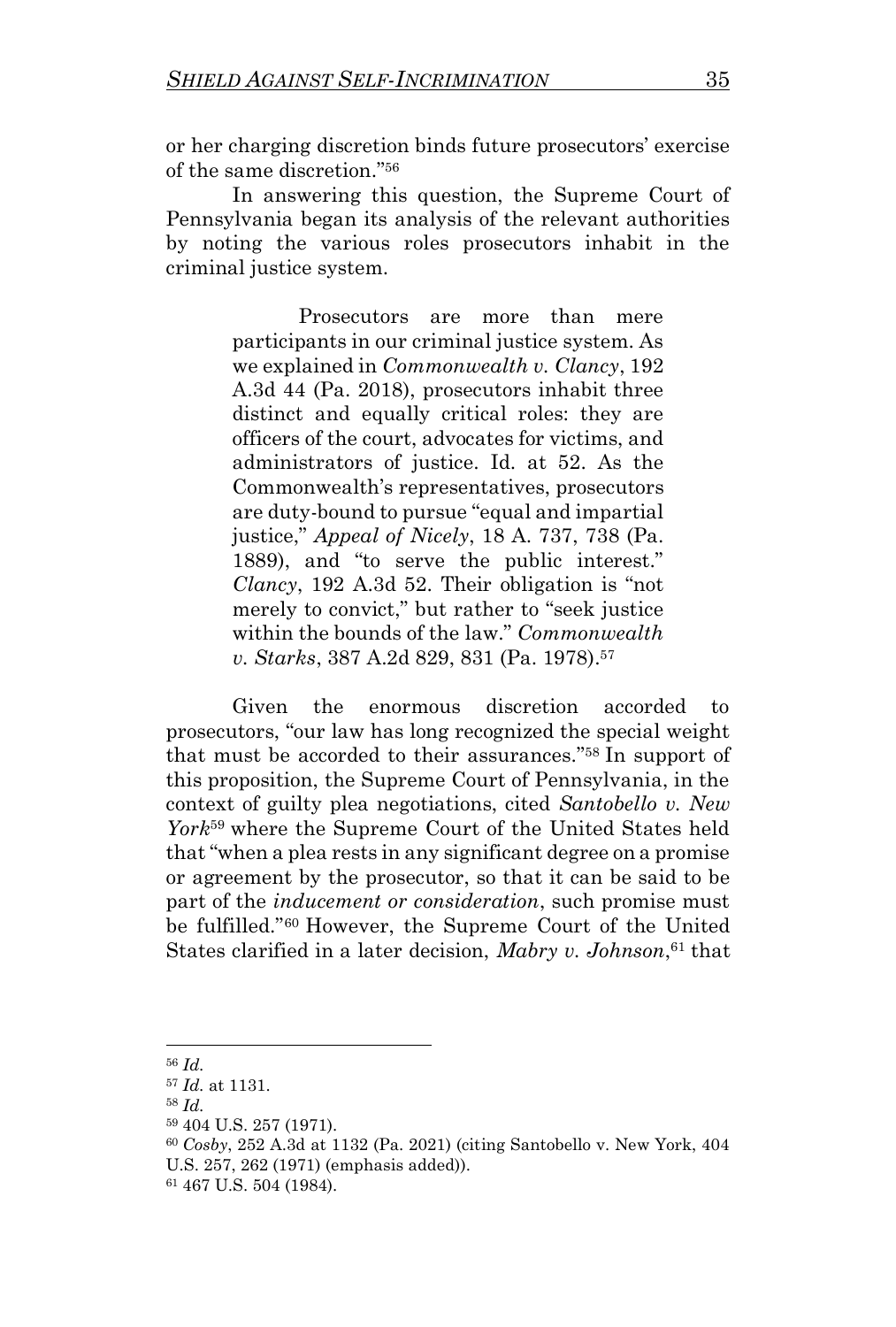the defendant's guilty plea must be made in actual reliance on the promise in the plea agreement.<sup>62</sup>

While the Supreme Court of the United States did not explicitly ground its holding in *Santobello v. New York*<sup>63</sup> in due process guarantees, the Supreme Court of Pennsylvania considered it was "only sensible to read *Santobello*'s holding as resting upon due process principles because - as Justice Douglas noted in his concurring opinion - without a constitutional basis the Court would have lacked jurisdiction over what was otherwise a state law matter." 64

Surprisingly, given the context of the Cosby case, the Supreme Court of Pennsylvania did not cite the opening paragraph of Justice Douglas's concurring opinion.

> I agree … that New York did not keep its 'plea bargain' with petitioner and that it is no excuse for the default merely because a member of the prosecutor's staff who was not a party to the 'plea bargain' was in charge of the case when it came before the New York court. The staff of the prosecution is a unit and each member must be presumed to know the commitments made by any other member. If responsibility could be evaded that way, the prosecution would have designed another deceptive 'contrivance,' akin to those we condemned in *Mooney v. Holohan*, 294 U.S. 103, 112, and *Napue v. Illinois*, 360 U.S. 264.<sup>65</sup>

Justice Douglas's reference in the above passage to *Mooney v. Holohan*<sup>66</sup> is authority for the principle that a criminal conviction procured by the state prosecuting

<sup>62</sup> The issue in *Mabry v. Johnson* was whether if a criminal defendant accepted a prosecutor's proposed plea deal, is he or she constitutionally protected from having that offer subsequently withdrawn, which the Supreme Court of the United States answered in the negative. As the respondent's plea was not induced by the withdrawn offer, it did not affect the voluntariness of his plea and consequently there was no Fourteenth Amendment claim.

<sup>63</sup> 404 U.S. 257 (1971).

<sup>64</sup> *Cosby*, 252 A.3d at 1132 (Douglas, J. concurring) (citing Santobello, 404 U.S., at 266-67))).

<sup>65</sup> *Santobello*, 404 U.S. at 264 (Douglas J. concurring).

<sup>66</sup> 294 U.S. 103, 112 (1935).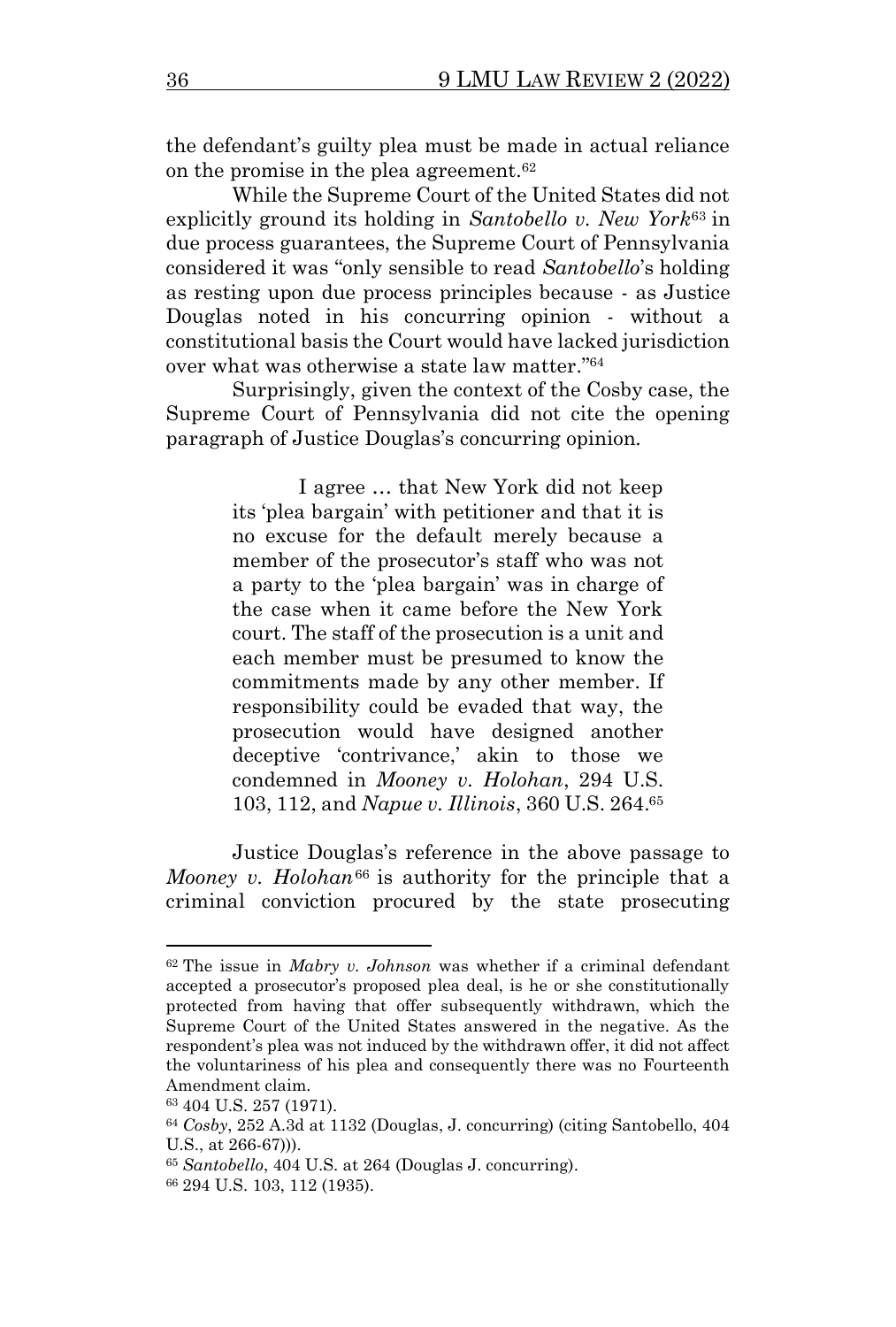authorities solely by the use of perjured testimony known by them to be perjured and knowingly used by them in order to procure the conviction is without due process of law, and in violation of the Fourteenth Amendment.

> Such a contrivance by a state to procure the conviction and imprisonment of a defendant is an inconsistent with the rudimentary demands of justice as is the obtaining of a like result by intimidation. And the action of prosecuting officers on behalf of the state, like that of administrative officers in the execution of its laws, may constitute state action within the purview of the Fourteenth Amendment. That amendment governs any action of a state, 'whether through its legislature, through its courts, or through its executive or administrative officers.'<sup>67</sup>

Similarly, in *Napue v. Illinois*<sup>68</sup> the Supreme Court of the United States reaffirmed the principle that the failure of the prosecutor to correct the testimony of the witness which he knew to be false denied the petitioner due process of law in violation of the Fourteenth Amendment.

Given the observation by Justice Douglas cited above that 'the staff of the prosecution is a unit and each member must be presumed to know the commitments made by any other member', arguably the Commonwealth of Pennsylvania designed a deceptive contrivance to use Cosby's civil testimony in Constand's case in a later criminal trial when the head of the prosecution unit, D.A. Castor, had expressly indicated in a press release that there would be no prosecution of Cosby based on the facts in Constand's case.

There would be no issue had the prosecution solely used the testimony of women other than Constand whom Cosby had allegedly sexually abused, but that is not the approach the prosecution adopted. Instead, they led with admissions made by Cosby in his civil testimony and buttressed this evidence with other alleged 'bad acts' committed by Cosby which were not pursued due to the

<sup>67</sup> *Id.* at 112-13 (citing Carter v. Texas, 177 U.S. 442, 447 (1900)).

<sup>68</sup> 360 U.S. 264, 265 (1959).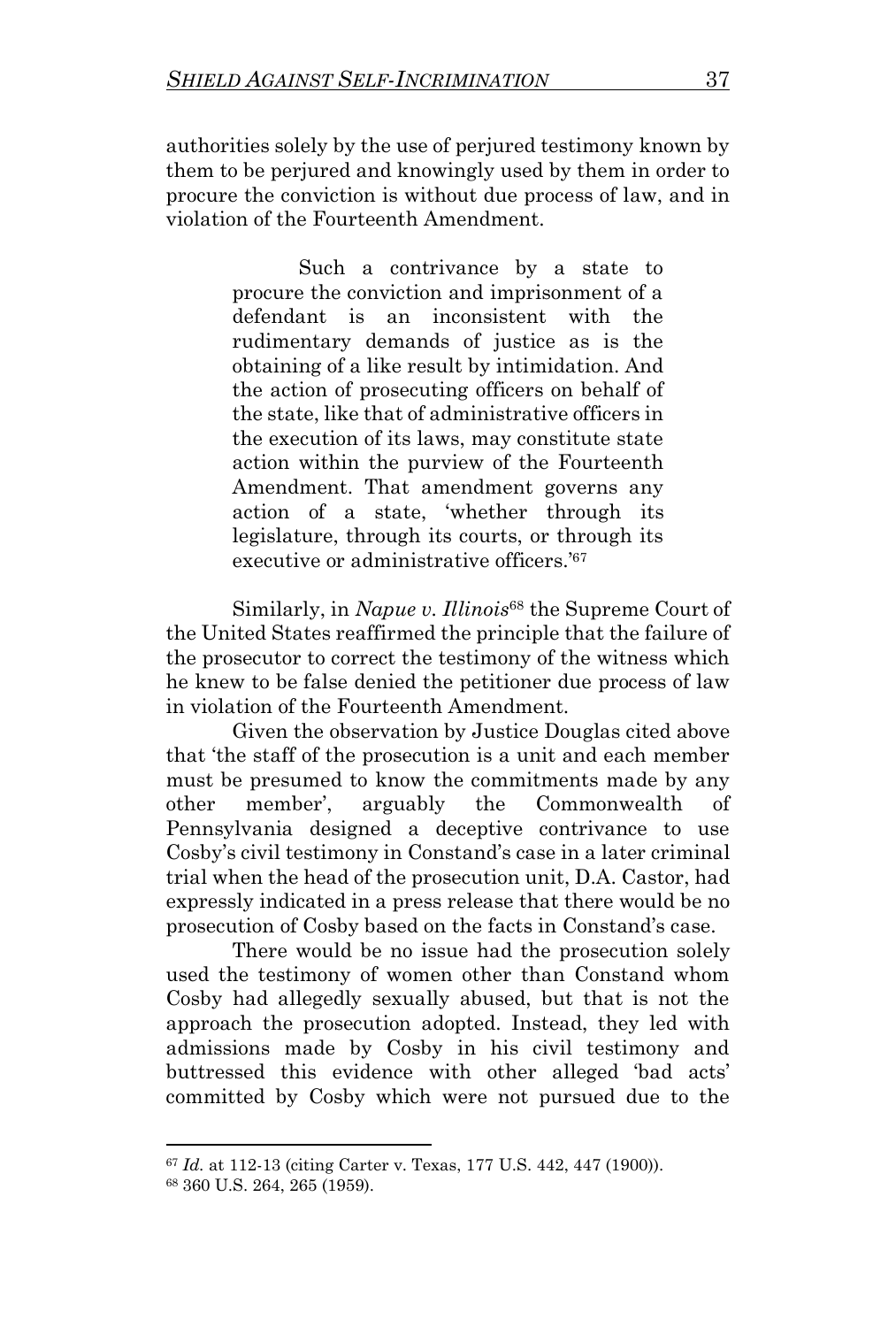Statute of Limitations. In other words, the prosecution made a conscious decision that using Cosby's civil testimony in Constand's case was the most expedient method to secure a conviction. Is this stratagem not on all fours with *Mooney v. Holohan* and *Napue v. Illinois* in that the state prosecuting authorities used Cosby's civil testimony knowing the intimidatory and promissory circumstances under which it had been extracted?

Furthermore, as will be discussed in Part III, was Cosby not coerced into making the four depositions in Constand's civil case under threat of criminal proceedings being reopened? In other words, the prosecution knew that Cosby's depositions were not voluntary and had been exacted at a price.

In any event, the Supreme Court of Pennsylvania, building on the authority of *Santobello v. New York*, <sup>69</sup> went on to cite its own previous authority in *Commonwealth v.*  Zuber,<sup>70</sup> a case involving the specific performance of a plea bargain.

> [T]here is an affirmative duty on the part of the prosecutor to honor any and all promises made in exchange for a defendant's plea. Our courts have demanded strict compliance with that duty in order to avoid any possible perversion of the plea bargaining system, evidencing the concern that a defendant might be coerced into a bargain or fraudulently induced to give up the very valued constitutional guarantees attendant the right to trial by jury.

> Therefore, in Pennsylvania, it is well settled that where a plea bargain has been entered into and is violated by the Commonwealth, the defendant is entitled, at the least, to the benefit of the bargain.<sup>71</sup>

Thus, the essential point being made by the Supreme Court of Pennsylvania was that "interactions between a prosecutor and a criminal defendant, including

<sup>69</sup> *Santobello,* 404 U.S. at 257.

<sup>70</sup> 353 A.2d 441 (Pa. 1976).

<sup>71</sup> *Id.* at 444.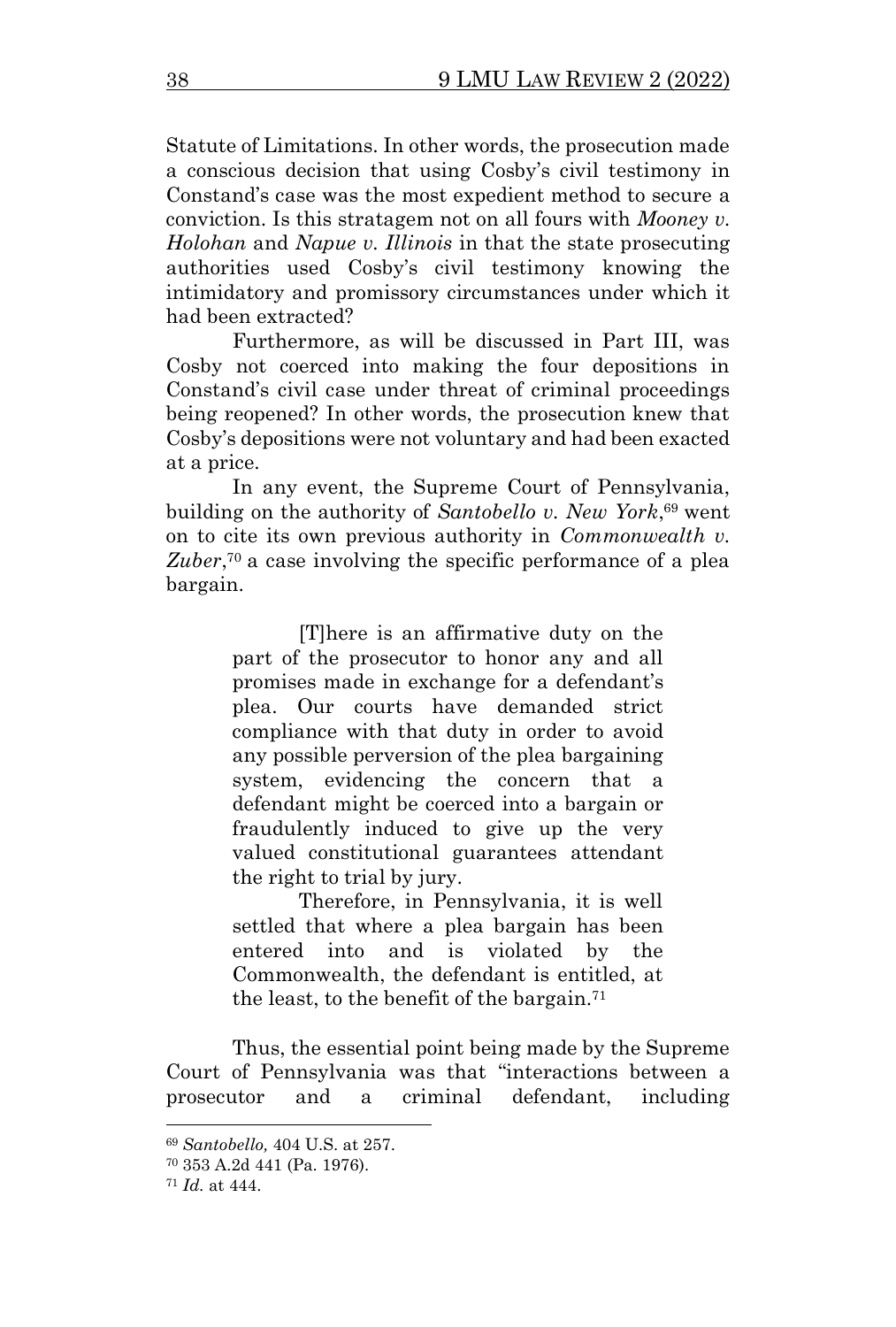circumstances where the latter seeks enforcement of some promise or assurance made by the former, are not immune from the dictates of due process and fundamental fairness."72 However, the Supreme Court of Pennsylvania continued by calling in aid contract law to bolster its view that the obligations between a prosecutor and a criminal defendant "can involve precepts of contract law, which inform the due process inquiry," <sup>73</sup> citing in support *Puckett v. United States*. 74

> Although the analogy may not hold in all respects, plea bargains are essentially contracts. See *Mabry v. Johnson*, 467 U.S. 504, 508 (1984). When the consideration for a contract fails that is, when one of the exchanged promises is not kept, we do not say that the voluntary bilateral consent to the contract never existed, so that it is automatically and utterly void; we say that the contract was broken …

> When a defendant agrees to a plea bargain, the Government takes on certain obligations. If those obligations are not met, the defendant is entitled to seek a remedy, which might in some cases be rescission of the agreement, allowing him to take back the consideration he has furnished, i.e., to withdraw his plea. But rescission is not the only possible remedy; in *Santobello* we allowed for a resentencing at which the Government would fully comply with the agreement - in effect, specific performance of the contract. 404 U.S., at 263. In any case, it is entirely clear that a breach does not cause the guilty plea, when entered, to have been unknowing or involuntary. It is precisely *because* the plea was knowing and voluntary (and hence valid) that the Government is obligated to uphold its side of the bargain.<sup>75</sup>

<sup>72</sup> *Cosby*, 252 A.3d at 1133.

<sup>73</sup> *Id.*

<sup>74</sup> 556 U.S. 129, 137 (2009).

<sup>75</sup> *Id.* at 138.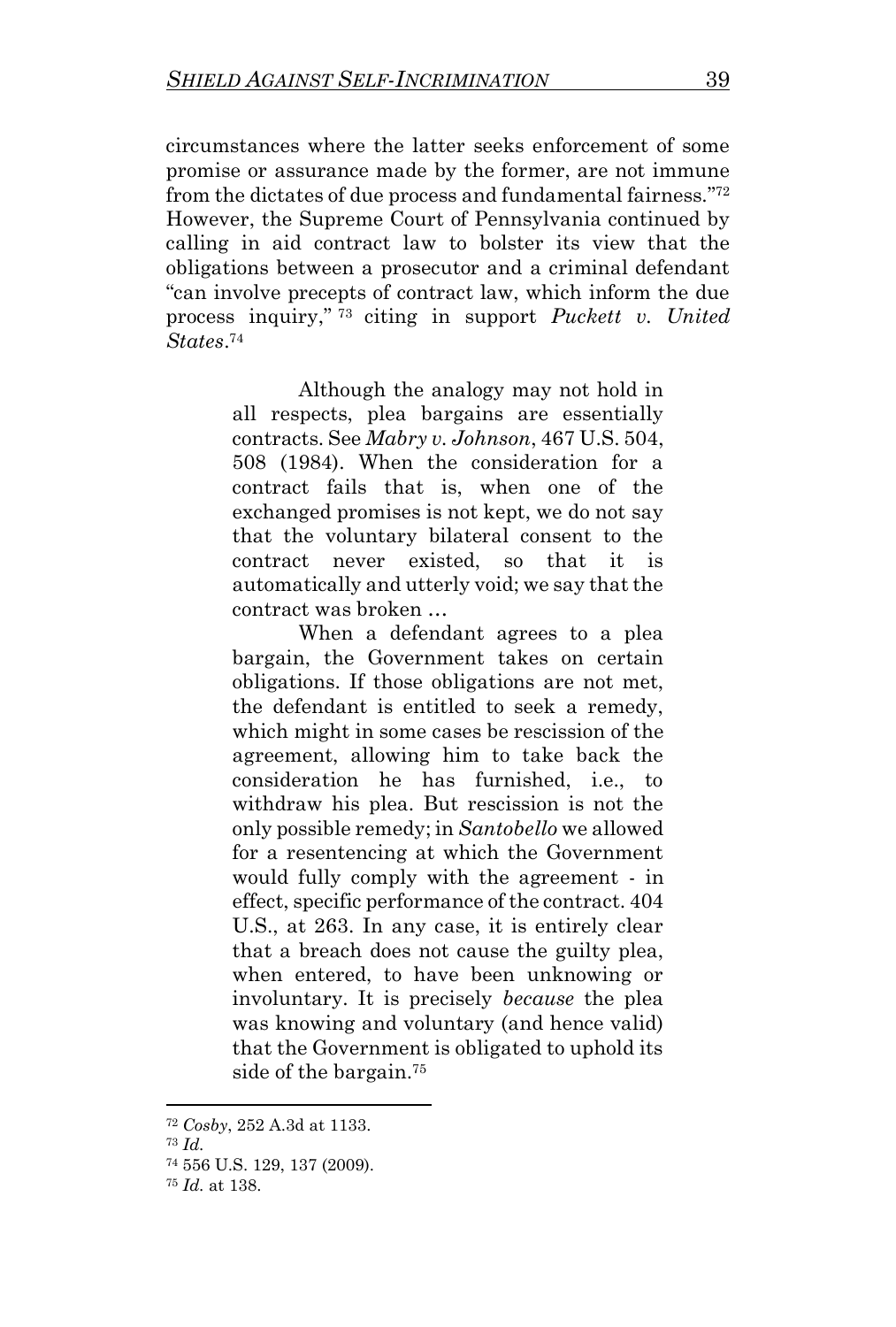Thus, on the authority of the Supreme Court of the United States, the litmus test in the context of plea bargains as contracts is whether the plea was 'knowing and voluntary' which binds the Government to perform 'its side of the bargain.' Following the principle established in *Puckett v. United States*, <sup>76</sup> the Supreme Court of Pennsylvania set down three requirements the aggrieved party must prove in order to succeed in a claim of promissory estoppel.

> (1) the promisor acted in a manner that he or she should have reasonably expected to induce the other party into taking (or not taking) certain action; (2) the aggrieved party actually took such action; and (3) an injustice would result if the assurance that induced the action was not enforced.<sup>77</sup>

The Supreme Court of Pennsylvania concluded that Cosby satisfied the above three criteria. One step in reaching this conclusion was the Court's holding in *Commonwealth v. Martinez*<sup>78</sup> that, once a bargained term is enveloped within a plea agreement, a defendant "is entitled to the benefit of his bargain through specific performance of terms of the plea agreement." 79

The Supreme Court of Pennsylvania continued by pointing out that "the applicability of contract law principles to criminal negotiations is not limited to the plea bargaining process," citing *United States v. Carrillo*<sup>80</sup> as authority for the principle that "fundamental fairness requires a prosecutor to uphold his or her end of a non-prosecution agreement." <sup>81</sup> This led to the Supreme Court of Pennsylvania to hold that "prosecutors can be bound by their assurances or decisions under principles of contract law or by application of the fundamental fairness considerations … particularly when defendants rely to their detriment upon those guarantees." <sup>82</sup> The fundamental fairness considerations are

<sup>76</sup> *Id.*

<sup>77</sup> *Cosby*, 252 A.3d 1092 at 1133.

<sup>78</sup> 147 A.3d 517, 520 (Pa. 2016).

<sup>79</sup> *Id.* at 533.

<sup>80</sup> *Cosby*, 252 A.3d at 1133.

<sup>81</sup> *See* United States v. Carrillo, 709 F.2d 35 (9th Cir. 1983).

<sup>82</sup> *Cosby*, 252 A.3d at 1134.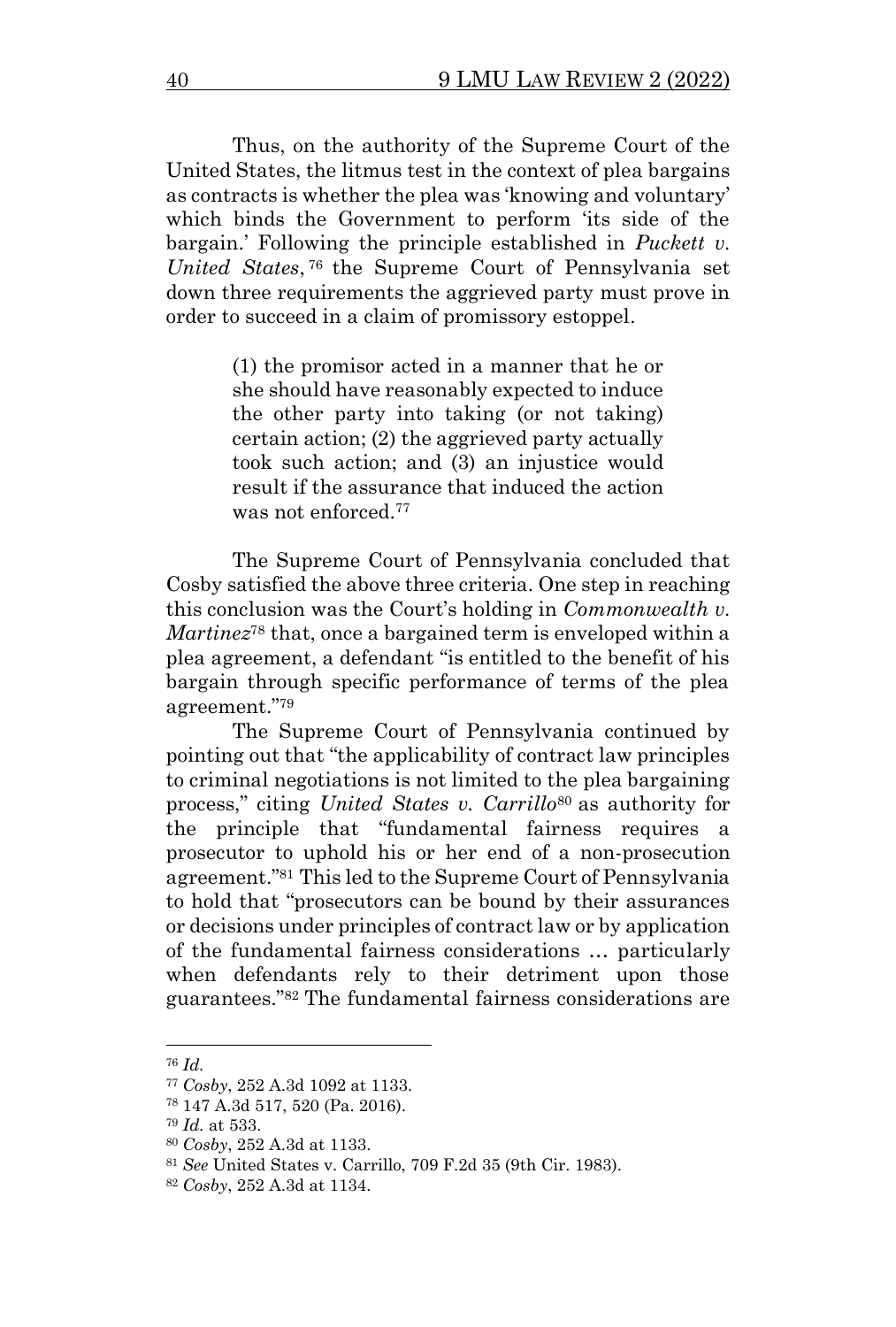underpinned by the Fourteenth Amendment to the United States Constitution and Article I, Section 9 of the Pennsylvania Constitution which "mandate that all interactions between the government and the individual are conducted in accordance with the protections of due process." 83

Thus, when a non-prosecution decision is "unconditional, is presented as absolute and final, or is announced in such a way that it induces the defendant to act in reliance thereupon … due process may warrant preclusion of the prosecution."<sup>84</sup> The Supreme Court of Pennsylvania found in Cosby's case that "a defendant's detrimental reliance upon the government's assurances during the plea bargaining phase both implicates his due process rights and entitles him to enforcement even of unconsummated agreements." <sup>85</sup> In coming to this conclusion, the critical fact for the Supreme Court of Pennsylvania was the "objectively indisputable evidence of record demonstrating D.A. Castor's patent intent to induce Cosby's reliance upon the nonprosecution decision." 86

Contrary to the trial court's findings, the Supreme Court of Pennsylvania found that a reasonable observer would have concluded that D.A. Castor's decision not to prosecute was permanent, $87$  but the due process entitlement only arose because Cosby detrimentally relied upon the Commonwealth's decision for which the evidence was Cosby's "counseled decision to testify in four depositions in Constand's civil case without ever invoking his Fifth Amendment rights." <sup>88</sup> Further evidence for Cosby's reliance on D.A. Castor's decision can be found in the fact that "when Cosby attempted to decline to answer certain questions about Constand, Constand's attorneys obtained a ruling from the civil trial judge forcing Cosby to answer." <sup>89</sup> Thus, the only remaining question was whether Cosby's reliance was reasonable.

<sup>83</sup> *See id*.*; Commonwealth v. Sims*, 919 A.2d 931, 941 n.6 (Pa. 2007).

<sup>84</sup> *Cosby*, 252 A.3d at 1135.

<sup>85</sup> *Id.*

<sup>86</sup> *Id.* at 1137.

<sup>87</sup> *Id.*

<sup>88</sup> *Id.* at 1138.

<sup>89</sup> *Id.* at 1139.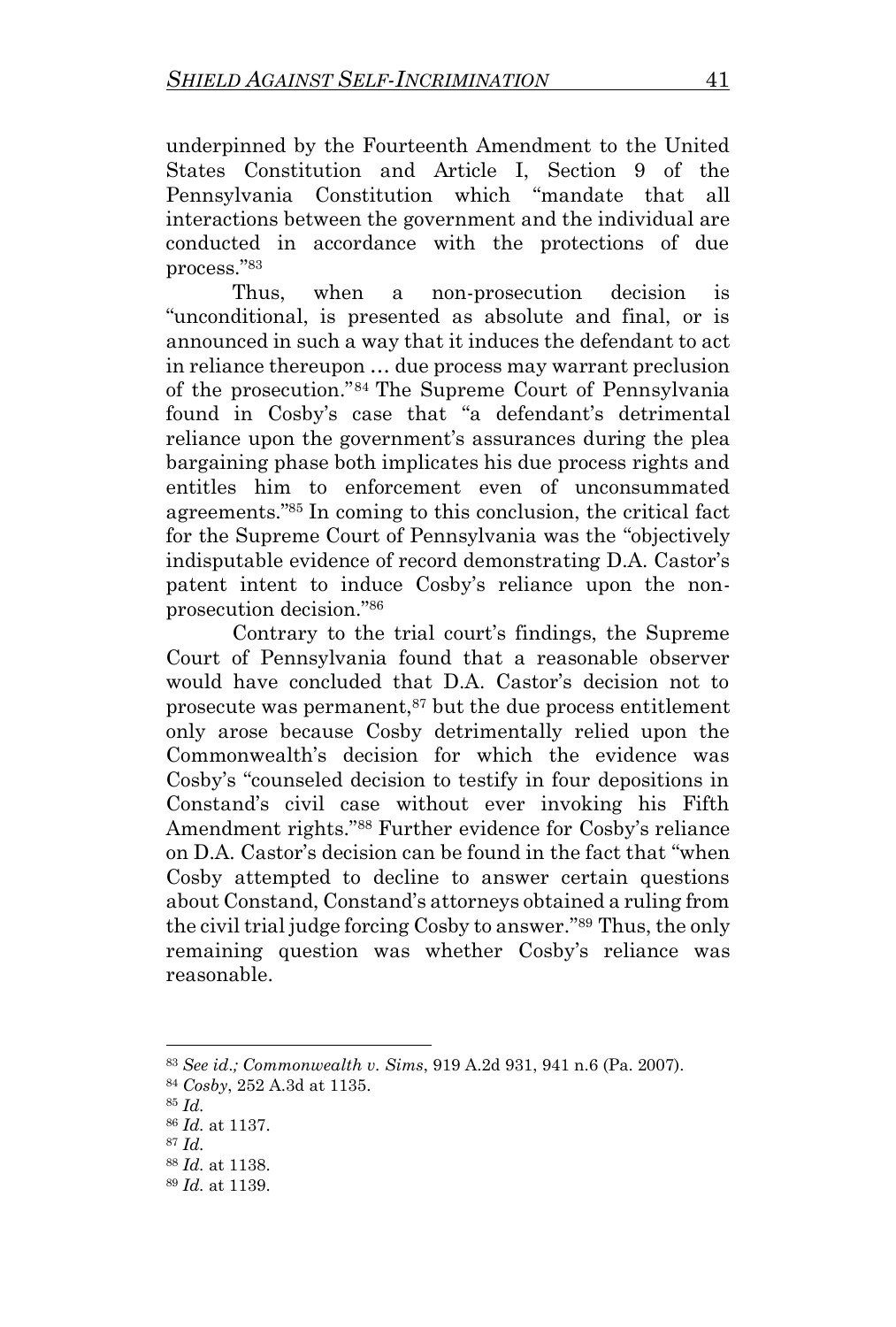On this question, the Supreme Court of Pennsylvania found "nothing unreasonable about Cosby's reliance upon his attorneys and upon D.A. Castor's public announcement of the Commonwealth's charging decision." <sup>90</sup> Consequently, "the subsequent decision by successor D.A.s to prosecute Cosby violated Cosby's due process rights." <sup>91</sup> In terms of a remedy, specific performance of D.A. Castor's decision compelled "the Montgomery County District Attorney's Office to stand by the decision of its former elected head."<sup>92</sup>

In a recent development, the current Montgomery County District Attorney, Kevin Steele, has petitioned the United States Supreme Court seeking to reinstate Cosby's sexual assault conviction on the ground that the Supreme Court of Pennsylvania had given D.A. Castor's press release the legal weight of an immunity agreement, calling the court's decision "an indefensible rule." <sup>93</sup> The outcome of the petition will not be known for several months, but as the United States Supreme Court only accepts fewer that 1% of the petitions it receives and four of the nine justices on the court have to agree to hear the case, the likelihood of the petition going to a full hearing is very slim.

### III. FIFTH AMENDMENT RIGHTS

*The Committee wants me to answer charges without facing my accusers … I am therefore, by advice of my counsel, forced to take the Fifth Amendment today until I can get a venue where I can face my accusers.*<sup>94</sup>

The relevant portion of the Fifth Amendment reads as follows: "No person shall be compelled in any criminal case to be a witness against himself, nor be deprived of life, liberty, or property, without due process of law." The importance of these two clauses has been underlined by the

<sup>90</sup> *Id*. at 1142.

<sup>91</sup> *Id.* at 1143.

<sup>92</sup> *Id.* at 1144.

<sup>93</sup> Maryclaire Dale, *Cosby Prosecutors Urge Supreme Court to Restore Conviction*, HUFFPOST, https://www.huffpost.com/entry/bc-us-bill-cosby \_n\_61a60842e4b0ae9a42b34dfe (last visited Nov. 30, 2021).

<sup>94</sup> Carrie Johnson, HealthSouth's Ex-CEO Takes the Fifth, The

Washington Post, https://www.washingtonpost.com/archive/business/ 2003/10/17/healthsouths-ex-ceo-takes-the-fifth/8c58dc15-fccd-4db1-8bc9- 8b9de08c22c5/ (last visited Jan. 27, 2022).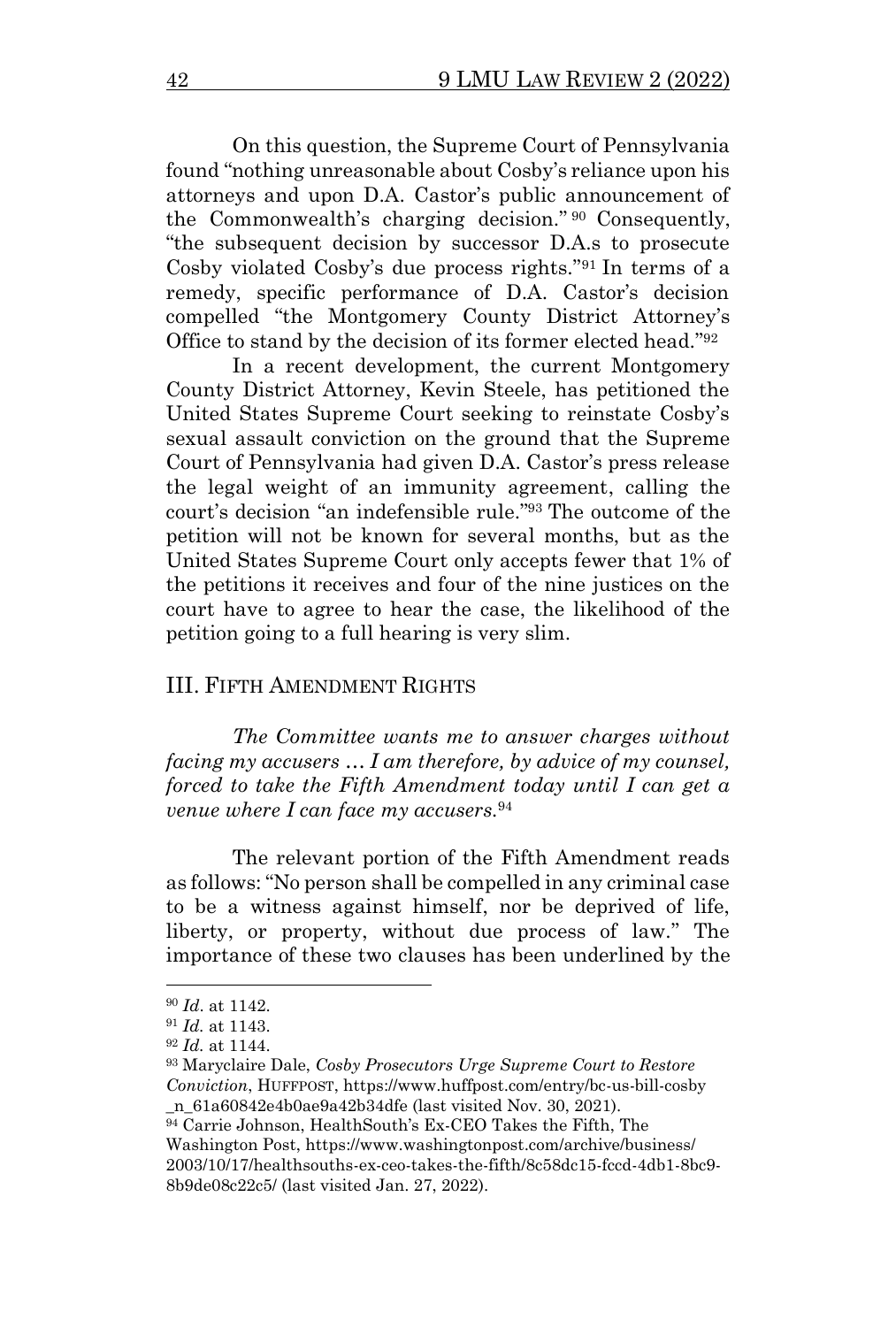Supreme Court of the United States. In *Malloy v. Hogan*, 95 the Court recognized "that the American system of criminal prosecution is accusatorial, not inquisitorial, and that the Fifth Amendment privilege is its essential mainstay."<sup>96</sup> By virtue of Section 1 of the Fourteenth Amendment, a person's rights under the Fifth Amendment are extended to the States:

> No State shall make or enforce any law which shall abridge the privileges or immunities of citizens of the United States; nor shall any State *deprive any person of life, liberty, or property, without due process of law*; nor deny to any person within its jurisdiction the equal protection of the laws.

The italicized words in Section 1 of the Fourteenth Amendment above mirror the language of the Fifth Amendment. Effectively, the Fifth Amendment protects persons from actions of the federal government, while the Fourteenth Amendment enshrines the same protection to persons from actions by the States. As the Supreme Court of the United States has affirmed, the Fourteenth Amendment "secures against state invasion the same privilege that the Fifth Amendment guarantees against federal infringement the right of a person to remain silent unless he chooses to speak in the unfettered exercise of his own will, and to suffer no penalty . . . for such silence." <sup>97</sup> Indeed, one Supreme Court Justice has put the widest possible construction on the reach of the Fifth Amendment:

> The guarantee against selfincrimination contained in the Fifth Amendment is not only a protection against conviction and prosecution, but a safeguard of conscience and human dignity and freedom of expression, as well. My view is that the Framers put it beyond the power of Congress to compel anyone to confess his crimes. The

<sup>95</sup> 378 U.S. 1 (1964).

<sup>96</sup> *Malloy*, 378 U.S. at 7 (citing Rogers v. Richmond, 365 U.S. 534, 541 (1961)).

<sup>97</sup> *Malloy*, 378 U.S. at 8.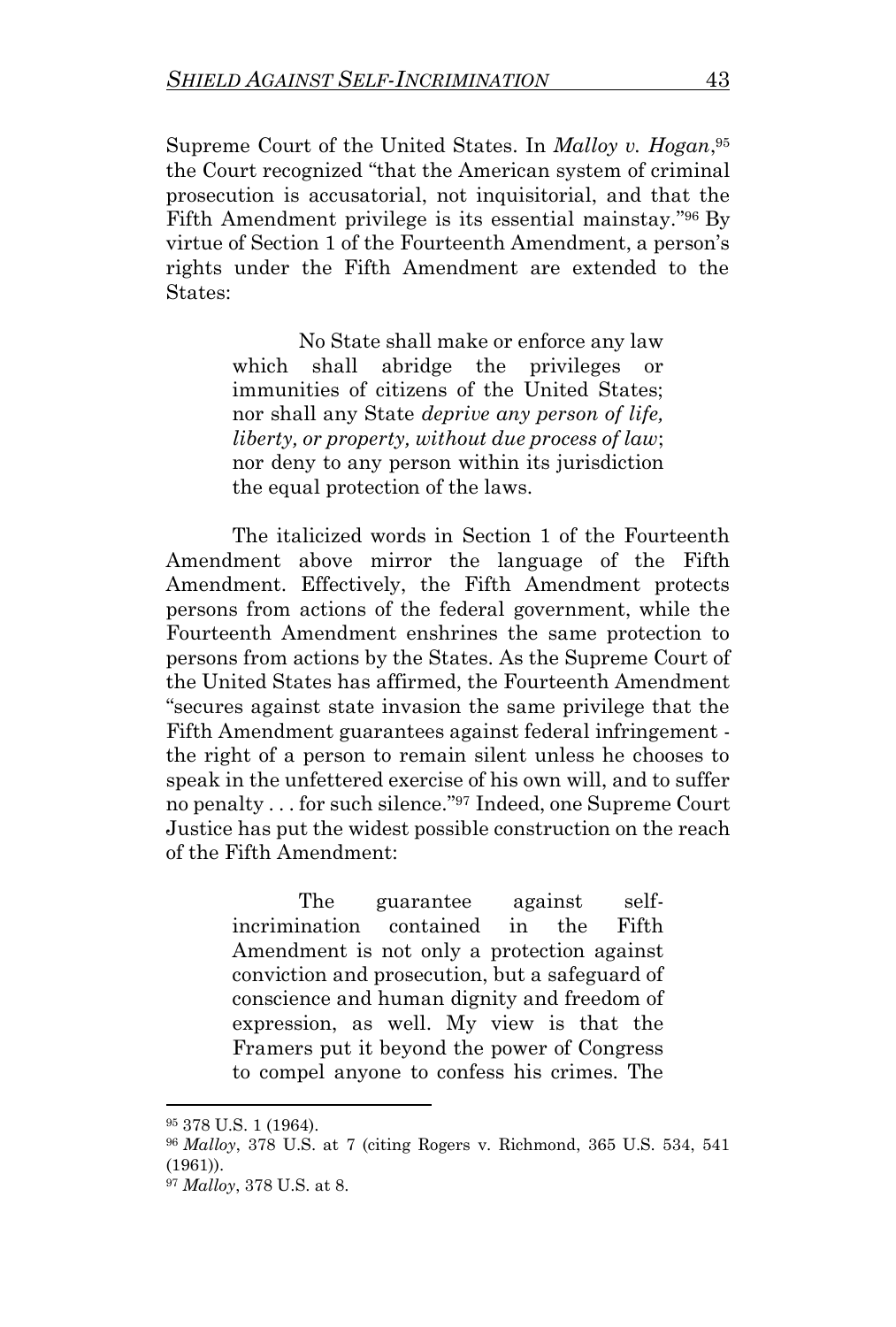evil to be guarded against was partly selfaccusation under legal compulsion. But that was only a part of the evil. The conscience and dignity of man were also involved.<sup>98</sup>

While there is academic debate as to whether the Fifth and Fourteenth Amendments protect procedural or substantive due process, in large part due to different interpretations or understandings of the term "due process of law" between 1791 when the Fifth Amendment was ratified and 1868 when the Fourteenth Amendment was proclaimed,<sup>99</sup> the better view is that the two Amendments share a common original meaning as expressed by Justice Frankfurter.

> The Due Process Clause of the Fourteenth Amendment has an independent potency, precisely as does the Due Process Clause of the Fifth Amendment in relation to the Federal Government. It ought not to require argument to reject the notion that due process of law meant one thing in the Fifth Amendment and another in the Fourteenth. The Fifth Amendment specifically prohibits prosecution of an 'infamous crime' except upon indictment; it forbids double jeopardy; it bars compelling a person to be a witness against himself in any criminal case: it precludes deprivation of 'life, liberty, or property without due process of law …' Are Madison and his contemporaries in the framing of the Bill of Rights to be charged with writing into it a meaningless clause? To consider 'due process of law' as merely a shorthand statement of other specific clauses in the same amendment is to attribute to the authors and proponents of this Amendment ignorance of, or indifference to, a historic conception which was one of the great instruments in the

<sup>98</sup> Ullmann v. United States, 350 U.S. 422, 445-46 (1956) (Douglas J., dissenting).

<sup>99</sup> *See* Ryan C. Williams, *The One and Only Substantive Due Process Clause*, 120 YALE L. J. 408, 417 (2010).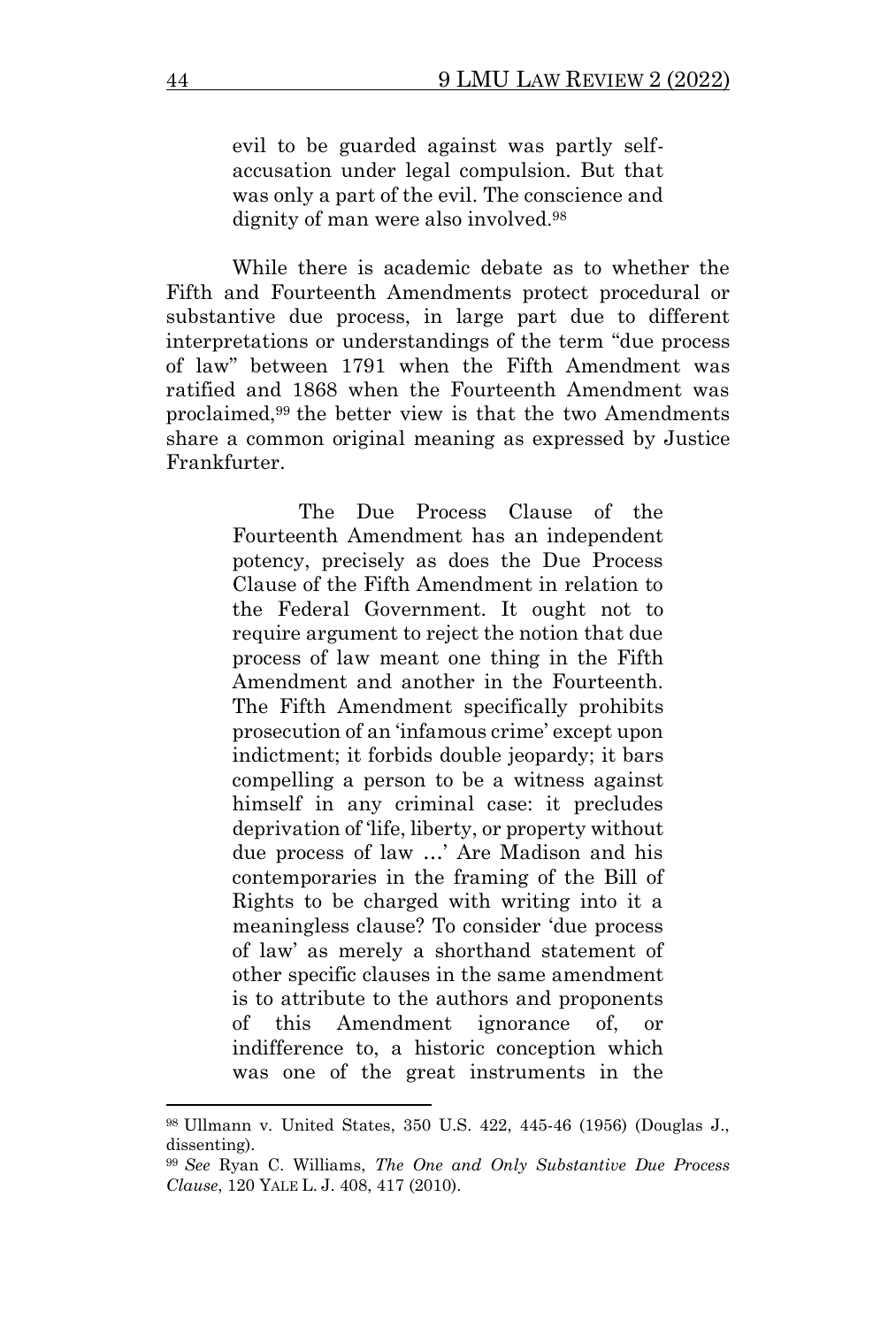arsenal of constitutional freedom which the Bill of Rights was to protect and strengthen.<sup>100</sup>

Further support for the broad reach of the term "due process of law" can be found in Supreme Court dicta that due process acts as a buttress for the fundamental right of liberty against oppressive government, whether federal or state.

> Immunities that are valid as against the federal government by force of the specific pledges of particular amendments [here referring to the First and Sixth Amendments] have been found to be implicit in the concept of ordered liberty, and thus, through the Fourteenth Amendment, become valid as against the states.<sup>101</sup>

Similarly, in *United States v. Carolene Products Company*, <sup>102</sup> while the Supreme Court upheld the federal government's power to prohibit filled milk from being shipped in interstate commerce by adopting a deferential standard of review that treated economic regulations as 'presumptively constitutional' under a doctrine known as the 'rational basis test', the Court indicated it would adopt a stricter standard of review where a law appeared on its face to violate a provision of the United States Constitution.

> There may be narrower scope for operation of the presumption of constitutionality when legislation appears on its face to be within a specific prohibition of the Constitution, such as those of the first ten Amendments, which are deemed equally specific when held to be embraced within the Fourteenth.<sup>103</sup>

Dubbed the most famous constitutional footnote in history, clearly the stricter standard of review applies to the

<sup>100</sup> Adamson v. California, 332 U.S. 46, 66-67 (1947) (Frankfurter J., concurring).

<sup>101</sup> Palko v. Connecticut, 302 U.S. 319, 324-25 (1937).

<sup>102</sup> 304 U.S. 144, 148 (1938).

<sup>103</sup> *Id.* at 152 n.4 (1938).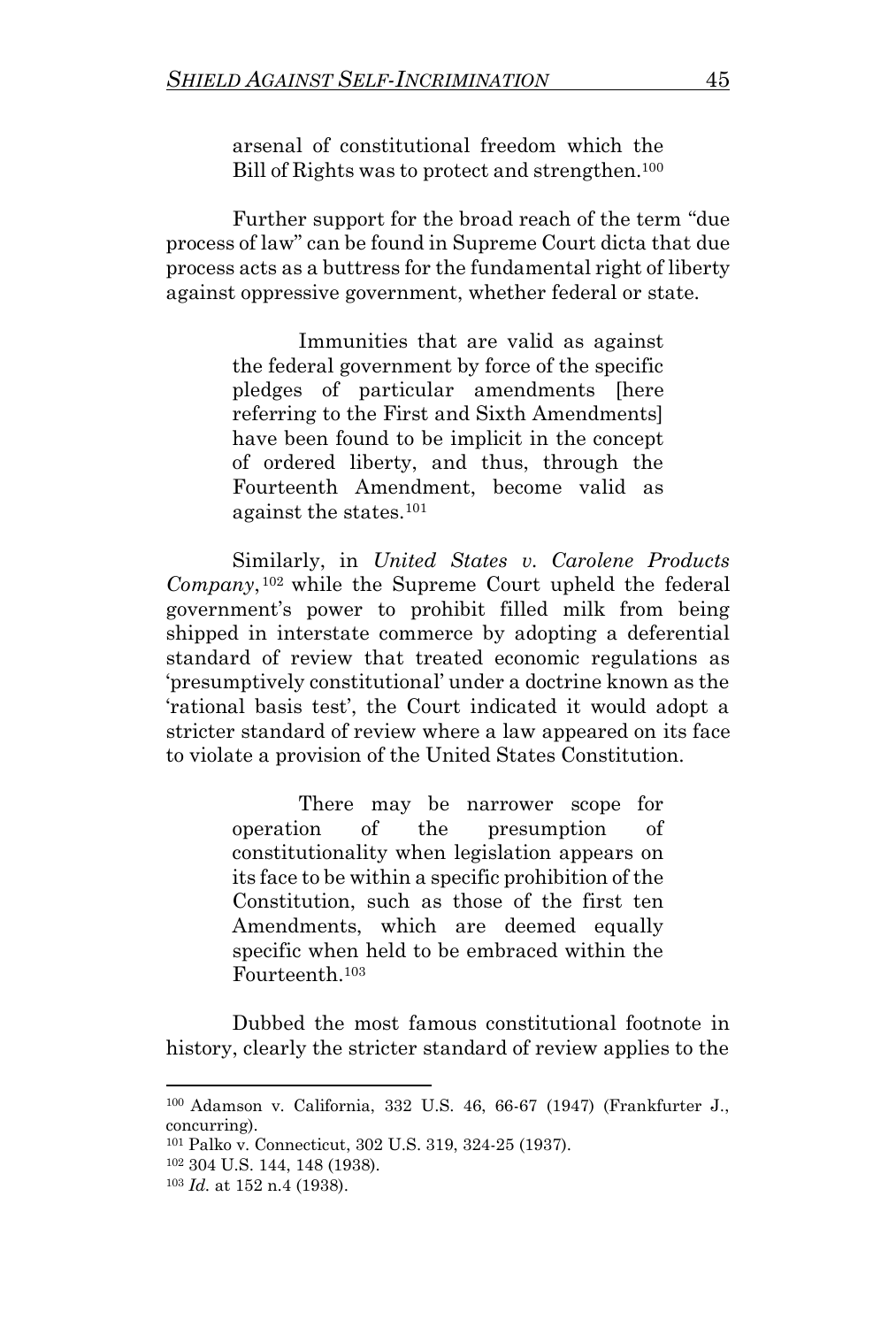Fifth Amendment which mirrors rather than embraces the Fourteenth Amendment. This stricter standard was applied in *Garrity v. New Jersey*, <sup>104</sup> a case which is exactly on point with the facts in Cosby to the extent that both cases involve coercion.

In *Garrity*, the appellants were New Jersey police officers who were under investigation for traffic ticket 'fixing'. Each officer was given a choice: they could refuse to answer if disclosure would tend to incriminate him, but a refusal to answer would leave the officer subject to removal from office under the New Jersey forfeiture-of-office statute. The officers' answers were used in subsequent prosecutions, which resulted in their each being convicted. The question before the Supreme Court was whether the threat of removal from public office under the New Jersey forfeiture-of-office statute constituted coercion and rendered the resulting statements involuntary, and therefore inadmissible in the state criminal proceedings. Justice Douglas delivered the opinion of the Court.

> The choice imposed on petitioners was one between self-incrimination or job forfeiture. Coercion that vitiates a confession under *Chambers v. Florida*, 309 U.S. 227, and related cases can be "mental, as well as physical"; "the blood of the accused is not the only hallmark of an unconstitutional inquisition." *Blackburn v. Alabama*, 361 U.S. 199, 206. Subtle pressures (*Leyra v. Denno*, 347 U.S. 556; *Haynes v. Washington*, 373 U.S. 503) may be as telling as coarse and vulgar ones. The question is whether the accused was deprived of his "free choice to admit, to deny, or to refuse to answer." *Lisenba v. California*, 314 U.S. 219, 241 …

> We held in *Slochower v. Board of Education*, 350 U.S. 551, that a public-school teacher could not be discharged merely because he had invoked the Fifth Amendment privilege against self-incrimination when questioned by a congressional committee:

<sup>104</sup> 385 U.S. 493, 497 (1967).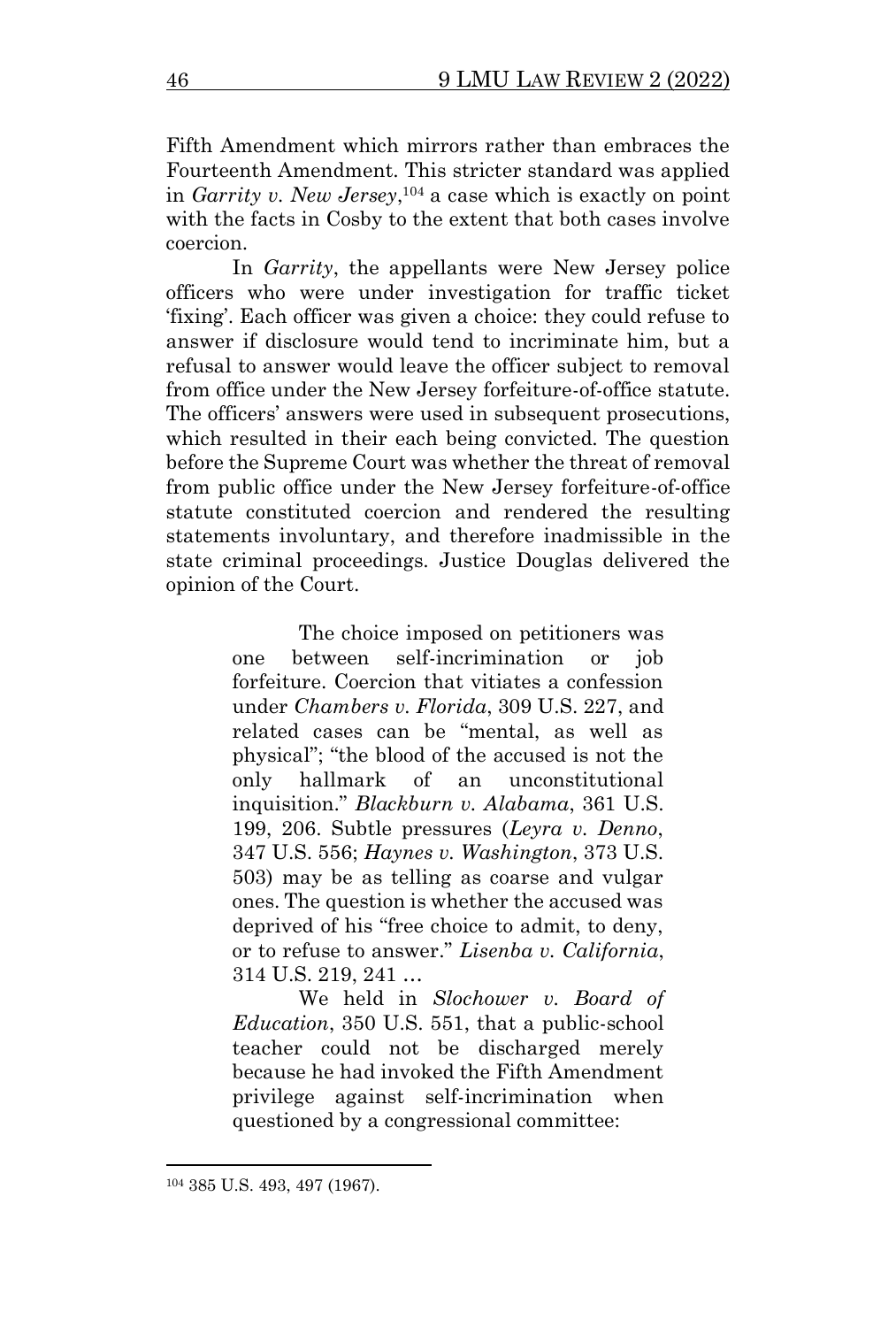"The privilege against self-incrimination would be reduced to a hollow mockery if its exercise could be taken as equivalent either to a confession of [385 U.S. 493, 500] guilt or a conclusive presumption of perjury … The privilege serves to protect the innocent who otherwise might be ensnared by ambiguous circumstances." Id., at 557-558.

We conclude that policemen, like teachers and lawyers, are not relegated to a watered-down version of constitutional rights.

There are rights of constitutional stature whose exercise a State may not condition by the exaction of a price … We now hold the protection of the individual under the Fourteenth Amendment against coerced statements prohibits use in subsequent criminal proceedings of statements obtained under threat of removal from office, and that it extends to all, whether they are policemen or other members of our body politic.<sup>105</sup>

As seen in Part II, the Supreme Court of Pennsylvania relied on promissory estoppel to conclude specific performance of D.A. Castor's decision compelled "the Montgomery County District Attorney's Office to stand by the decision of its former elected head." <sup>106</sup> However, arguably the better view is that Cosby was coerced into making four depositions in Constand's civil case under threat of D.A. Castor reopening the prospect of criminal proceedings against Cosby. Is there any real difference between a police officer being coerced into making admissions for fear of forfeiting his job as in *Garrity*, and a suspect being offered the choice of making depositions in a civil case or facing

<sup>105</sup> *Id.* at 496, 499-500 (1967).

<sup>106</sup> *Cosby*, 252 A.3d at 1150.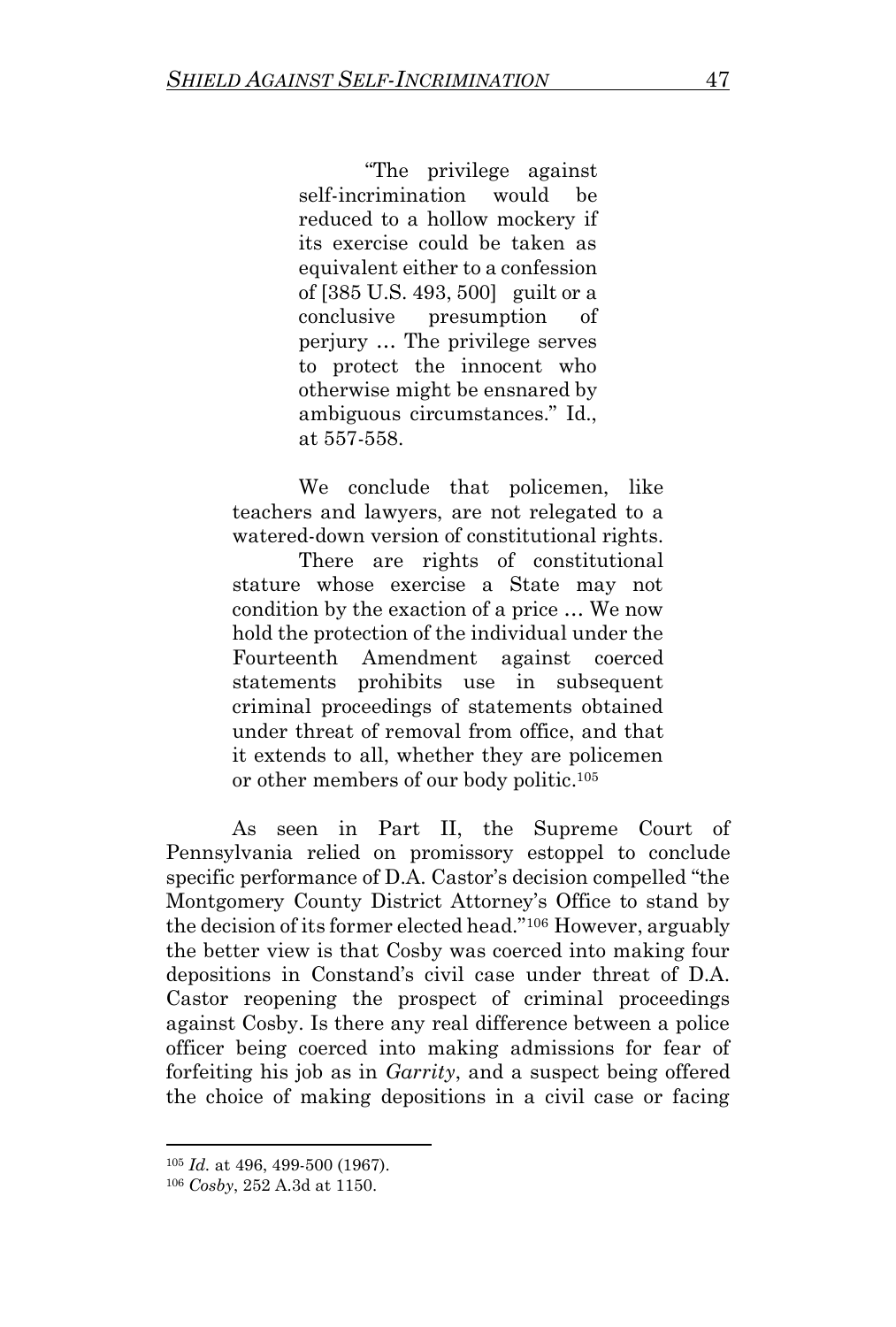criminal proceedings? Did D.A. Castor not invoke the same mental coercion referred to by Justice Douglas in the above passage from *Garrity*, and condition Cosby's constitutional rights by the exaction of a price?

The United States Supreme Court has consistently expressed the view, in both the 19th and 20th centuries, that the Court is the guardian of the rights guaranteed to citizens under the Constitution, and that the Court must remain vigilant against any attempt to whittle down those rights. In *Boyd v. United States*, <sup>107</sup> the Court observed that "constitutional provisions for the security of person and property should be liberally construed … it is the duty of courts to be watchful for the constitutional rights of the citizen, and against any stealthy encroachments thereon." 108 As the Supreme Court noted some seventy-five years later "in this jealous regard for maintaining the integrity of individual rights, the [Supreme] Court gave life to Madison's prediction that 'independent tribunals of justice … will be naturally led to resist every encroachment upon rights expressly stipulated for in the Constitution by the declaration of rights.'"<sup>109</sup>

More specifically, the Supreme Court described the Fifth Amendment as being a provision that "must have a broad construction in favor of the right which it was intended to secure," <sup>110</sup> which was affirmed in *Quinn v. United States*. 111

> Such liberal construction is particularly warranted in a prosecution of a witness for a refusal to answer, since the respect normally accorded the privilege is then buttressed by the presumption of innocence accorded a defendant in a criminal trial. To apply the privilege narrowly or begrudgingly to treat it as an historical relic, at most merely

<sup>107</sup> 116 U.S. 616 (1886).

<sup>108</sup> *Id.* at 635.

<sup>109</sup> Mapp v. Ohio, 367 U.S. 643, 647 (1961) (citing I Annals of Cong. 439 (1789))).

<sup>110</sup> Counselman v. Hitchcock, 142 U.S. 547, 562 (1892).

<sup>111</sup> 349 U.S. 155 (1955).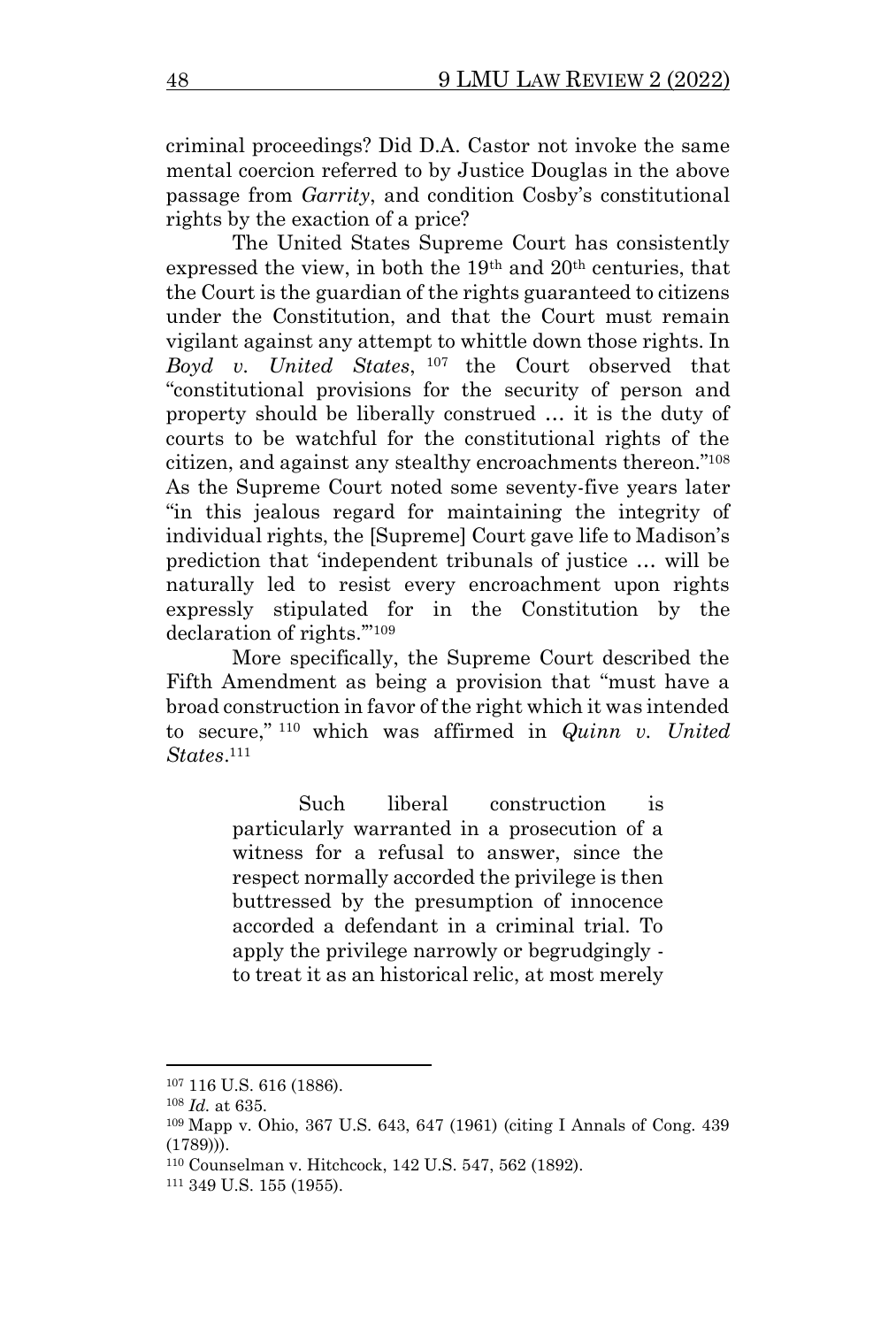to be tolerated - is to ignore its development and purpose.<sup>112</sup>

Similarly, at trial in *Grunewald v. United States*<sup>113</sup>, one of three petitioners, Halperin, answered certain questions in a manner consistent with innocence and then, over his objection, was subjected to cross-examination which revealed that he had refused to answer the same questions, on grounds of possible self-incrimination, while he was appearing before a grand jury, under subpoena. Justice Black strongly criticized the trial judge's summing up as undermining privileges enshrined in the Constitution.

> At the conclusion of the trial the judge instructed the jury that Halperin's claim of his constitutional privilege not to be a witness against himself could be considered in determining what weight should be given to his testimony - in other words, whether Halperin was a truthful and trustworthy witness. I agree with the Court that use of this claim of constitutional privilege to reflect upon Halperin's credibility was error, but I do not, like the Court, rest my conclusion on the special circumstances of this case. I can think of no special circumstances that would justify use of a constitutional privilege to discredit or convict a person who asserts it. The value of constitutional privileges is largely destroyed if persons can be penalized for relying on them. It seems peculiarly incongruous and indefensible for courts which exist and act only under the Constitution to draw inferences of lack of honesty from invocation of a privilege deemed worthy of enshrinement in the Constitution.<sup>114</sup>

Furthermore, in *Application of Gault*, <sup>115</sup> a case involving the question of whether juvenile proceedings were

<sup>112</sup> *Id.* at 162.

<sup>113</sup> 353 U.S. 391 (1957).

<sup>114</sup> *Grunewald,* 353 U.S at 425-26 (Black J., concurring).

<sup>115</sup> In re Gault, 387 U.S. 1 (1967).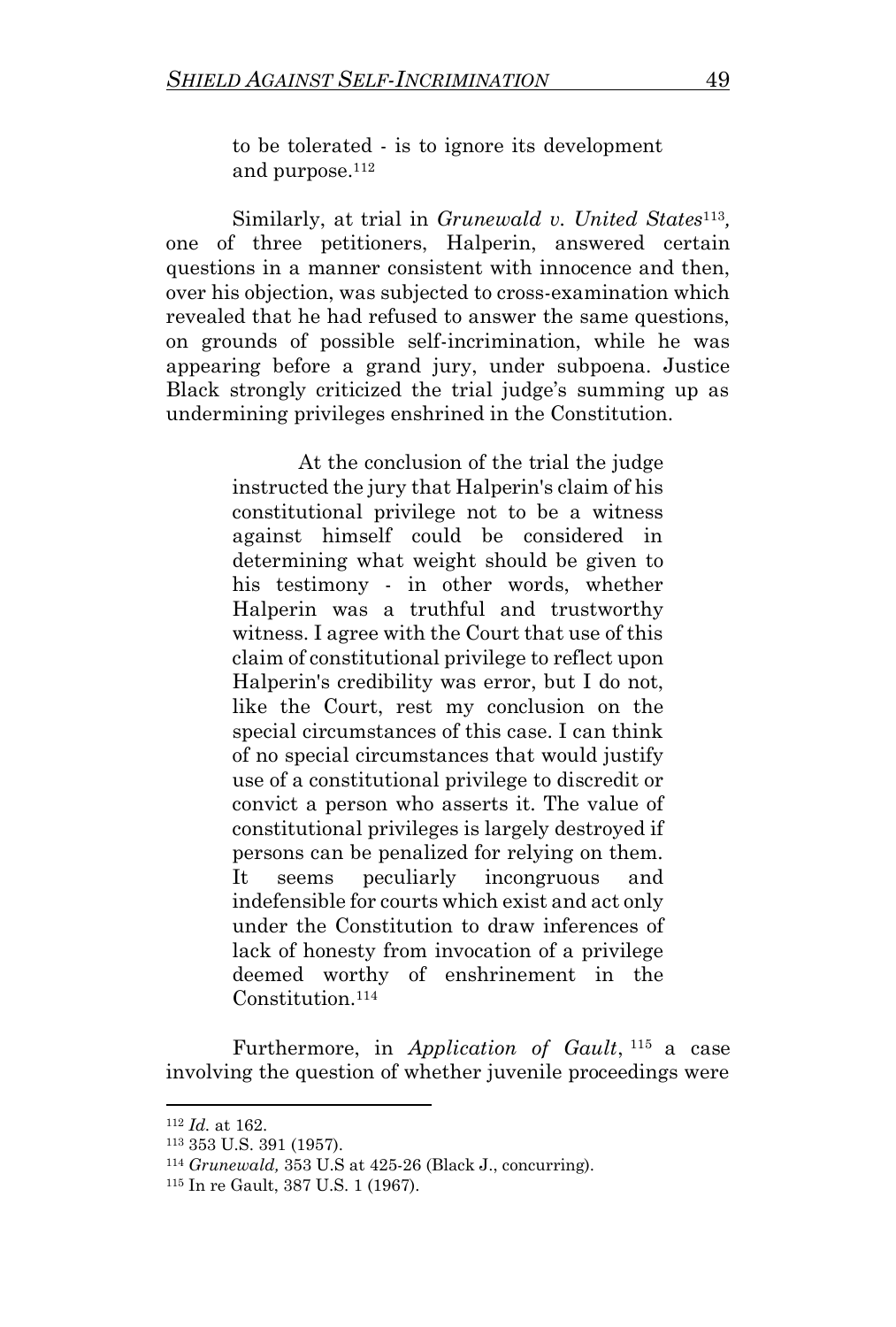'criminal' or 'civil', the Supreme Court stressed that the availability of the Fifth Amendment did not turn on the nature of the proceedings, and under the Constitution dealing with a boy did not justify a kangaroo court.

> [I]t is also clear that the availability of the privilege does not turn upon the type of proceeding in which its protection is invoked, but upon the nature of the statement or admission and the exposure which it invites. The privilege may, for example, be claimed in a civil or administrative proceeding, if the statement is or may be inculpatory.<sup>116</sup>

Perhaps, for the present purpose of examining the implications of the *Cosby* ruling, the most powerful statement by the Supreme Court as to the purpose and strength of the Fifth Amendment can be found in *Hoffman v. United States*. 117

> This guarantee against testimonial compulsion, like other provisions of the Bill of Rights, 'was added to the original Constitution in the conviction that too high a price may be paid even for the unhampered enforcement of the criminal law and that, in its attainment, other social objects of a free society should not be sacrificed.'<sup>118</sup>

The reference in the above passage to the price of unhampered enforcement of the criminal law may be too high on occasions has a particular resonance in the Cosby case. One of the objects of a free society that was arguably sacrificed in the pursuit and trial of Cosby is the protection of the citizen from the untrammelled power of the state. In this case, the Montgomery County District Attorney's Office purported to act with unfettered power to renege on a non-

<sup>116</sup> *Id.* at 49.

<sup>117</sup> 341 U.S. 479 (1951).

<sup>118</sup> Hoffman v. United States, 341 U.S. 479, 486 (1951) (citing Feldman v. United States, 322 U.S. 487, 489

<sup>(1944).</sup> *See* Arndstein v. McCarthy, 254 U.S. 71, 72-73 (1920); Counselman v. Hitchcock, 142 U.S. 547, 562 (1892).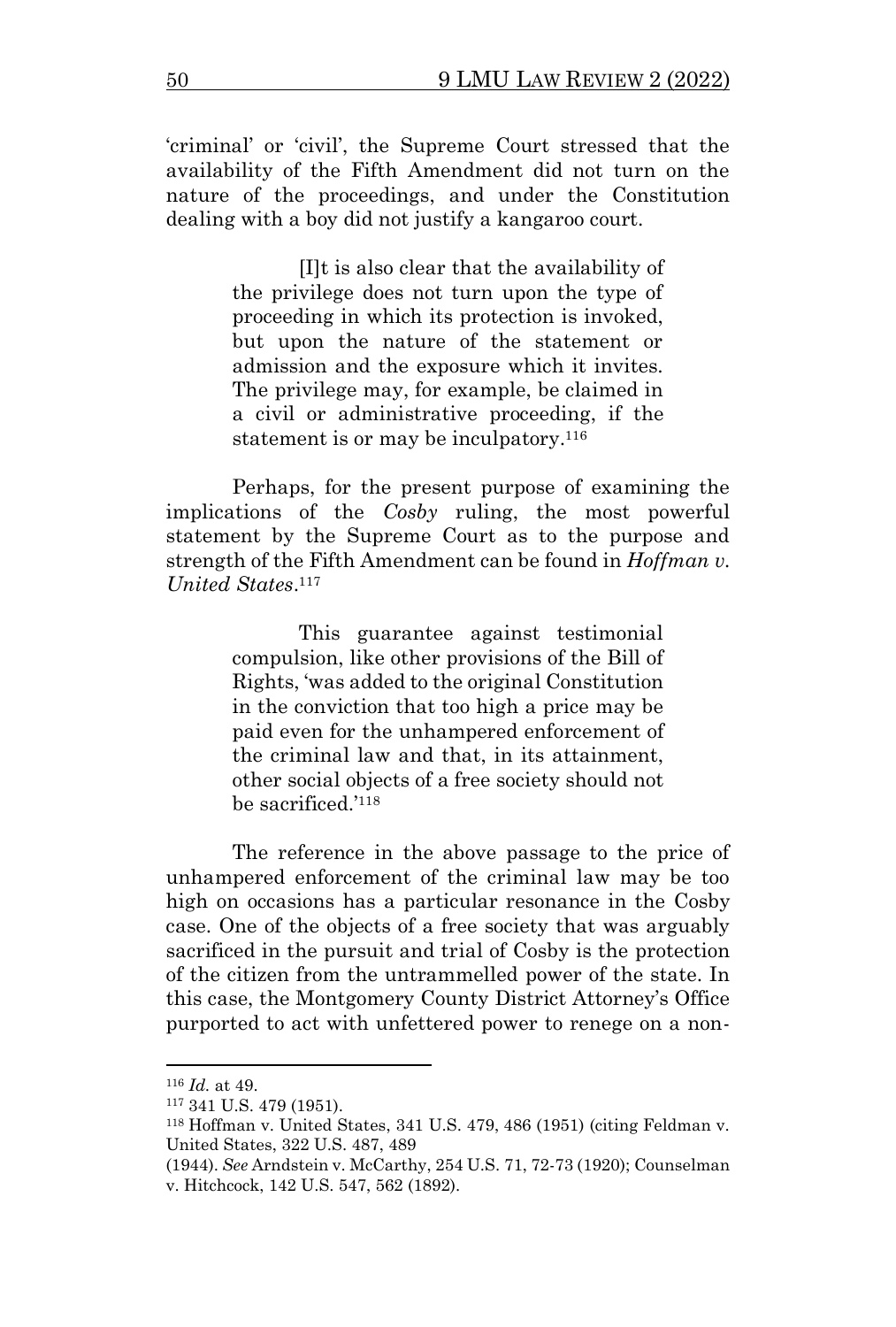prosecution agreement coerced by its former head, D.A. Castor, whereby Cosby's Fifth Amendment rights were stripped away in Constand's civil action leading to incriminating depositions by Cosby, which were then cynically used by the D.A's Office to resurrect a criminal prosecution against Cosby who had already paid \$3.38 million in compensation to Constand as D.A. Castor had originally intended. Such an underhand course of action flies in the face of both the objective of the Fifth Amendment and the way the Fifth Amendment has been interpreted by the Supreme Court of the United States.

#### IV. GUARANTEE OF IMMUNITY AGAINST PROSECUTION

*It is better that ten guilty persons escape, than that one innocent suffer.*<sup>119</sup>

In this Part, the options available to a person in Cosby's position are discussed. In Part II, reference was made to Cosby, in order to fully protect himself with the benefit of hindsight, refusing to give depositions in the Constand civil case until either D.A. Castor produced a written guarantee of immunity against prosecution binding on the Commonwealth of Pennsylvania, or a court had issued an immunity order <sup>120</sup> to similar effect by holding D.A. Castor's press release bound the Commonwealth of Pennsylvania to honor the promise not to prosecute. In *Cosby*, the trial court found that "immunity can be conferred only upon strict compliance with Pennsylvania's immunity statute, which is codified at 42 Pa.C.S. § 5947."<sup>121</sup> It is now appropriate to consider this immunity statute more fully.

§ 5947. Immunity of witnesses.

(a) General rule. - Immunity orders shall be available under this section in all proceedings before:

(1) Courts …

<sup>119</sup> William Blackstone. *Vol. 1V. Blackstone's Commentaries,* Chapter 27.

<sup>120</sup> 42 PA. CONS. STAT. § 5947 (1980).

<sup>121</sup> *Cosby*, 252 A.3d at 1117.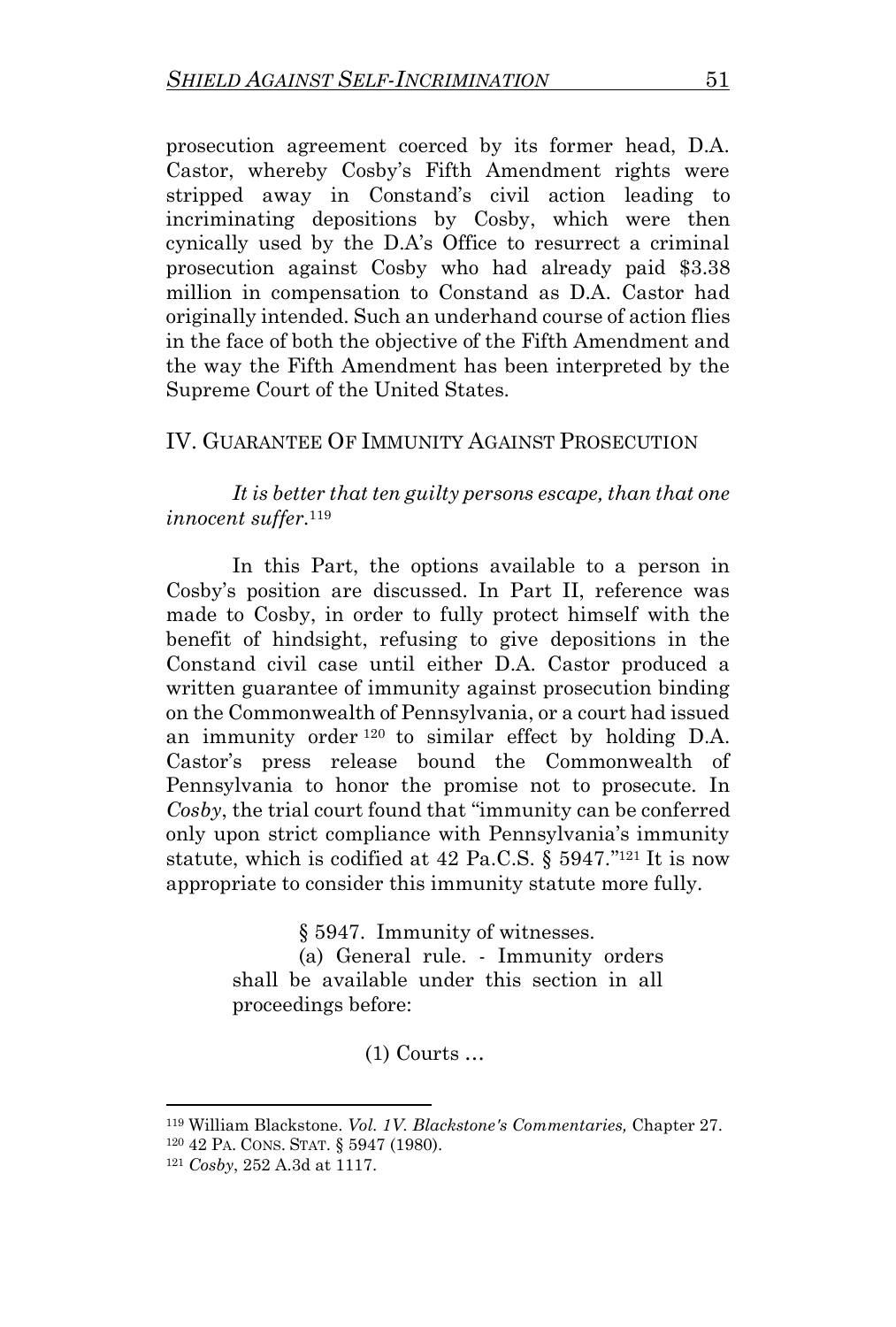(b) Request and issuance. - The Attorney General or a district attorney may request an immunity order from any judge of a designated court, and that judge shall issue such an order, when in the judgment of the Attorney General or district attorney:

> (1) the testimony or other information from a witness may be necessary to the public interest; and

(2) a witness has refused or is likely to refuse to testify or provide other information on the basis of his privilege against self-incrimination.

(c) Order to testify. - Whenever a witness refuses, on the basis of his privilege against self-incrimination, to testify or provide other information in a proceeding specified in subsection (a), and the person presiding at such proceeding communicates to the witness an immunity order, that witness may not refuse to testify based on his privilege against self-incrimination.

(d) Limitation on use. No testimony or other information compelled under an immunity order, or any information directly or indirectly derived from such testimony or other information, may be used against a witness in any criminal case, except that such information may be used:

> (1) in a prosecution under 18 Pa.C.S. § 4902 (relating to perjury) or under 18 Pa.C.S. § 4903 (relating to false swearing);

> (2) in a contempt proceeding for failure to comply with an immunity order; or

> (3) as evidence, where otherwise admissible, in any proceeding where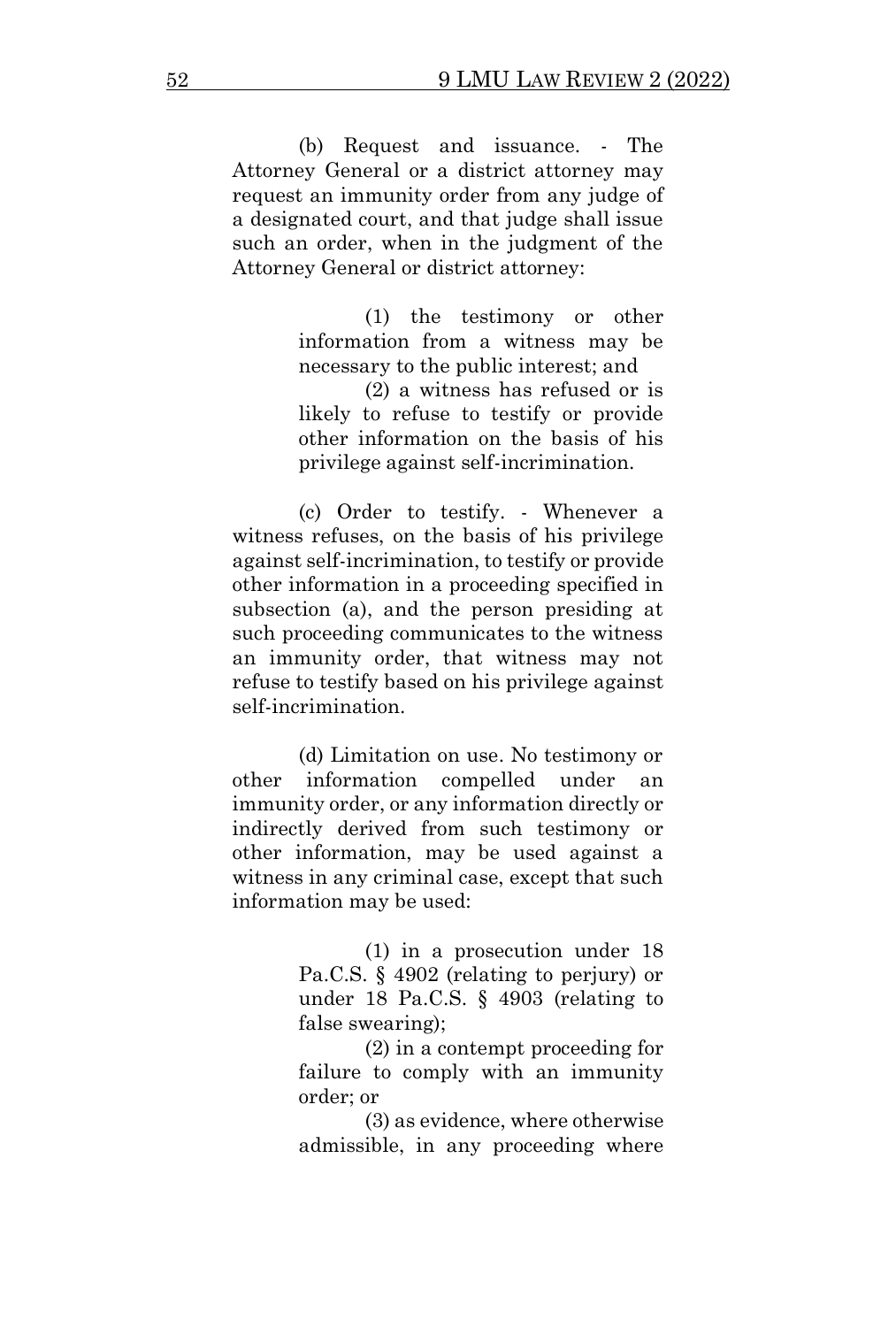the witness is not a criminal defendant.<sup>122</sup>

Recall from Part II that the trial court in Cosby's case held that immunity could be conferred only upon strict compliance with Pennsylvania's immunity statute, and because former D.A. Castor did not seek the court's permission under the immunity statute it followed that any purported immunity offer through the press release was defective, and thus invalid. Additionally, from Part II that the Supreme Court of Pennsylvania found the record supported the conclusion that D.A. Castor's actions amounted only to a unilateral exercise of prosecutorial discretion. Thus, the Supreme Court of Pennsylvania did not pursue the question of how Cosby could have protected himself against the vagaries, even *volte-face*, of the Montgomery County District Attorney's Office, which is the focus of this article.

Instead, for the Supreme Court of Pennsylvania, the legal question became, of necessity, the circumstances under which a prosecutor's exercise of his or her charging discretion bound future prosecutors' exercise of the same discretion. In answering this legal question, the Supreme Court of Pennsylvania set down three requirements the aggrieved party must prove in order to succeed in a claim of promissory estoppel. However, as was put forward in Part III, arguably the better view is that Cosby was coerced into making four depositions in Constand's civil case under threat of D.A. Castor reopening the prospect of criminal proceedings against Cosby. In other words, the prosecution was estopped from pursuing Cosby because the prosecution knew that Cosby's depositions were not voluntary and had been exacted at a price. More fundamentally, the Montgomery County District Attorney's Office has laid itself open to the charge of *a priori* offending against the Fourteenth Amendment due process clause given the defendant Cosby had been coerced into giving a full disclosure undertaking on pain of the criminal charges being re-instated.

Be that as it may, a person in Cosby's position needs greater certainty than reliance on the doctrine of promissory estoppel or potential offending against the Fourteenth

<sup>122</sup> 42 PA. CONS. STAT. § 5947 (1980).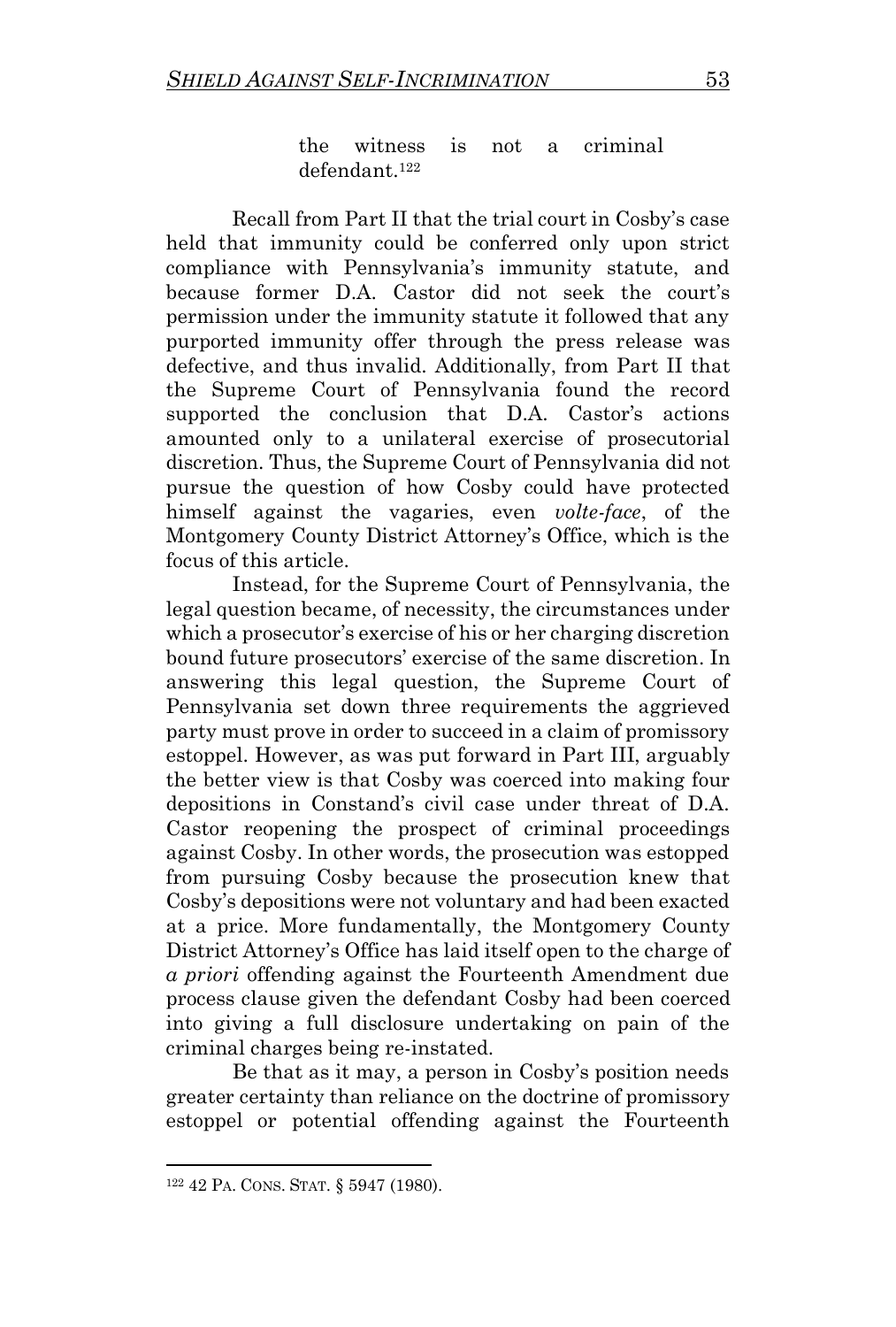Amendment due process clause. Reliance on the common law has always been fraught with difficulty as courts regularly confine precedents to their facts or distinguish the case in question on its facts from decided precedents. The raft of cases discussed in Part III dealing with Fifth Amendment rights only provide a guide to any given case outcome. Whilst the Supreme Court of Pennsylvania eventually righted the wrong inflicted on Cosby, he still served three years in jail before his conviction was quashed and he was set free. The holy grail is immunity. The question then becomes: how to secure such immunity before giving potentially incriminating depositions in a civil case?

As can be seen from § 5947(b) above, permission from a court is a prerequisite to any offer of immunity, although the statutory language used appears to imply that the court is obliged to issue such an order ('the judge shall issue such an order') when 'in the judgment of the Attorney General or district attorney' the conditions specified in § 5947(b)(1) and (2) are satisfied. These two conditions are (1) the testimony of the witness 'may be necessary to the public interest' and (2) the witness is otherwise claiming privilege against selfincrimination. Thus, consistent with the wide-ranging power and discretion of a District Attorney discussed in Part I, it is the judgment of the relevant District Attorney that is determinative of whether the two conditions specified in § 5947(b) have been met. 'Judgment' is a very subjective and personal word. Furthermore, of some significance is the general language employed in each condition such as the use of the word 'may' as regards being in the public interest, and 'likely' to refuse to testify. Both words present the relevant District Attorney with wide discretion in exercising his or her judgment in requesting an immunity order.

Consequently, had Cosby and his attorneys been less trusting of D.A. Castor's press release providing the necessary assurance that no future prosecution would be forthcoming based on Constand's complaint, there would appear to have been no obstacle to an immunity order being granted by the court. This conclusion follows if the public interest is defined as providing some measure of justice for Constand's civil case, which was D.A. Castor's expressed purpose in issuing the press release. Given that the litmus test for granting the immunity order is 'the judgment of the district attorney', it would appear that D.A. Castor's request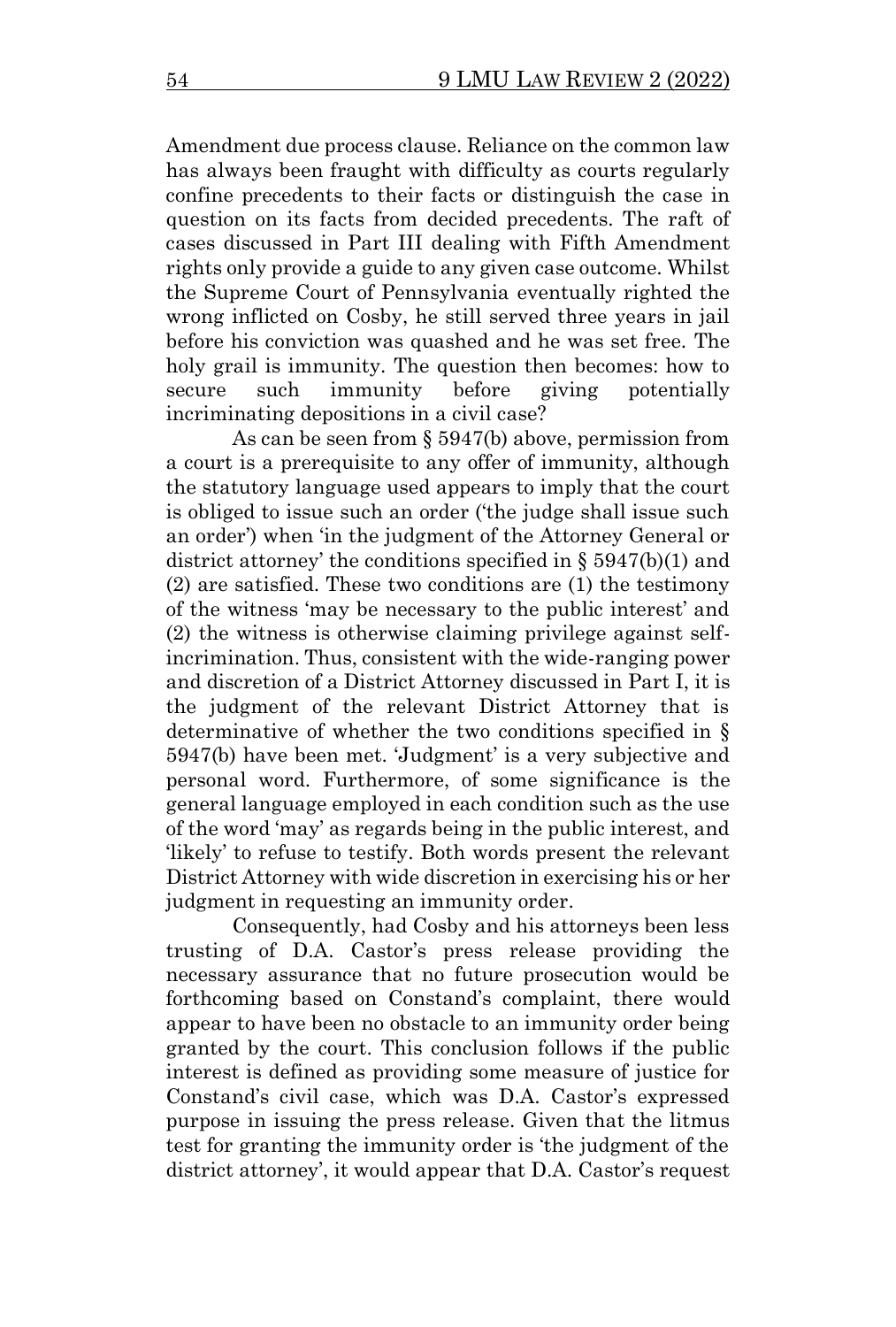for an immunity order for Cosby would have been a *fait accompli*, as Cosby had already indicated he would exercise his privilege against self-incrimination meeting the second condition in  $\S$  5947(b).

Arguably, it would have been open to the Supreme Court of Pennsylvania to have decided the case on the basis that because Cosby had relied on the press release and an immunity order would have been forthcoming if Cosby had insisted, then equity required the original position taken by D.A. Castor of no prosecution against Cosby to be restored as though the immunity order had been granted by the court. As discussed in Part II, evidence for Cosby's reliance on D.A. Castor's decision can be found in the fact that "when Cosby attempted to decline to answer certain questions about Constand, Constand's attorneys obtained a ruling from the civil trial judge forcing Cosby to answer." <sup>123</sup> In light of this ruling, the Supreme Court of Pennsylvania could have held that Cosby was acting as though an immunity order had been granted.

Immunity orders have both a federal and state pedigree. In *Kastigar v. United States*, <sup>124</sup> the United States Supreme Court had cause to consider 18 U.S. Code § 6002 and § 6003.

> 18 U.S. Code § 6002 - Immunity generally

> Whenever a witness refuses, on the basis of his privilege against selfincrimination, to testify or provide other information in a proceeding before or ancillary  $to -$

> (1) a court or grand jury of the United States,

> > (2) an agency of the United States, or

(3) either House of Congress, a joint committee of the two Houses, or a committee or a subcommittee of either House,

<sup>123</sup> *Cosby*, 252 A.3d at 1139.

<sup>124</sup> 406 U.S. 441, 442 (1972).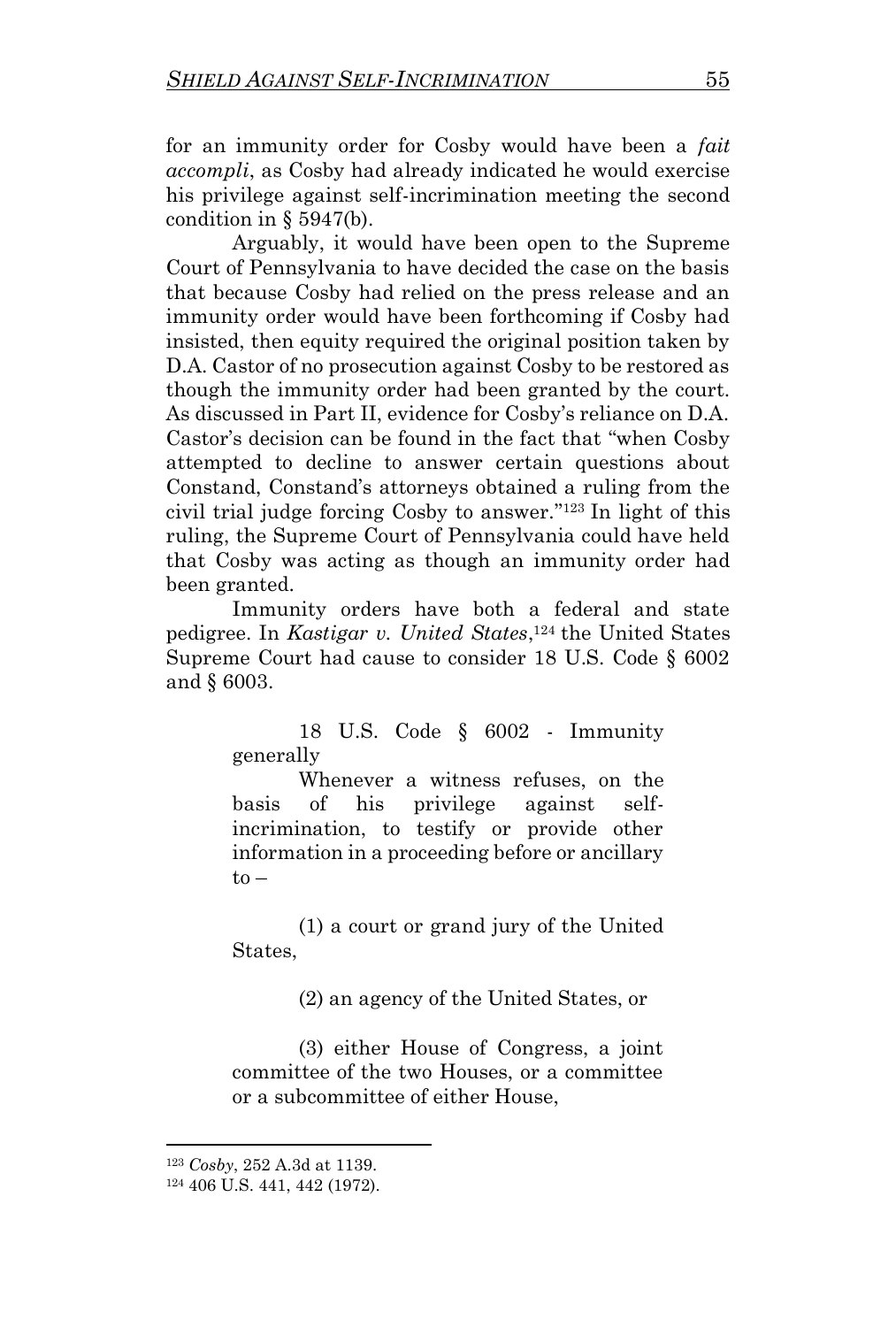and the person presiding over the proceeding communicates to the witness an order issued under this title, the witness may not refuse to comply with the order on the basis of his privilege against selfincrimination; but no testimony or other information compelled under the order (or any information directly or indirectly derived from such testimony or other information) may be used against the witness in any criminal case, except a prosecution for perjury, giving a false statement, or otherwise failing to comply with the order.<sup>125</sup>

18 U.S. Code § 6003 – Court and grand jury proceedings

(a) In the case of any individual who has been or may be called to testify or provide other information at any proceeding before or ancillary to a court of the United States or a grand jury of the United States, the United States district court for the judicial district in which the proceeding is or may be held shall issue, in accordance with subsection (b) of this section, upon the request of the United States attorney for such district, an order requiring such individual to give testimony or provide other information which he refuses to give or provide on the basis of his privilege against self-incrimination, such order to become effective as provided in section 6002 of this title.

(b) A United States attorney may, with the approval of the Attorney General, the Deputy Attorney General, the Associate Attorney General, or any designated Assistant Attorney General or Deputy Assistant Attorney General, request an order under

<sup>125</sup> 18 U.S.C.A. § 6002 (West 1970).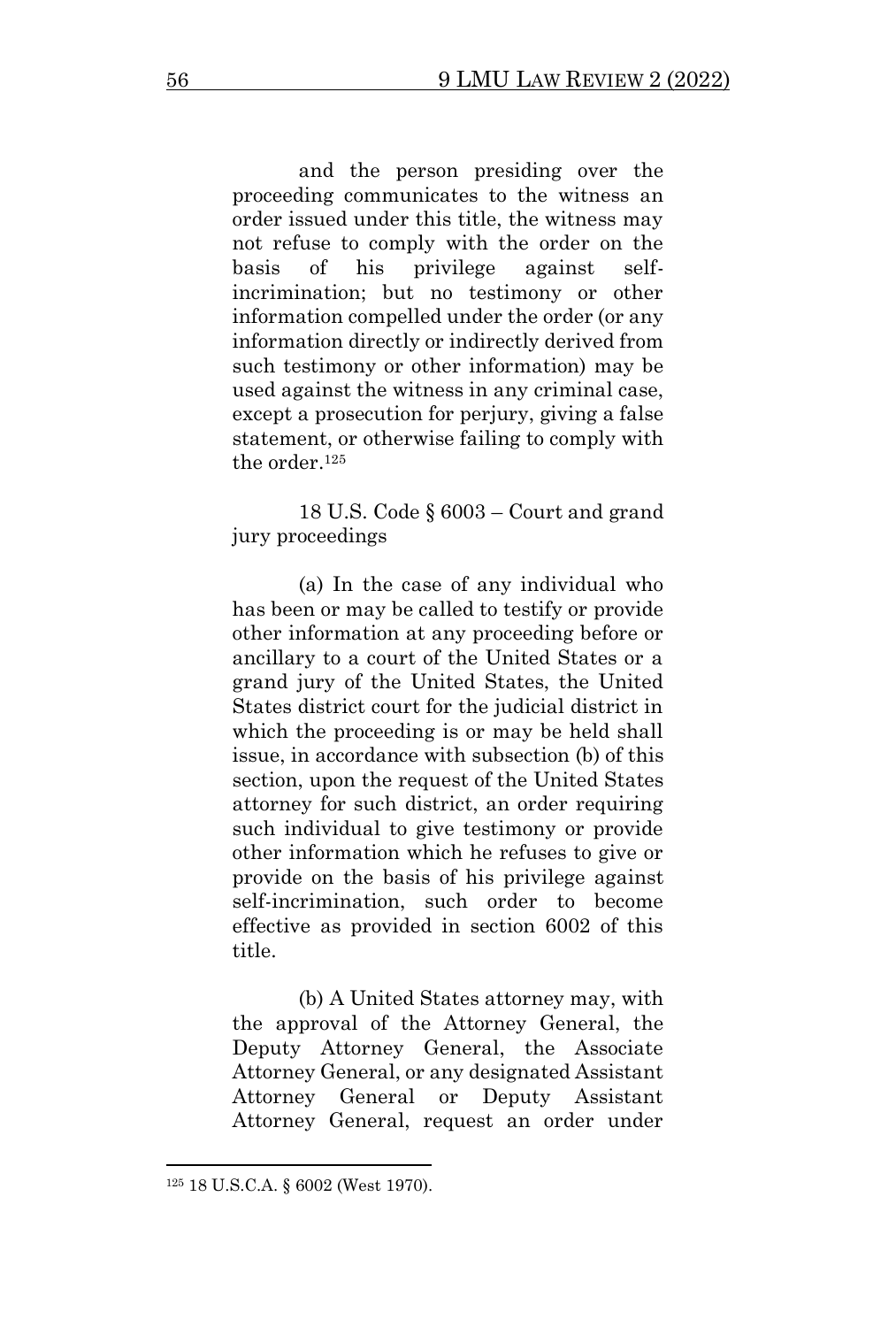subsection (a) of this section when in his judgment –

> (1) the testimony or other information from such individual may be necessary to the public interest; and

> (2) such individual has refused or is likely to refuse to testify or provide other information on the basis of his privilege against self-incrimination.<sup>126</sup>

The wide-ranging power and discretion of a District Attorney in 42 Pa.C.S. § 5947(b) is replicated for a United States Attorney in 18 U.S. Code § 6003(b). More specifically, the United States Department of Justice's website identifies six representative not all-inclusive factors relevant to the weighing exercise of whether an immunity order is necessary in the public interest for the purpose of  $\S 6003(b)(1)$  above.

> 9-23.210 - DECISION TO REQUEST IMMUNITY—THE PUBLIC INTEREST

Section 6003(b) of Title 18, United States Code, authorizes a United States Attorney to request immunity when, in his/her judgment, the testimony or other information that is expected to be obtained from the witness "may be necessary to the public interest." Some of the factors that should be weighed in making this judgment include:

A. The importance of the investigation or prosecution to effective enforcement of the criminal laws;

B. The value of the person's testimony or information to the investigation or prosecution;

C. The likelihood of prompt and full compliance with a compulsion order, and the effectiveness of available sanctions if there is no such compliance;

<sup>126</sup> 18 U.S.C.A. § 6003 (West 1970).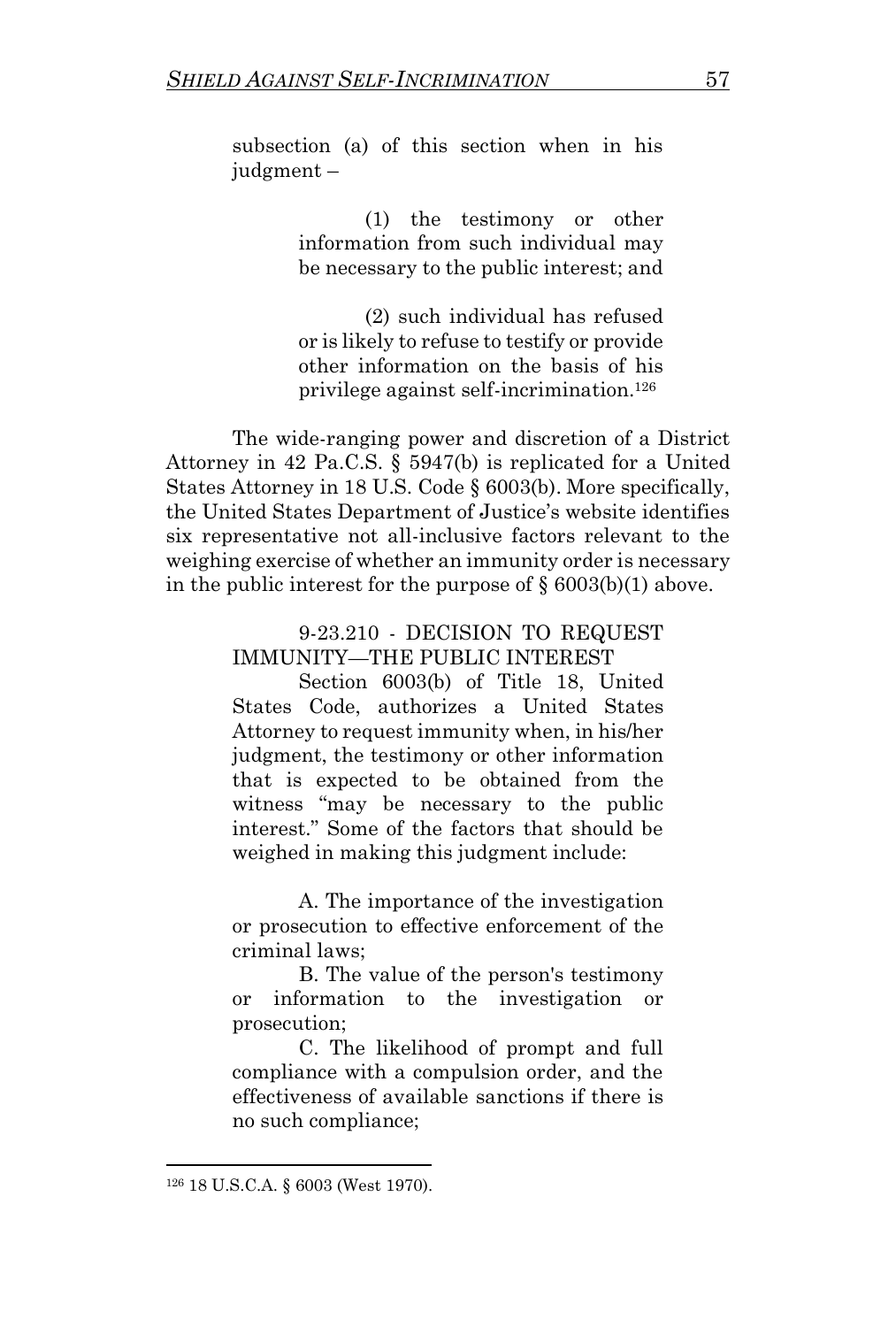D. The person's relative culpability in connection with the offense or offenses being investigated or prosecuted, and his or her criminal history;

E. The possibility of successfully prosecuting the person prior to compelling his or her testimony;

F. The likelihood of adverse collateral consequences to the person if he or she testifies under a compulsion order.

These factors are not intended to be allinclusive or to require a particular decision in a particular case. They are, however, representative of the kinds of factors that should be considered when deciding whether to seek immunity.<sup>127</sup>

Before examining the decision in *Kastigar v. United States*, two points need to be raised. First, it should be noted that the statutory language as to the limitation on the use of the evidence which is the subject of the immunity order is virtually identical as between 42 Pa.C.S. § 5947(d) and 18 U.S. Code § 6002. Secondly, as Koontz and Stodel observe, there are three types of immunity statute. Both 42 Pa.C.S. § 5947(d) and 18 U.S. Code § 6002 are examples of use and derivative use immunity statutes.

> Immunity statutes may be separated into three categories. Use immunity statutes prohibit only the subsequent use of the compelled testimony in criminal prosecutions against the witness. Use and derivative use immunity statutes prohibit the subsequent use of compelled testimony and any evidence derived from such testimony in criminal prosecutions against the witness. Transactional immunity statutes prohibit the

<sup>127</sup> *United States Department of Justice*, 9-23.100 WITNESS IMMUNITY, https://www.justice.gov/jm/jm-9-23000-witness-immunity (last visited Jan. 27, 2022).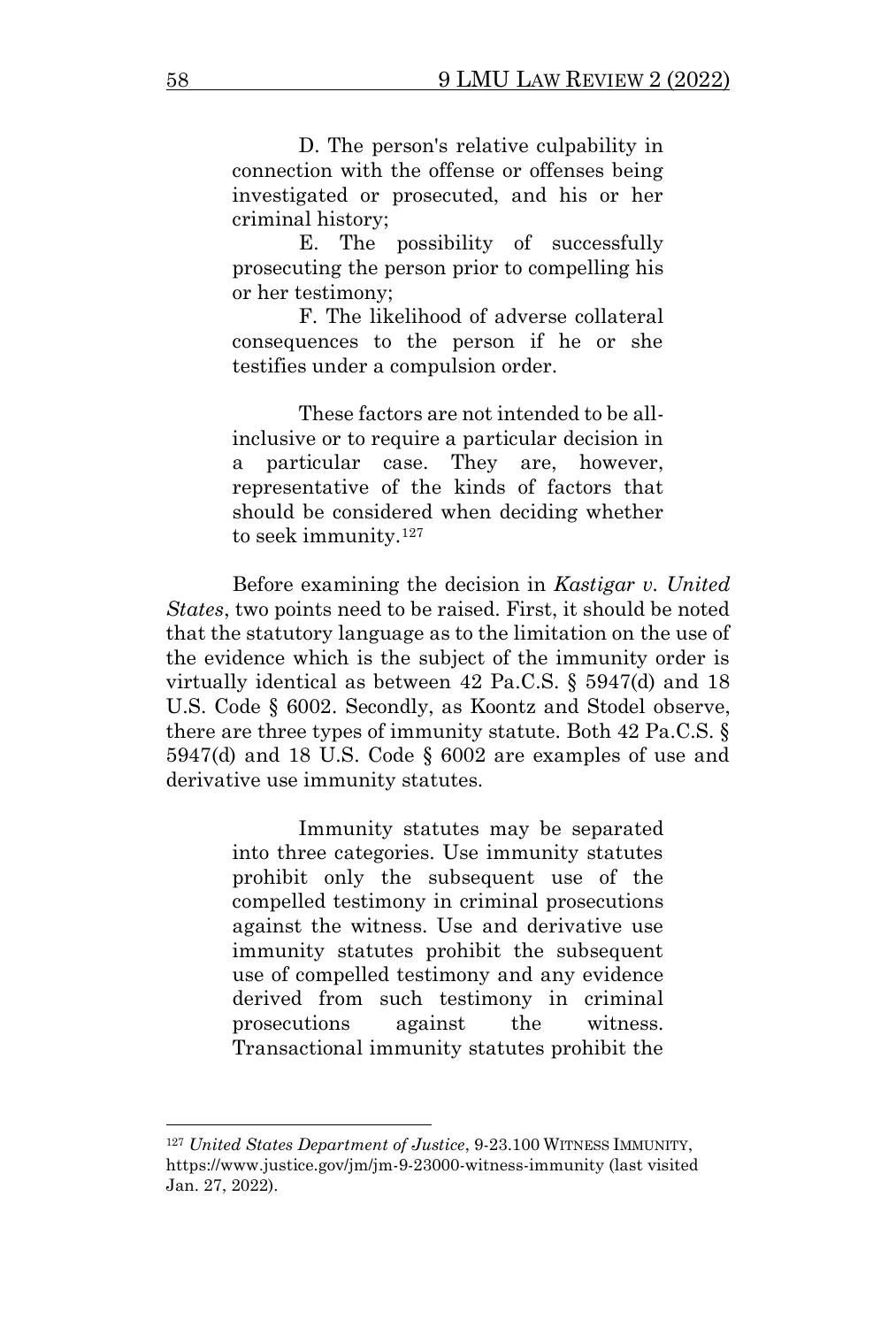prosecution of the witness in regard to any matter relating to which he testified.<sup>128</sup>

Thus, transactional immunity is effectively blanket or total immunity, whereas use and derivative use immunity only prevents the prosecution from using the witness's own testimony or any evidence derived from that testimony. Any objective reading of D.A. Castor's press release leads to the conclusion that had D.A. Castor sought an immunity order it would have been use and derivative use immunity, which is also consistent with 42 Pa.C.S. § 5947(d). Furthermore, had D.A. Castor obtained evidence independent of Cosby's testimony which substantiated Constand's complaint against Cosby, then Cosby could have been prosecuted under a use and derivative use immunity order.

Mr. Justice Powell, who delivered the opinion of the court in *Kastigar v. United States*, <sup>129</sup> set out the question before the Supreme Court as follows.

> This case presents the question whether the United States Government may compel testimony from an unwilling witness, who invokes the Fifth Amendment privilege against compulsory self-incrimination, by conferring on the witness immunity from use of the compelled testimony in subsequent criminal proceedings, as well as immunity from use of evidence derived from the testimony.<sup>130</sup>

The plain language of 18 U.S. Code § 6002 above clearly suggests an affirmative answer to the question above presented by Mr. Justice Powell, given that refusal to comply with the immunity order on the basis of a person's privilege against self-incrimination is barred, but the quid pro quo is that neither direct nor derivative testimony or other information may be used against the witness in any criminal case. In answering its own question, the Supreme Court held

<sup>128</sup> Hal M. Koontz and Jeffrey C. Stodel, *The Scope of Testimonial Immunity under the Fifth Amendment: Kastigar v. United States*, 6 LOY. L.A. L. REV. 350, 352 (1973).

<sup>129</sup> 406 U.S. 441 (1972).

<sup>130</sup> Kastigar v. United States, 406 U.S. 441, 442 (1972).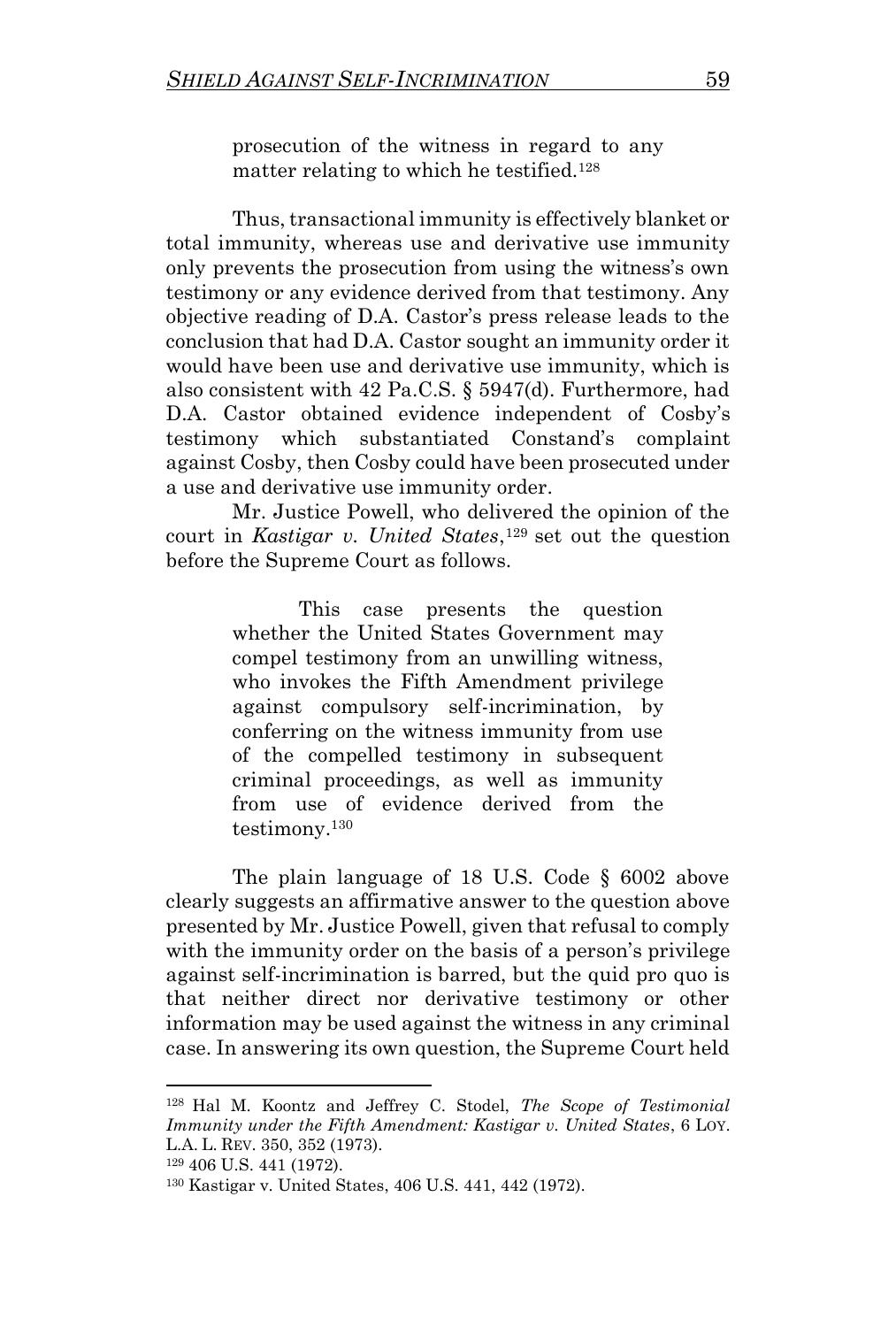that the immunity is coextensive with the privilege and suffices to supplant it.

> The statute's explicit proscription of the use in any criminal case of "testimony or other information compelled under the order (or any information directly or indirectly derived from such testimony or other information)" is consonant with Fifth Amendment standards. We hold that such immunity from use and derivative use is coextensive with the scope of the privilege against self-incrimination, and therefore is sufficient to compel testimony over a claim of the privilege. While a grant of immunity must afford protection commensurate with that afforded by the privilege, it need not be broader. Transactional immunity, which accords full immunity from prosecution for the offense to which the compelled testimony relates, affords the witness considerably broader protection than does the Fifth Amendment privilege. The privilege has never been construed to mean that one who invokes it cannot subsequently be prosecuted. Its sole concern is to afford protection against being "forced to give testimony leading to the infliction of 'penalties affixed to . . . criminal acts.'" (*Ullmann v. United States*, 350 U. S., at 438- 439, quoting *Boyd v. United States*, 116 U. S., at 634.) Immunity from the use of compelled testimony, as well as evidence derived directly and indirectly therefrom, affords this protection. It prohibits the prosecutorial authorities from using the compelled testimony in *any* respect, and it therefore insures that the testimony cannot lead to the infliction of criminal penalties on the witness<sup>131</sup>

<sup>131</sup> *Id.* at 453.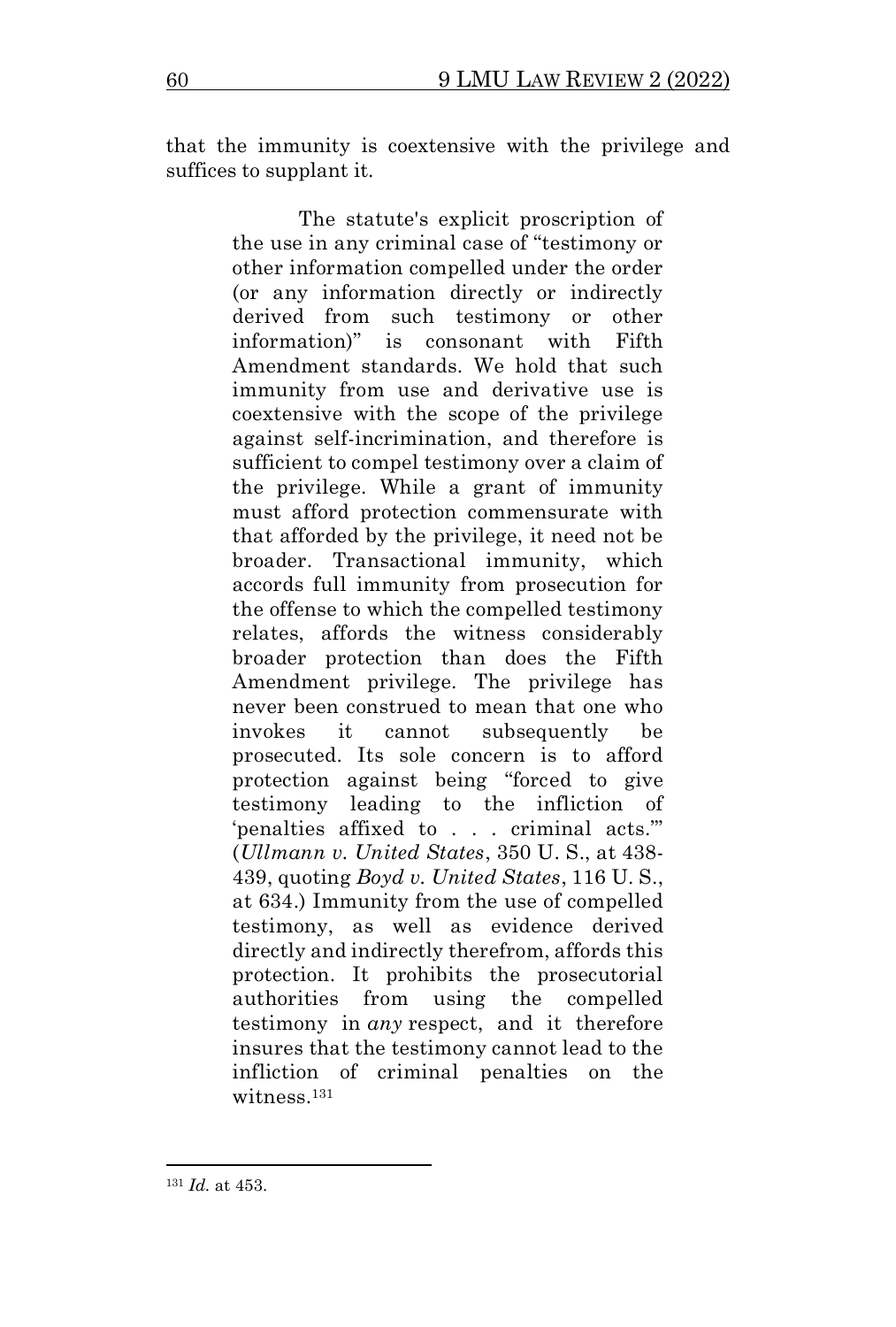Thus, the majority in *Kastigar* held that the United States need only grant use and derivative use immunity. In *Zicarelli v. New Jersey Investigation Comm'n*, <sup>132</sup> which the Supreme Court decided on the same day, the Court held that the *Kastigar* decision was also applicable to state immunity statutes. The Supreme Court found that the New Jersey statutory immunity from use and derivative use (N. J. Rev. Stat. 52:9M-17 (b) (1970)), which is written in similar terms to 42 Pa.C.S.  $\S$  5947(d) and 18 U.S. Code  $\S$ 6002, was coextensive with the scope of the privilege against self-incrimination and was sufficient to compel testimony.

> This is a comprehensive prohibition on the use and derivative use of testimony compelled under a grant of immunity. Appellant contends that only full transactional immunity affords protection commensurate with that afforded by the privilege and suffices to compel testimony over a claim of the privilege. We rejected this argument today in *Kastigar*, where we held that immunity from use and derivative use is coextensive with the scope of the privilege, and is therefore sufficient to compel testimony. We perceive no difference between the degree of protection afforded by the New Jersey statute and that afforded by the federal statute sustained in *Kastigar*. 133

As mentioned in Part II, the trial court in Cosby in referring to transactional immunity appears to have misunderstood Pennsylvania's immunity statute which is based on use and derivative use immunity rather than transactional immunity. This misunderstanding may have followed from D.A. Castor's own confusion, as the Supreme Court of Pennsylvania observed.

> The [trial] court deemed the former district attorney's characterization of his

<sup>132</sup> 406 U.S. 472 (1972).

<sup>133</sup> Zicarelli v. New Jersey Investigation Comm'n, 406 U.S. 472, 475 (1972).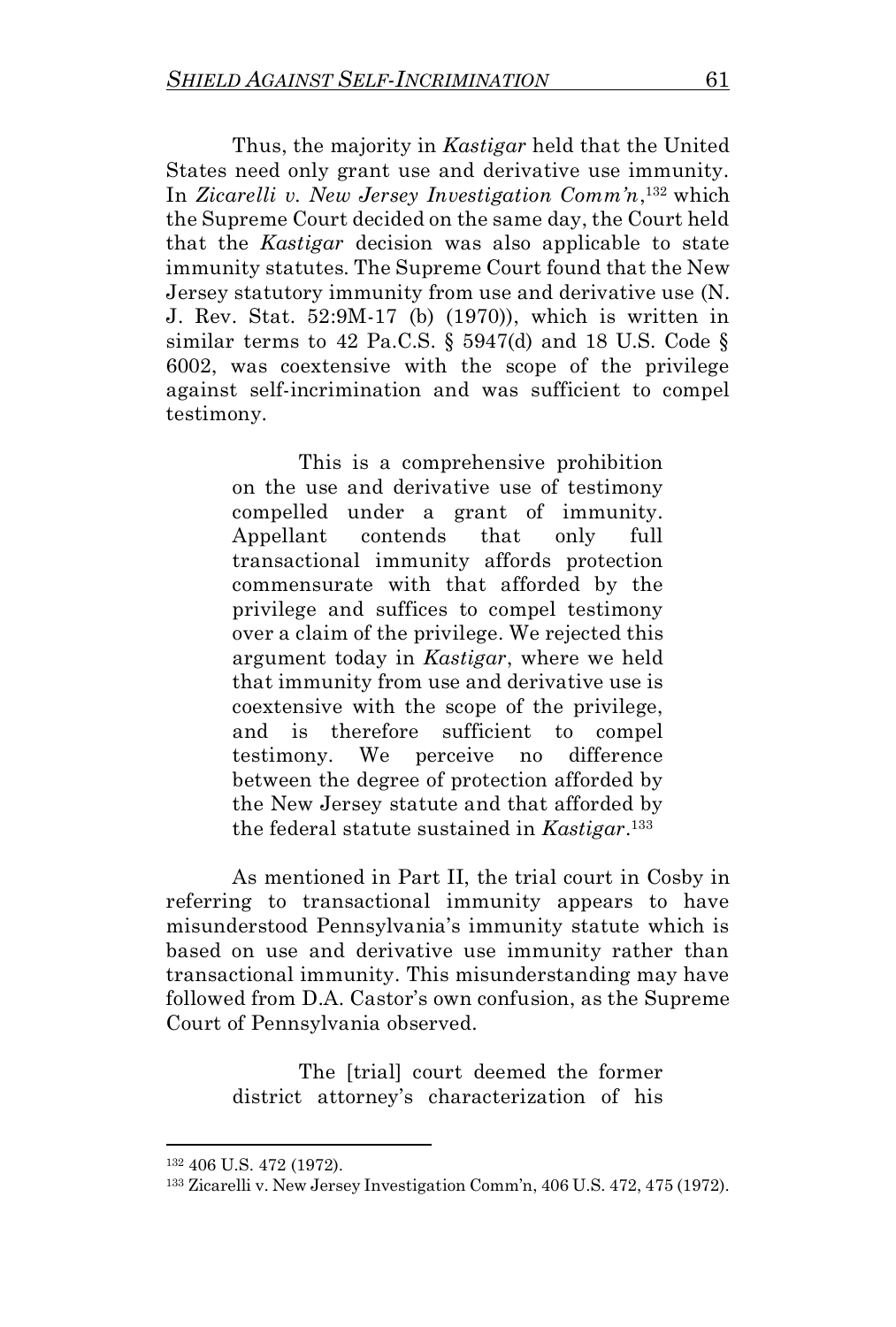decision-making and intent to be inconsistent, inasmuch as he testified at times that he intended transactional immunity, while asserting at other times that he intended use and derivative-use immunity.<sup>134</sup>

It is of course conceivable, given the district attorney's wide discretion under 42 Pa.C.S. § 5947(b), that D.A. Castor could have crafted a request for an immunity order that amounted to transactional immunity, notwithstanding 42 Pa.C.S. § 5947(d), but that is mere speculation as D.A. Castor chose to rely on his press release and appears to have never seriously intended to pursue an immunity order for Cosby. Whether such a hypothetical transactional immunity order would have withstood court scrutiny is another matter, although it is open to argument that prosecutors at the state level may offer a witness either transactional immunity or use and derivative use immunity. However, in light of *Kastigar*, it would appear that the better view at state level is that transactional immunity needs to be specified in the statute, as in Article 50 of New York's Criminal Procedure Law.

> S 50.10 Compulsion of evidence by offer of immunity; definitions of terms.

> The following definitions are applicable to this article:

 1. "Immunity." A person who has been a witness in a legal proceeding, and who cannot, except as otherwise provided in this subdivision, be convicted of any offense or subjected to any penalty or forfeiture for or on account of any transaction, matter or thing concerning which he gave evidence therein, possesses "immunity" from any such conviction, penalty or forfeiture. A person who possesses such immunity may nevertheless be convicted of perjury as a result of having given false testimony in such

<sup>134</sup> *Cosby*, 252 A.3d at 1117.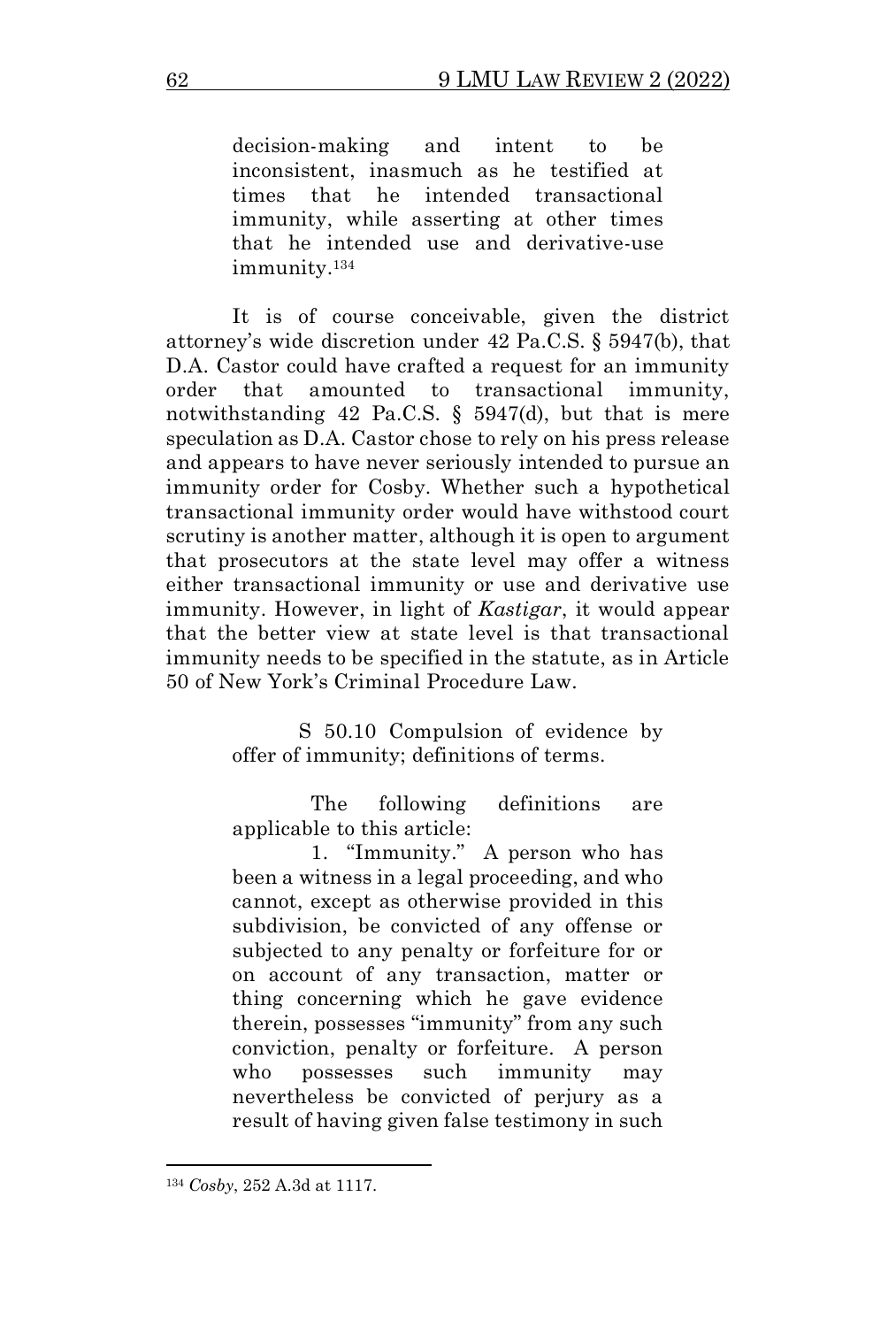legal proceeding, and may be convicted of or adjudged in contempt as a result of having contumaciously refused to give evidence therein.

 2. "Legal proceeding" means a proceeding in or before any court or grand jury, or before any body, agency or person authorized by law to conduct the same and to administer the oath or to cause it to be administered.

 3. "Give evidence" means to testify or produce physical evidence.

For present purposes, there is a telling observation in *Kastigar* as to an immunity order not being dependent on the integrity of the prosecuting authorities, who also have the burden of showing their evidence is independent and untainted.

> A person accorded this immunity under 18 U.S.C. § 6002, and subsequently prosecuted, is not dependent for the preservation of his rights upon the integrity and good faith of the prosecuting authorities. As stated in *Murphy*:

> > "Once a defendant demonstrates that he has testified, under a state grant of immunity, to matters related to the federal prosecution, the federal authorities have the burden of showing that their evidence is not tainted by establishing that they had an independent, legitimate source for the disputed evidence." *Murphy v. Waterfront Comm'n*, 378 U.S. 52, 79 (1964).

This burden of proof, which we reaffirm as appropriate, is not limited to a negation of taint; rather, it imposes on the prosecution the affirmative duty to prove that the evidence it proposes to use is derived from a legitimate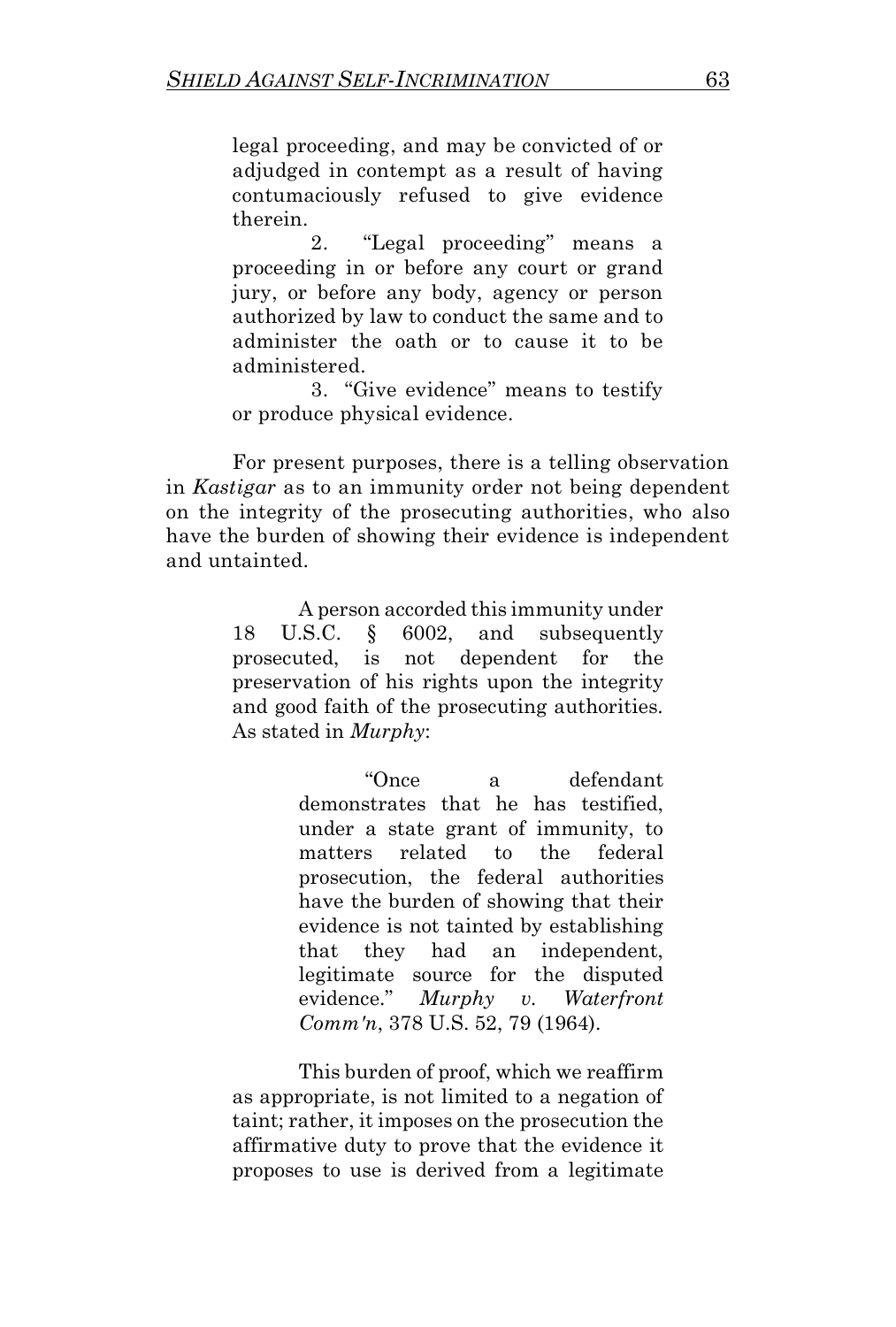source wholly independent of the compelled testimony.<sup>135</sup>

The United States Department of Justice's website specifically refers to *Kastigar* in its policy statement dealing with authorization to prosecute after compulsion.

#### 9-23.400 - AUTHORIZATION TO PROSECUTE AFTER COMPULSION

The request to prosecute should indicate the circumstances justifying prosecution and the method by which the government will be able to establish that the evidence it will use against the witness will meet the government's burden under *Kastigar v. United States*, 406 U.S. 441 (1972).<sup>136</sup>

This same point as regards the burden of proof of adducing evidence independent of the compelled testimony was made in Part II, when it was said that in Cosby's case there would have been no issue had the prosecution solely used the testimony of women other than Constand whom Cosby had allegedly sexually abused, but that was not the approach the prosecution adopted.

However, as has been observed, it is questionable whether the prosecution really bears the burden of proof referred to above in *Kastigar v. United States*. 137

> There is without question a possibility of secret misuse of compelled testimony, since there is no great difficulty in finding sources "wholly independent" for a conclusion already reached from the leads of compelled testimony. <sup>138</sup> Once an independent source is found, the burden will shift to the defendant who then must prove that illicit use was made

<sup>135</sup> Kastigar, 406 U.S. at 460 (1972).

<sup>136</sup> United States Department of Justice, *supra* note 127.

<sup>137</sup> 406 U.S. 441, 460 (1972).

<sup>138</sup> *See* Piccirillo v. New York, 400 U.S. 548, 568 (1971) (Brennan, J., dissenting); United States ex rel. Catena v. Elias, 449 F.2d 40, 45 (3d Cir. 1971) (Seitz, C.J., concurring).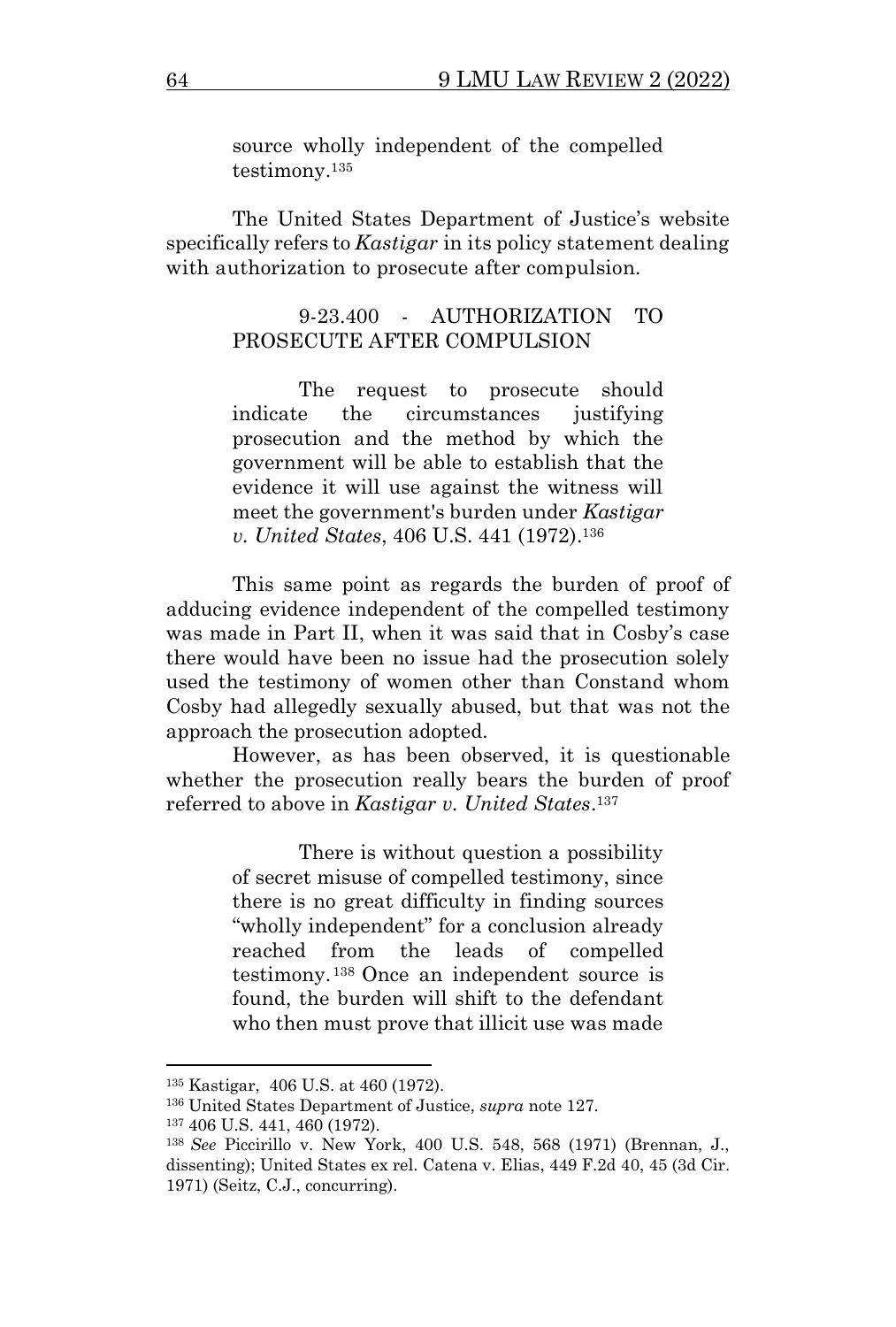of the testimony, and that the prosecution against him was the result of such illicit use.<sup>139</sup>

This was the essence of Mr. Justice Marshall's dissent in *Kastigar v. United States*. 140

> I do not see how it can suffice merely to put the burden of proof on the government. First, contrary to the Court's assertion, the Court's rule does leave the witness "dependent for the preservation of his rights upon the integrity and good faith of the prosecuting authorities." *Ante* at 406 U.S. 460. For the information relevant to the question of taint is uniquely within the knowledge of the prosecuting authorities … The good faith of the prosecuting authorities is thus the sole safeguard of the witness' rights. Second, even their good faith is not a sufficient safeguard. For the paths of information through the investigative bureaucracy may well be long and winding, and even a prosecutor acting in the best of faith cannot be certain that somewhere in the depths of his investigative apparatus, often including hundreds of employees, there was not some prohibited use of the compelled testimony. *Cf. Giglio v. United States,* 405 U.S. 150 (1972); *Santobello v. New York,* 404 U.S. 257 (1971). The Court today sets out a loose net to trap tainted evidence and prevent its use against the witness, but it accepts an intolerably great risk that tainted evidence will, in fact, slip through that net.<sup>141</sup>

This presents the drafter of an immunity statute with a dilemma. On the one hand transactional immunity may be

<sup>139</sup> Richard D. Bennett, *Self-incrimination: Choosing a Constitutional Immunity Standard* - *Kastigar v. United States*, 32 MD. L. REV. 289, 300 (1972)

<sup>140</sup> 406 U.S. 441 (1972).

<sup>141</sup> *Id.* at 469 (1972) (Marshall, J., dissenting).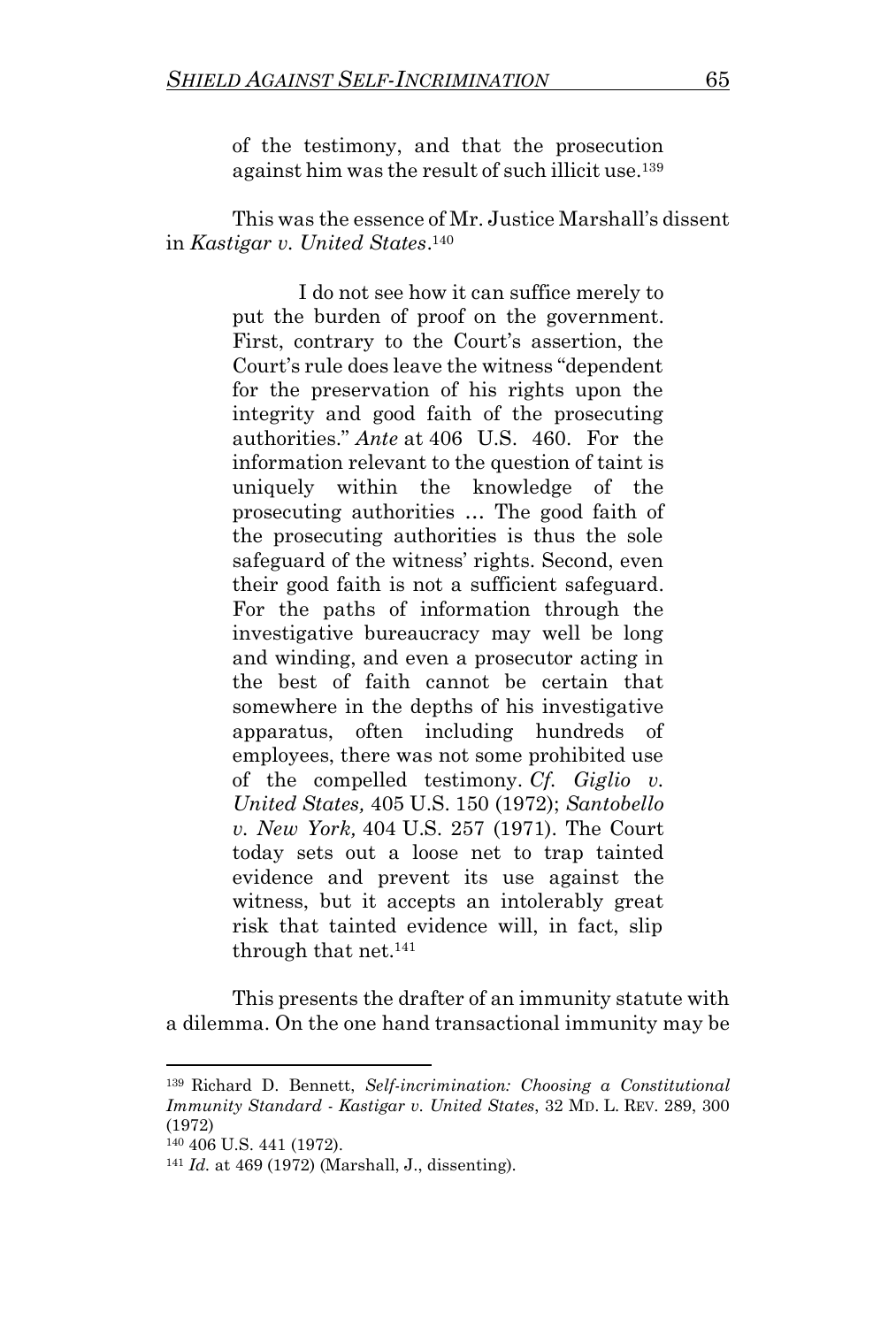too generous and offer the witness an 'immunity bath', while on the other hand use and derivative use immunity may still undermine the protection of the witness. Nevertheless, in Cosby's case, at least it can be said that under use and derivative use immunity in 42 Pa.C.S. § 5947(d), the prosecution would have been prevented from using Cosby's four depositions given in Constand's civil case. This would have required the prosecution to broaden the net of evidence, even if, in Justice Marshall's words some tainted evidence had slipped through the net.

This begs the question: does use and derivative use immunity in exchange for compelled testimony represent a fair bargain for the witness, whose protection from becoming the accused, depending on the good faith of the prosecuting authorities and the labyrinthine bureaucracy, may be as strong as the single hair from a horse's tail in the Greek anecdote of the Sword of Damocles?

One academic commentator has answered this question in the negative, albeit in the federal context of 18 U.S. Code § 6002 which was designed to achieve effective law enforcement against organized crime, identifying two difficulties with the Supreme Court's decision in *Kastigar*.

> Initially, it is apparent that uncertainties persist in the subsequent prosecution of a witness immunized under a grant of use/derivative use immunity. Second, it is apparent that recognition of the constitutional sufficiency of use/derivative use immunity has emasculated the scope of protection previously thought to be constitutionally mandated by the fifth amendment. A witness is still subject to criminal prosecution, and his ability to avoid compulsory testimony is drastically limited to arguable and narrow situations.<sup>142</sup>

This leads Harding to conclude that '[a] witness may find no incentive to talk where he can still be prosecuted and may prefer the consequences of a contempt finding …

<sup>142</sup> E. R. Harding, *The Fifth Amendment and Compelled Testimony: Practical Problems in the Wake of Kastigar*, 19 VILL. L. REV. 470, 495 (1974).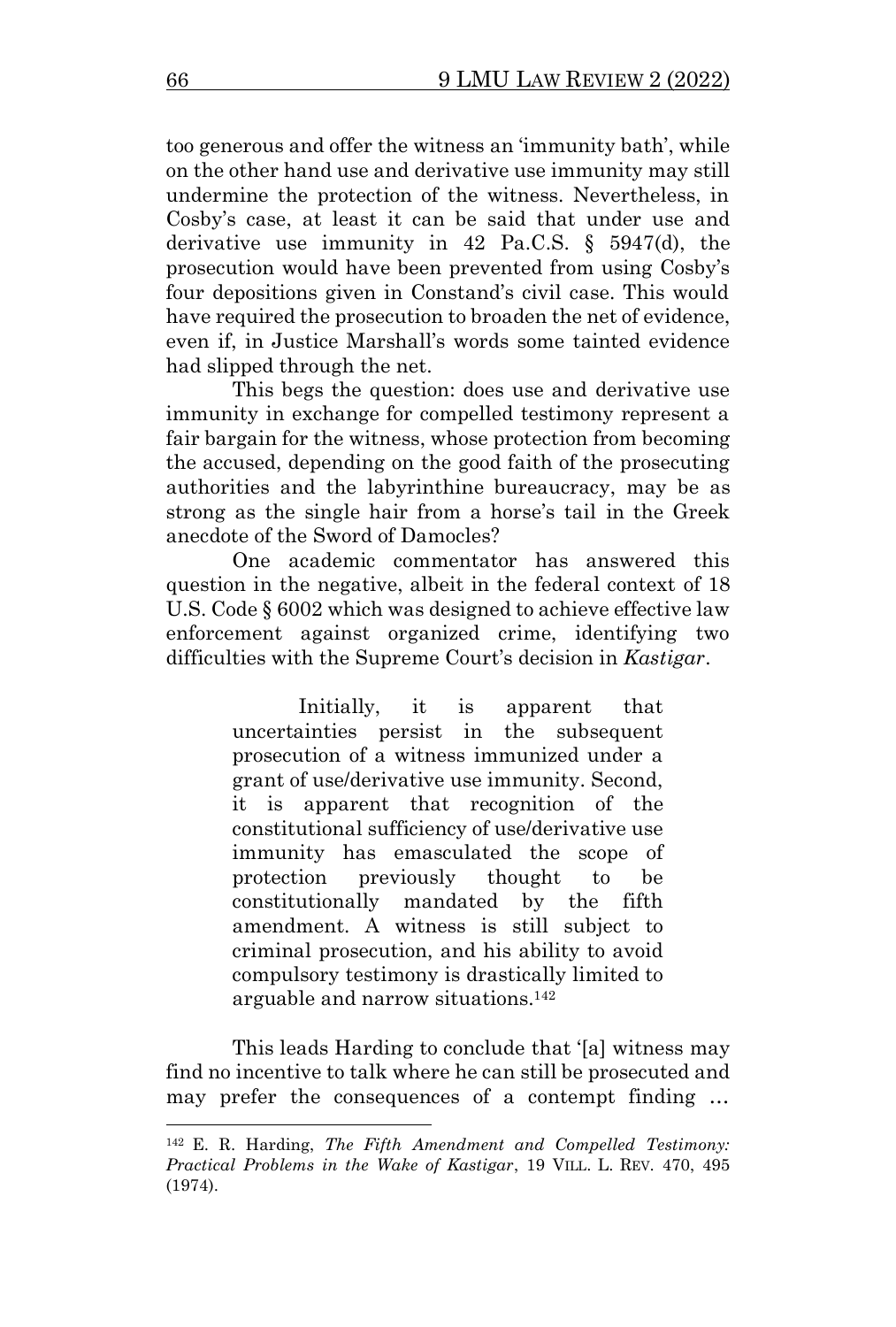[w]ithout the added incentive inherent in the removal of all criminal sanctions, silence may indeed be golden.' <sup>143</sup> In effect, Harding's argument is that unless transactional immunity is available, use and derivative use immunity does not represent a sufficiently fair bargain to give testimony and a contempt finding may be the more preferable outcome. So, by analogy, would a person in Cosby's situation faced only with use and derivative use immunity be better advised to risk a contempt finding in civil proceedings?

The problem with such a strategy is that the penalty for civil contempt, unlike criminal contempt,  $^{144}$  is potentially open-ended, encapsulated in the oft quoted phrase 'the contemnor has the key to the cell in his own pocket.' <sup>145</sup> Judges have justified such draconian punishment for civil contempt on the basis that without the power to compel compliance courts would be unable to function.<sup>146</sup>

A sobering reminder of the severity of penalties for civil contempt can be found in the Pennsylvania case of Beatty Chadwick, who was finally released in 2009 after serving 14 years in jail which is the longest term ever imposed thus far for civil contempt. Chadwick was jailed for failing to deposit approximately \$2.5 million into a courtcontrolled account which was designated for alimony payments to his ex-wife. In *Chadwick v Janecka*, the United States Court of Appeals, Third Circuit, found "that there is no federal constitutional bar to Mr. Chadwick's indefinite confinement for civil contempt so long as he retains the ability to comply with the order requiring him to pay over the money at issue." 147

Thus, had Cosby refused to comply with a court order to make depositions in Constand's civil case, then he would have risked being jailed for contempt. The upshot would have been threefold: (1) Cosby may have served an indeterminate amount of time in jail until he purged himself of the contempt; (2) he may have incurred the ire of the court and thereby possibly increased the quantum of damages he ultimately would have had to pay; and (3) he may still have faced criminal charges even if he had previously secured a

<sup>143</sup> *Id.*

<sup>144</sup> *See*, 42 U.S. Code § 1995 (1957).

<sup>145</sup> Green v. United States, 356 U.S. 165, 197 (1958) (Black, J., dissenting).

<sup>146</sup> Gompers v. Buck's Stove & Range Co., 221 U.S. 418, 450 (1911).

<sup>147</sup> Chadwick v Janecka, 302 F.3d 107, 120 (3rd Cir. Ct. App. 2002) .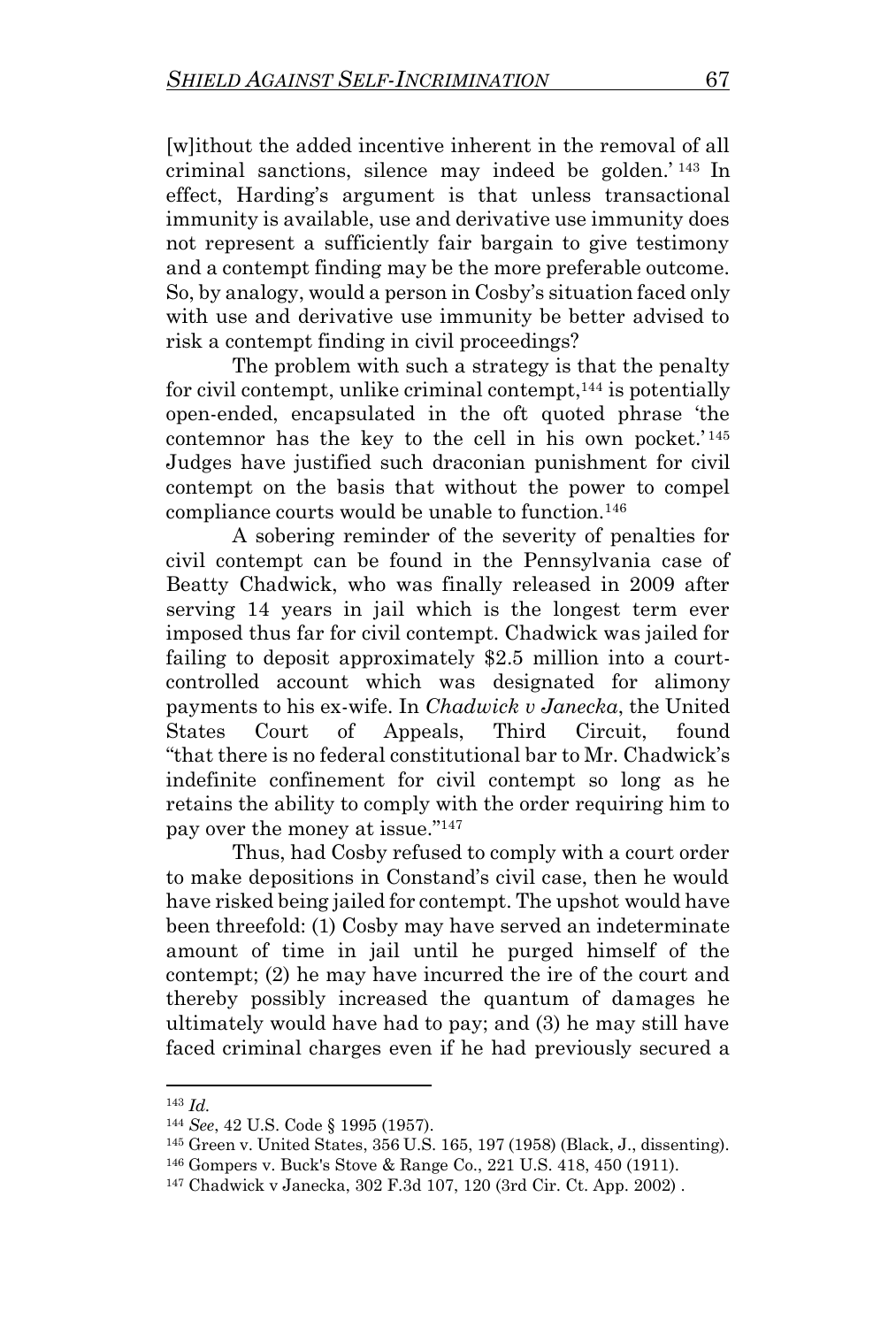use and derivative use immunity order. In the words of Fagin 'I think I'd better think it out again!'<sup>148</sup>

### V. A DEFENDANT'S BEST COURSE OF ACTION

#### *It is always wise with a course of action to consider the likely consequences before going ahead with it.*<sup>149</sup>

In summing up the best course of action for a defendant in the position that Cosby found himself, it would appear a reasonable conclusion that given the wide-ranging discretion of district attorneys and their successors, it would be unwise to rely on either press releases or promises short of immunity guarantees disclaiming any intention to prosecute in the future on the same facts and eschewing use of dispositions in civil proceedings. As mentioned in Part IV, a person in Cosby's position needs greater certainty than reliance on the doctrine of promissory estoppel or potential offending against the Fourteenth Amendment due process clause, which was the Supreme Court of Pennsylvania's remedy to Cosby's reasonable reliance on D.A. Castor's promise. Reliance on the common law has always been fraught with difficulty as courts regularly confine precedents to their facts or distinguish the case in question on its facts from decided precedents. In the absence of an immunity order, a better strategy is to test the value of the promise from the district attorney's office by claiming the Fifth Amendment right in the civil action until the court rules that the District Attorney's assurance of no prosecution is absolute and binding on his or her successors. This would stymie, or at least make more difficult, any attempt in the future by the district attorney's office to reopen the possibility of a criminal prosecution.

The danger or the risk of reliance on the promise of no prosecution is the one Cosby experienced with the findings of the trial court, particularly (1) any agreement between then D.A. Castor and Cosby was an incomplete and unauthorized contemplation of transactional immunity; (2) the Commonwealth was not estopped from prosecuting

<sup>148</sup> RON MOODY, *Reviewing the Situation, on* OLIVER! THE ORIGINAL SOUNDTRACK (Colgems 1968).

<sup>149</sup> George Jackson.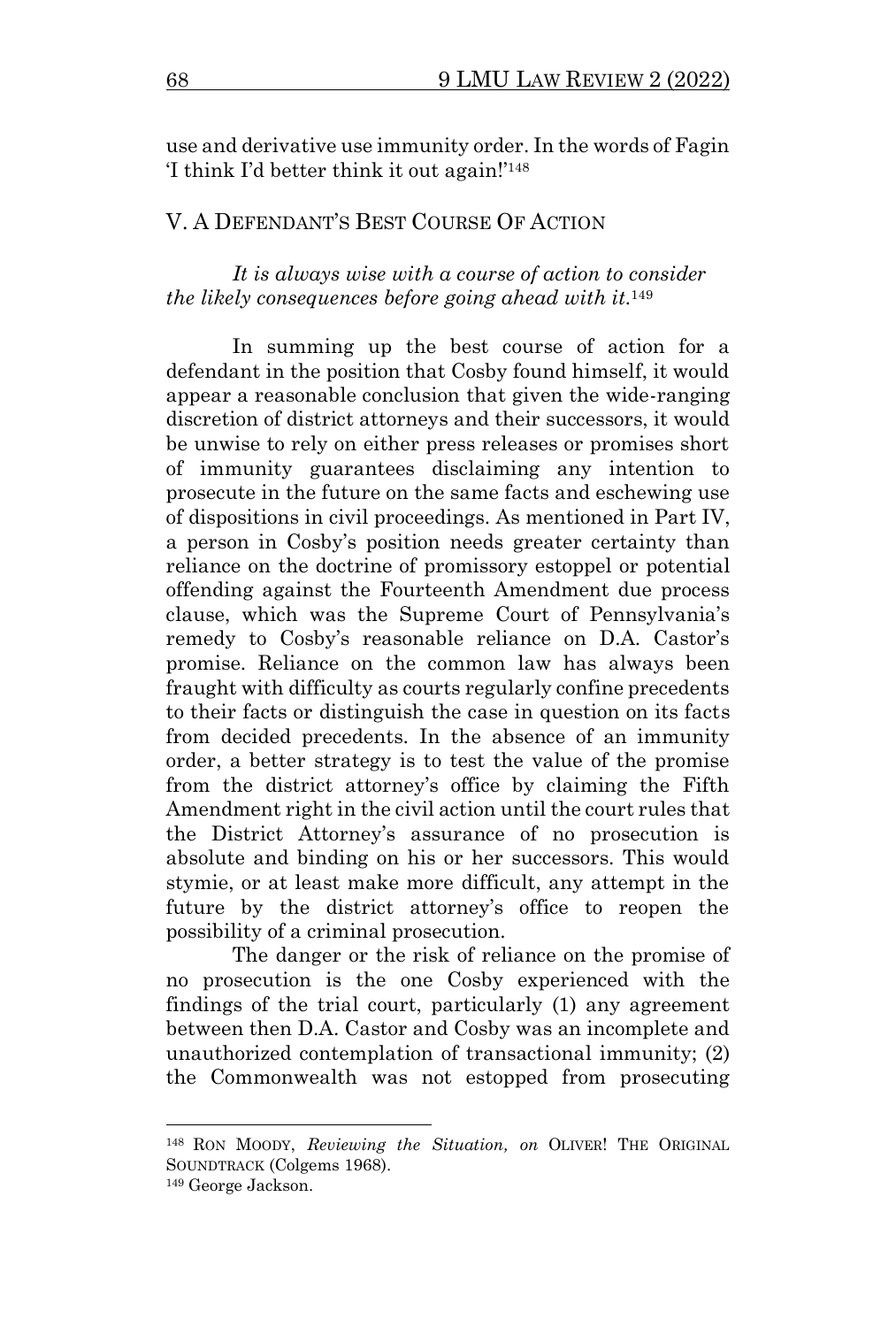Cosby because there was no written documentation to evidence that an offer not to prosecute had ever been extended; and (3) immunity can be conferred only upon strict compliance with Pennsylvania's immunity statute. As regards the latter, this is the position taken by the current Montgomery County District Attorney, Kevin Steele, who as mentioned in Part II, has petitioned the United States Supreme Court seeking to reinstate Cosby's sexual assault conviction on the ground that the Supreme Court of Pennsylvania had given D.A. Castor's press release the legal weight of an immunity agreement.

Effectively, the trial court held (and the Supreme Court of Pennsylvania did not address the validity of the trial court's finding) no statement or promise that D.A. Castor could have made, no matter how definitive or in what format, would substitute for an immunity order. In other words, when D.A. Castor and Cosby's attorneys were engaged in negotiations as to the deal or bargain that was being struck (no prosecution in exchange for depositions in Constand's civil case), nothing short of an immunity order would suffice. Thus, on the authority of Cosby's case, attorneys acting for a person in Cosby's position can now completely discount and put aside any assurances from the relevant district attorney's office in the case in hand that are not backed by an immunity order. The onus has shifted away from the defendant's acceptance or otherwise of the offer on the table to the precondition of an immunity order before civil testimony is forthcoming. This leaves the question of the type of immunity order to be sought.

Before turning to the nature of any immunity order being sought by a district attorney, it is worth reflecting on the ramifications of the trial court's finding in Cosby's case. In Part I, it was stated that plea bargaining is not some adjunct to the criminal justice system but rather personifies the criminal justice system. Cosby made a deal with D.A. Castor which was reneged on by his successors. Cosby was only released after spending three years in jail because the Supreme Court of Pennsylvania found that D.A. Castor made an unconditional promise of non-prosecution that Cosby relied upon and which the principle of fundamental fairness demanded be enforced.

Such an uncertain outcome is cold comfort to a person contemplating the type of bargain Cosby was offered by D.A.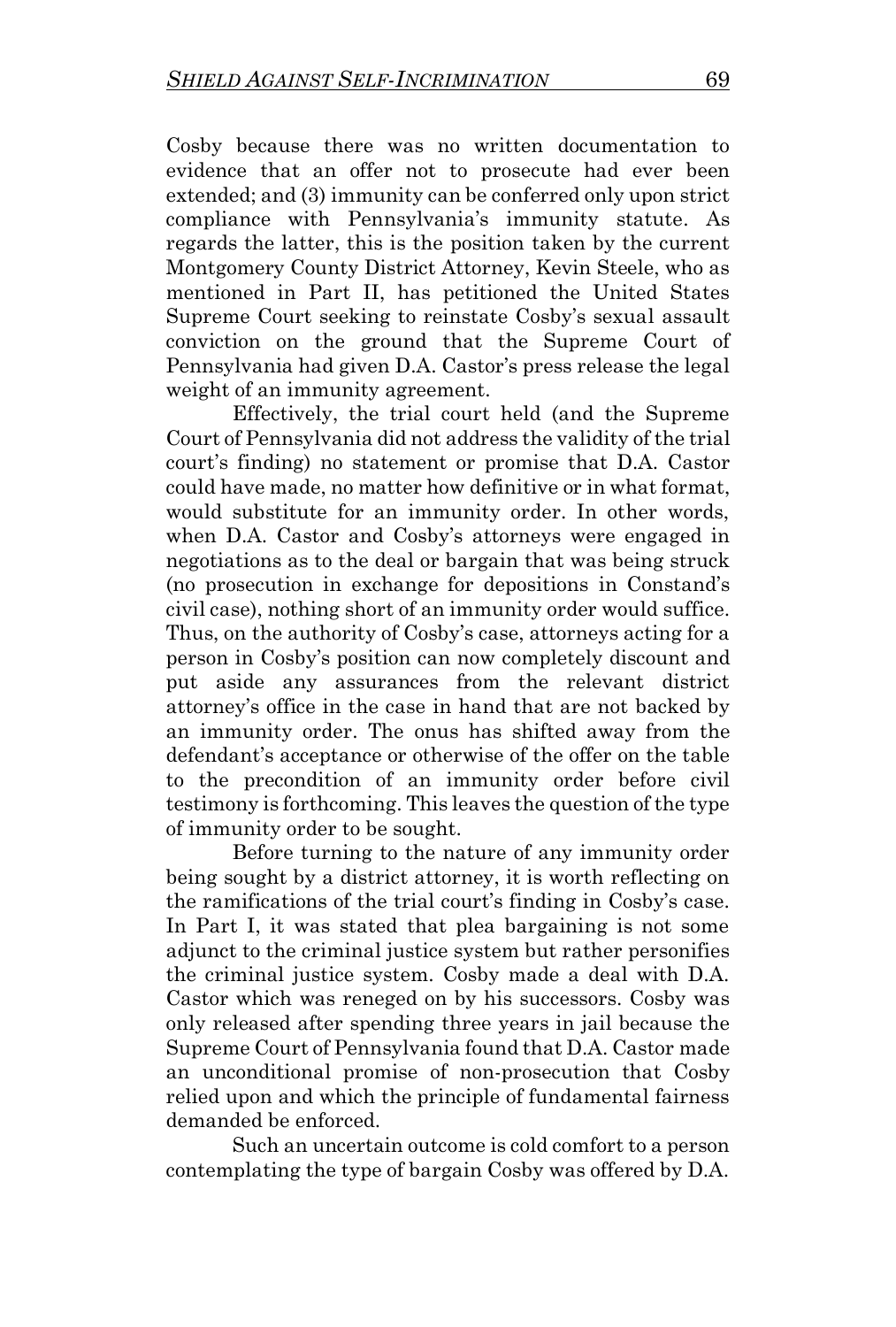Castor. No rational person would accept such a bargain, given most state and local prosecutors are elected officials who have a vested interest in the outcome of a case with the additional uncertainty of a regular turnover of office holder, which in turn undermines the reliability of the normal pleabargaining process. The Cosby case may well result in district attorneys facing greater resistance to plea-bargains unless they are backed by an immunity order. This will certainly be the case if D.A. Steele's petition currently before the Supreme Court of the United States is ultimately successful and results in Cosby being sent back to jail to complete his original sentence.

As to the type of immunity order, in Part IV it was argued that given the district attorney's wide discretion under 42 Pa.C.S. § 5947(b), D.A. Castor could have crafted a request for an immunity order that amounted to transactional immunity, notwithstanding 42 Pa.C.S. § 5947(d). Whether such a hypothetical transactional immunity order would have withstood court scrutiny is another matter, although it would appear that the better view at state level is that transactional immunity needs to be specified in the statute, as in Article 50 of New York's Criminal Procedure Law.

In the absence of transactional immunity being specified in the statute, the pragmatic defendant should assume (1) that use and derivative use immunity will apply, and (2) even with such immunity the protection of the witness may still be undermined depending on the good faith of the prosecuting authorities and the subterranean tentacles of the supporting investigative apparatus. Nevertheless, at least it can be said that under use and derivative use immunity, the prosecution is prevented from using depositions given in a civil case. This requires the prosecution to broaden the net of evidence even if some tainted derivative evidence slips through the net.

Only one other option remains: to call the district attorney's bluff to reconsider a criminal prosecution should the defendant have failed to co-operate in the civil case without further assurances, bearing in mind the weaknesses in the evidence against the defendant which led to the deal being offered in the first place. Of course, the defendant does not possess the luxury of hindsight in second guessing the mind of the prosecutor, but there is much to be said for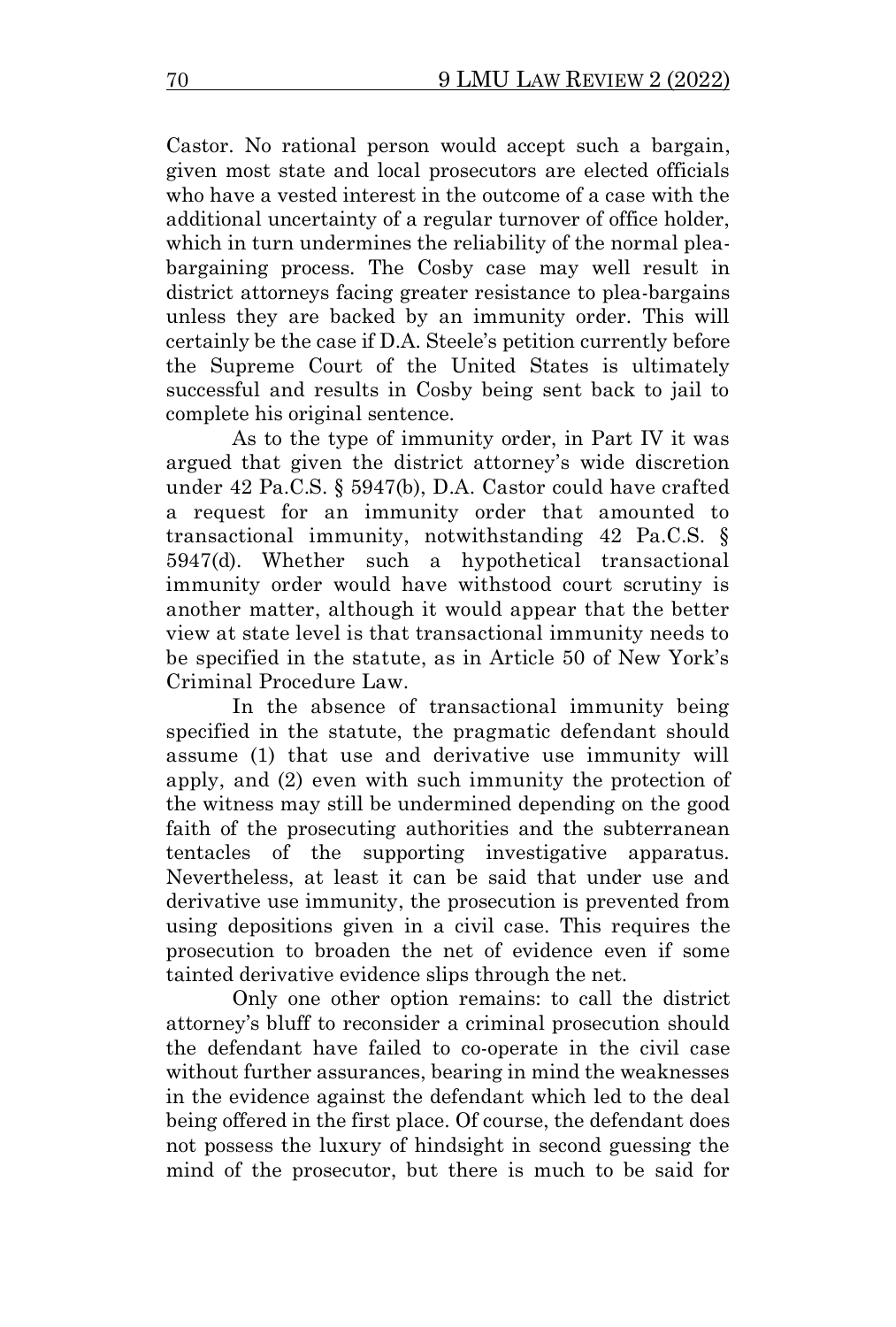putting the district attorney's office to the test as there may be less obdurate defendants to pursue against whom there is better evidence available. Why provide any further evidence in a civil trial to the evidence already available to the prosecutor when that additional evidence may strengthen the prosecutor's hand and stoke the fires of a future prosecution. In the words of Shakespeare: "There is a tide in the affairs of men which, taken at the flood, leads on to fortune; omitted, all the voyage of their life is bound in shallows and in miseries." 150

The conclusion to be drawn from the forgoing analysis is that a person in Cosby's position, faced with a deal from prosecuting authorities that no prosecution will be forthcoming in exchange for depositions in a parallel civil case on the same facts, should as a matter of rational decision-making reject the deal if it is based on 'paper' assurances in the form of a press release or written assurances. This follows because it is unclear whether a district attorney can bind his or her successors in law.

The rational decision or least risky strategy is to call the district attorney's bluff and force the issue by rejecting the deal unless it is backed by a transactional immunity order or a use and derivative use immunity order, based on the law as stated by the trial court in Cosby's case. If the district attorney refuses to seek an immunity order, then it is the prosecuting authorities who are put to the test. The weaker the evidence available to the district attorney's office, which is presumably why a deal was offered in the first place, then the less likely the prosecution will elect to go to trial, especially against a well-resourced defendant.

If the district attorney instead elects to seek an immunity order, the rational defendant should first seek a transactional immunity order and in the alternative a use and derivative use immunity order, which will depend on (a) the language of the statute itself, and (b) the interpretation given to the statute by the courts of the respective jurisdiction. True it is that a use and derivative use immunity order does not offer complete protection to a witness for the reasons discussed in Part IV, but such an immunity order is far better than relying on promises that

<sup>150</sup> THE TRAGEDY OF JULIUS CAESAR, WILLIAM SHAKESPEARE, Act-IV, Scene-III.